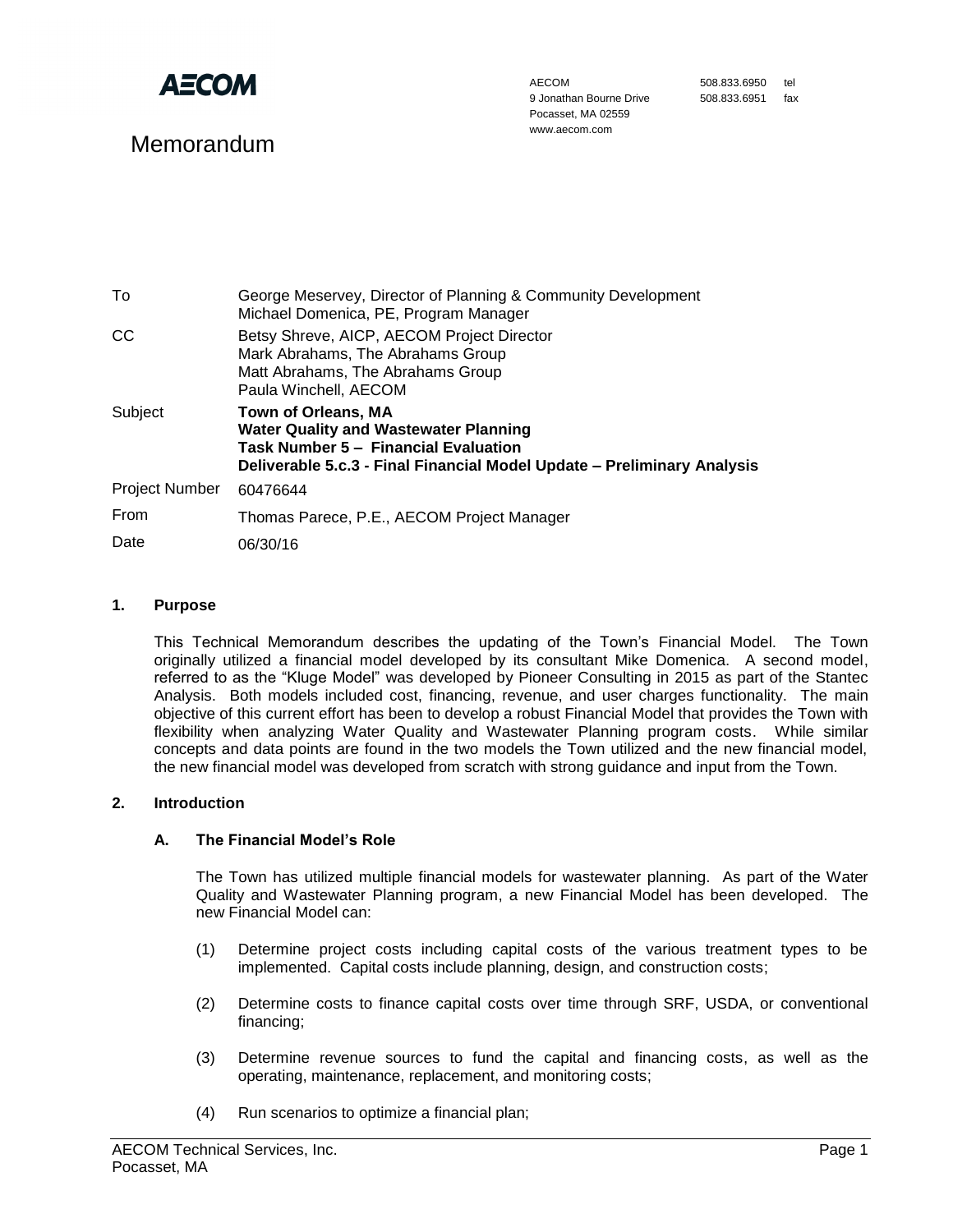- (5) Test affordability based on selected criteria;
- (6) Produce data that can aid the Town with its financing plan; and
- (7) Present financial results in a clear and simplified manner.

#### **B. Groups of Customers in New Financial Model**

The customer groups in the new financial model were defined through collaboration between AECOM, The Abrahams Group (model developer), and the Town. They are defined differently than they were defined in the Town's other financial models.

- (1) **Downtown Area Commercial Users** There are about 210 customers in the Downtown Area to be sewered, according to plans.
- (2) **Downtown Area Residential Users** There are about 140 residential customers in the Downtown Area to be sewered, according to plans.
- (3) **Meetinghouse Pond Area Users** There are about 370 Meetinghouse Pond Area users to be sewered, according to plans. Most of the users are residential.
- (4) **Non-Traditional Technology Area Users** There are about 3,000 customers that are in nitrogen-sensitive areas who will remain on on-site systems and that require non-traditional technologies, such as PRBs, floating constructed wetlands and the like, for nitrogen remediation. Additionally, there are about 2,300 customers that are in non-nitrogensensitive areas that require on-site septic systems to address their wastewater needs. Combined, these two groups make up the Non-Traditional Technology Area group of users in the new Financial Model and are evaluated separately to determine cost per property.

#### **A. Output Options in Kluge Model**

The Kluge Model displays customer impact, in the form of per-customer costs by user group, in a clean and easy-to-compare format. Each of the options or cases is displayed side-by-side with the assumptions for each option shown at the top. The Town is interested in utilizing the format of this customer impact table going forward. Therefore, the format is used in a similar table that is created as an output by the new financial model. Although the output cases in the Kluge Model included some financing options and some program costs offsets the Town is considering as options for financing the program, the Town sought the inclusion of additional financing options and costs offsets that are included in the output cases presented in the new financial model.

- (1) **100 Percent Tax (for Capital) and User Fees (for Operating, Maintenance, and Monitoring**) – This option is the Baseline. There is no betterment revenue with this option. The interest rate for borrowings is 2 percent and the borrowing term is 20 years.
- (2) **20 Percent Betterments** This option is the same as the baseline, but 20 percent of the capital costs are funded by betterments and 80 percent by taxes.
- (3) **20 Percent Betterments, Zero Percent Interest** This option is the same as the baseline, but 20 percent of the capital costs are funded by betterments and 80 percent by taxes and the interest rate for borrowings is 0 percent.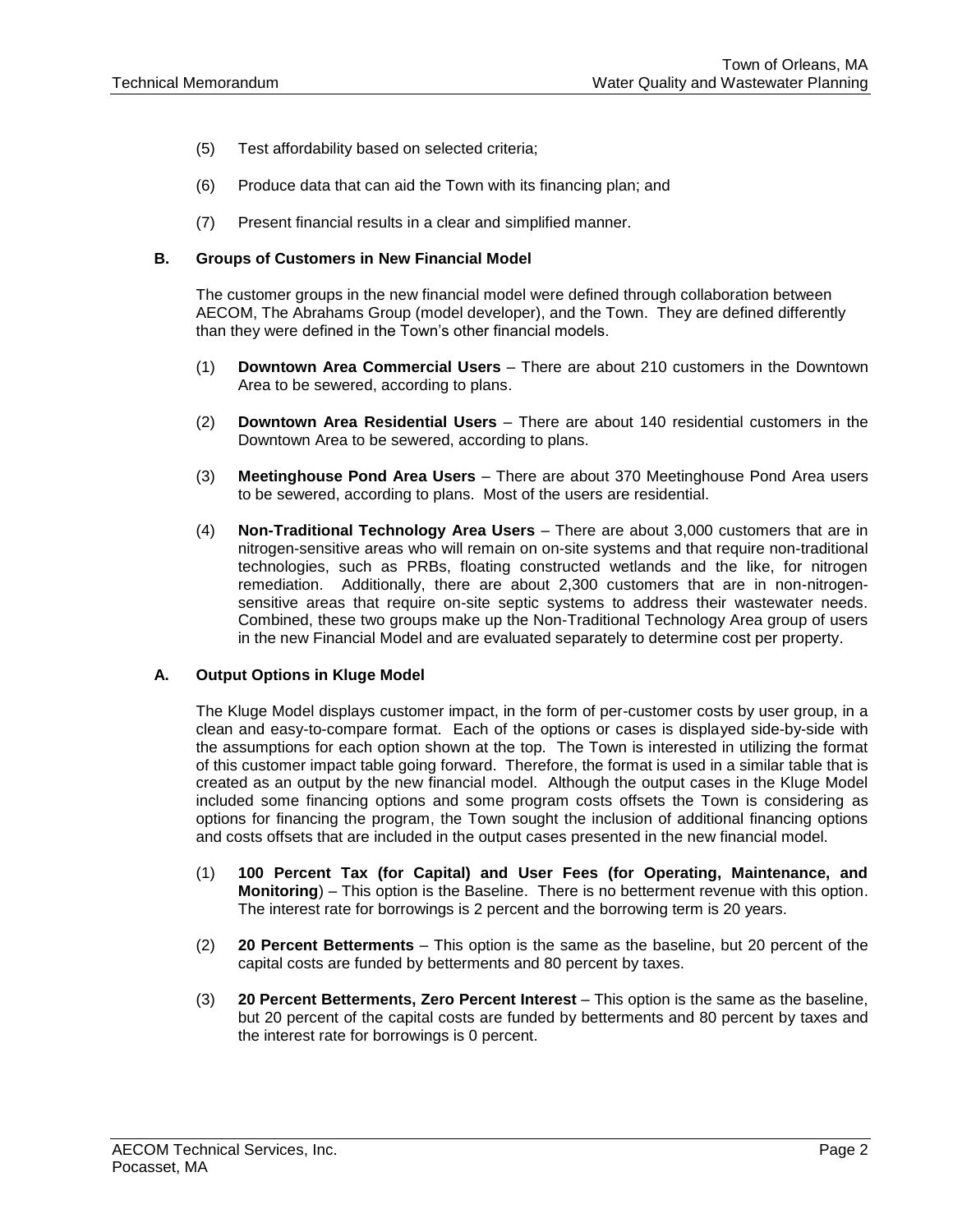- (4) **20 Percent Betterments, Zero Percent Interest, 30-Year SRF** This option is the same as the baseline, but 20 percent of the capital costs are funded by betterments and 80 percent by taxes, the interest rate for borrowings is 0 percent, and the borrowing term is 30 years.
- (5) **20 Percent Betterments, Zero Percent Interest, 30-Year SRF, Septage Revenue** This option is the same as option (4), but includes septage revenue.
- (6) **20 Percent Betterments, Zero Percent Interest, 30-Year SRF, Septage Revenue, 25 percent Grant** – This option is the same as option (5), but includes a 25 percent Grant as an offset to capital costs.
- (7) **80 Percent Betterments** This option is the same as option (2), but 80 percent of the capital costs are funded by betterments and 20 percent by taxes.

Each of these output options include user charges.

### **3. Important Data and Functionality in New Financial Model**

### **A. Customer Groups**

- (1) **Downtown Area Commercial Users** There are about 210 customers in the Downtown Area to be sewered, according to plans.
- (2) **Downtown Area Residential Users** There are about 140 customers in the Downtown Area to be sewered, according to plans.
- (3) **Meetinghouse Pond Area Users** There are about 370 Meetinghouse Pond Area users to be sewered, according to plans. Most of the users are residential.
- (4) **Non-Traditional Technology Area Users** There are about 3,000 customers that are in nitrogen-sensitive areas that require that require on-site septic systems to address their wastewater needs as well as non-traditional technologies, such as PRBs, floating constructed wetlands and the like, for nitrogen remediation. Additionally, there are about 2,300 customers that are in non-nitrogen-sensitive areas that require on-site septic systems to address their wastewater needs. Combined, these two groups make up the Non-Traditional Technology Area group of users in the new Financial Model.
- **B. Special Assessments -** Special assessments are assessed to the sewered commercial and residential users in the Downtown Area and Meetinghouse Pond Area. Special assessments may be assessed for the non-traditional capital costs in the nitrogen-sensitive areas. These assessments are based on the capital and financing costs related to the wastewater collection, treatment, and disposal for the Downtown Area and Meetinghouse Pond Area facilities, septage costs at the Downtown Wastewater Treatment Facility, and capital and financing costs for the non-traditional technologies. These costs are allocated to users based on residential equivalent dwelling units (EDUs), which are based on actual water usage. Special assessments are assessed based on apportionments not to exceed 20 years, unless the Town adopts MGL Chapter 83, Section 1A to extend the apportionments beyond 20 years, but no greater than 50 years. Committed interest is applied to any apportioned special assessments, based on Town Meeting vote of either up to 2 percent over the borrowing rate or 5 percent.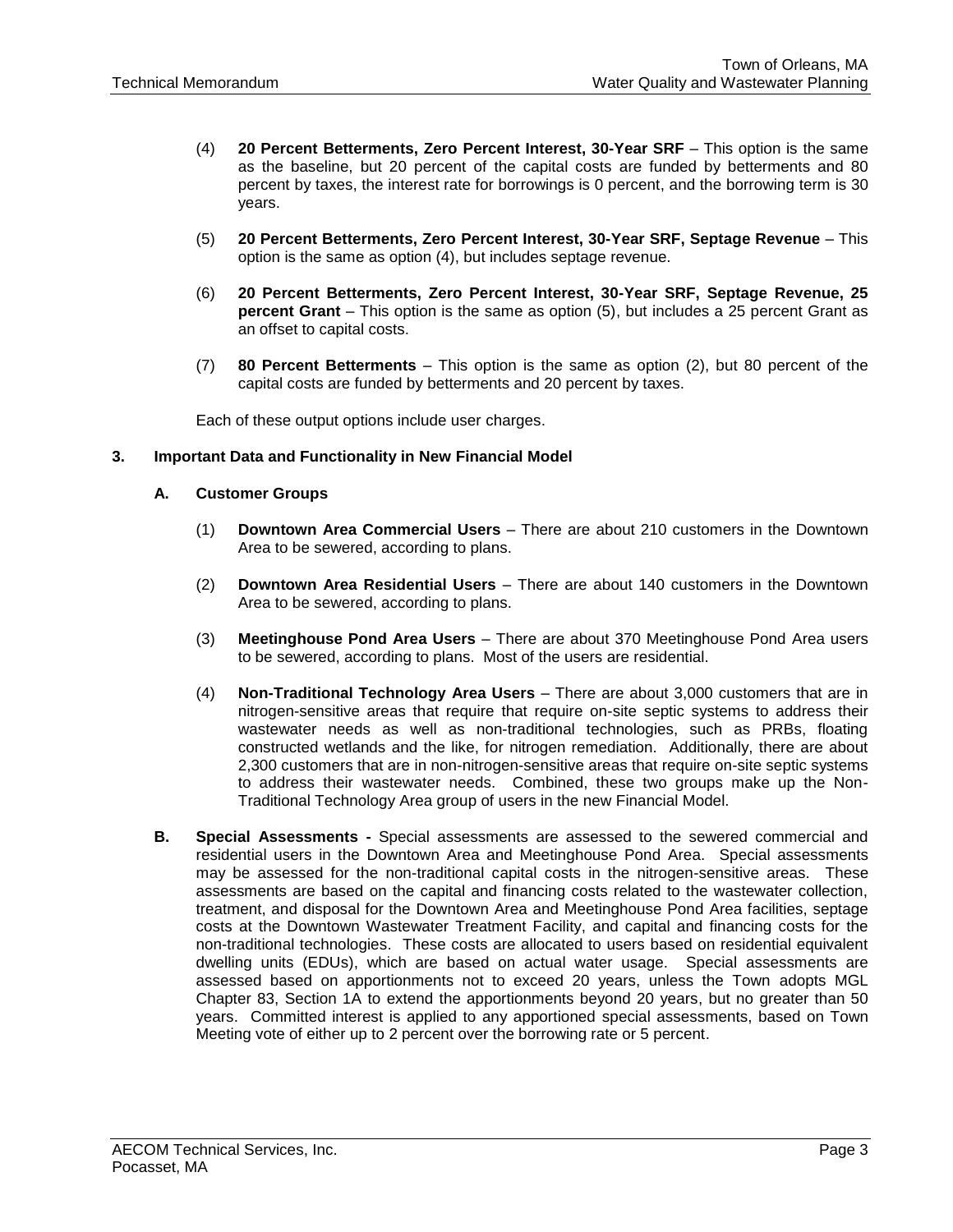- C. **Inputs to the Financial Model -** The new Financial Model relies on data in a Cost Estimates input file for the costs (capital and operating, maintenance, replacement, and monitoring) related to the treatment types. The Cost Estimates input files are in a consistent format such that, if cost estimates change, the updated ones can be loaded into the Financial Model seamlessly The data in the Cost Estimates file used by the Financial Model include program-level costs and phasing costs, which are presented as annual costs over a 20-year period.
- D. **Operating, Maintenance, Monitoring, and Replacement Costs -** The Financial Model extracts operating, maintenance, monitoring, and replacement costs for each of the engineering solutions included in the Costs Estimates file, including (Aquaculture/Shellfish Propagation, Permeable Reactive Barriers, Floating Constructed Wetlands, and Sewering and includes them as part of any financial analysis it presents.
- E. **Borrowing Schedules -** Based on user-defined criteria, the Financial Model produces long-term principal and interest schedules for SRF, USDA, and conventional borrowings. For SRF financing, origination and administrative fees are included. The interest percentage used to determine origination fees can be set to accommodate interim-financing costs, if any.
- F. **Public-Private Partnerships -** The Financial Model contains functionality to measure the financial impact of public-private partnerships related to Orleans' wastewater system, in the form of a percentage to represent an offset to project-wide capital and operating costs. The current version of the model does not have this functionality active and available to the user. However, this functionality can again be activated and used if the Town desires to use it.
- G. **Output Options -** The Financial Model produces seven output cases similar to, but not the same as, the ones from the Kluge Model detailed previously in this document. Additionally, the model produces graphical outputs that show project costs and costs per user in a clear and succinct manner. In the future, additional functionality could be added to the Financial Model which would allow the user to define other output cases.

### **4. Conclusion**

The new Financial Model available for the Town's use went through several iterations as AECOM, The Abrahams Group (model developer), and the Town sought to find a good balance of financing options and revenue options to produce reasonable output cases for the Town's consideration. Additionally, part of the intent with the creation of different output cases was to show how costly the project would be with conventional financing, instead of SRF financing, and compare that case with cases that included SRF financing. Similarly, output cases that included septage costs and revenue, grant revenue/principal forgiveness, and design/build and design/build/operate savings were created to show different ways the Town could save on project costs to make the project more affordable.

Throughout its development, the Financial Model produced many different output cases, many of which were created as an exercise to see what the results indicated. Currently, the Financial Model produces seven output cases defined below in Table 1. These cases are the ones that AECOM, The Abrahams Group (model developer), , and the Town believe to be the best representation of the different options available to the Town to finance the Water Quality and Wastewater Planning program.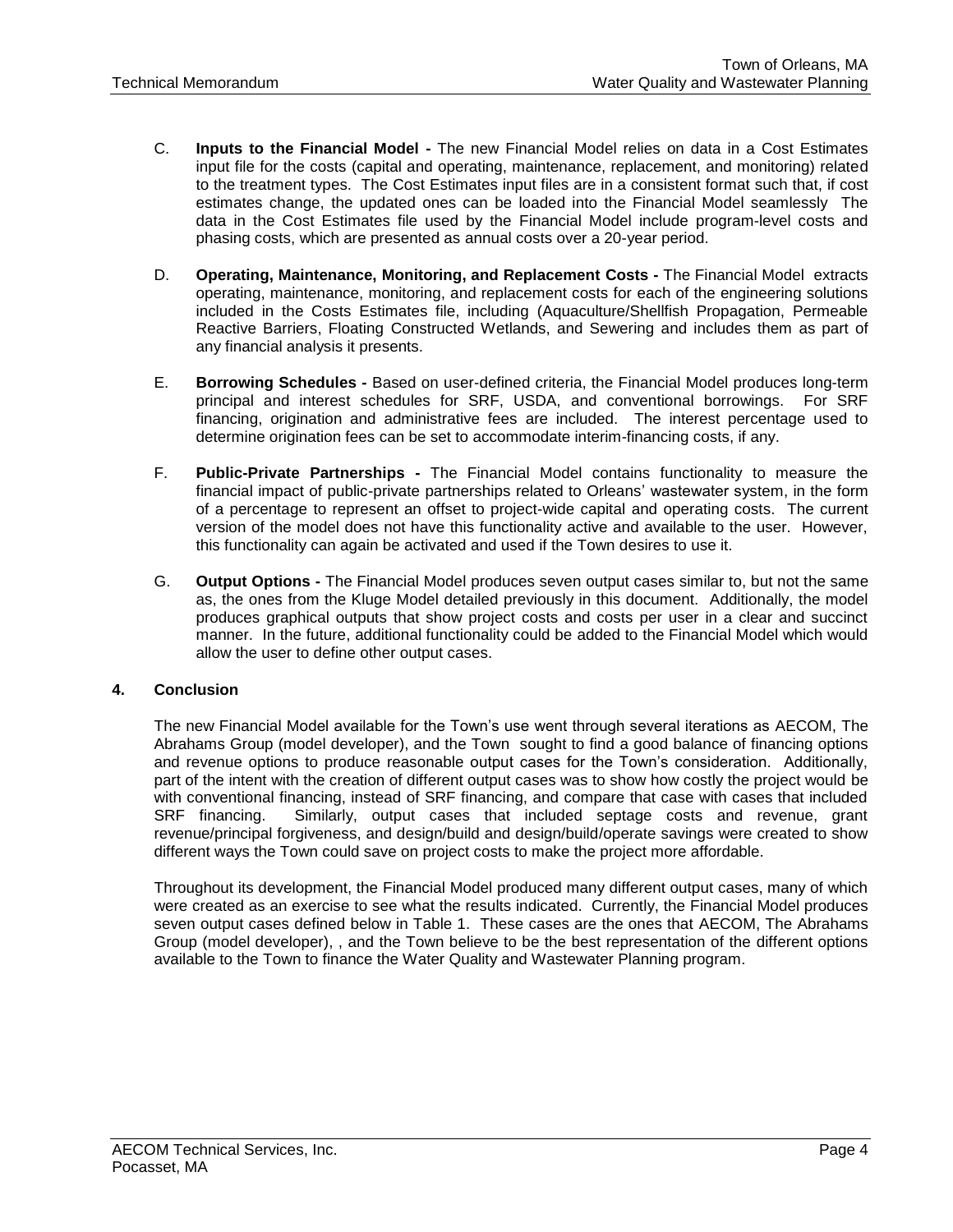| I ANIC I                                      |   |              |    |                     |              |    |   |
|-----------------------------------------------|---|--------------|----|---------------------|--------------|----|---|
|                                               |   |              |    | <b>Output Cases</b> |              |    |   |
| <b>Description</b>                            | 1 | $\mathbf{2}$ | 3  | 4                   | 5            | 6  | 7 |
|                                               |   |              |    |                     |              |    |   |
| <b>Financing Options</b>                      |   |              |    |                     |              |    |   |
| 20-Year Conventional with 4% Interest Rate    | X |              |    |                     |              |    |   |
| 20-Year SRF with 0% Interest Rate             |   | X.           | X. | X.                  | X            |    |   |
| 30-Year SRF with 0% Interest Rate             |   |              |    |                     |              | X  | X |
|                                               |   |              |    |                     |              |    |   |
| <b>Funding of Capital and Financing Costs</b> |   |              |    |                     |              |    |   |
| 100% Property Taxes                           | X | X            | X  |                     |              |    |   |
| 100% Special Assessments                      |   |              |    | X.                  | X            |    |   |
| 75% Special Assessments/25% Property Taxes    |   |              |    |                     |              | X  | X |
|                                               |   |              |    |                     |              |    |   |
| <b>Project Costs Offsets</b>                  |   |              |    |                     |              |    |   |
| 90% Grant/Principal Forgiveness               |   |              |    |                     | X            |    |   |
| 25% Grant/Principal Forgiveness               |   |              |    |                     |              | X. | X |
| 21% Design/Build Savings on Capital Costs     |   |              |    |                     |              | X. | X |
| 7% Design/Build/Operate Savings               |   |              |    |                     |              | X. | X |
| Septage Revenue                               |   |              | X  | X                   | $\mathsf{X}$ | X  | X |
| 5% Local Options Taxes                        |   |              |    |                     |              | X  | X |
|                                               |   |              |    |                     |              |    |   |

**Table 1**

### **A. Financing Options**

- (1) **20-Year Conventional with 4 percent Interest Rate –** Schedules with conventional financing include equal principal payments over the life of the loan, with declining interest payments.
- (2) **20-Year SRF with 0 percent Interest Rate –** Schedules with SRF financing include total yearly payments that are similar over the life of the loan. With no interest, principal payments are equal each year. The schedules also include a per-payment administrative fee, which is a percentage of the outstanding principal balance at the time of payment, and a one-time up-front origination fee, which is a percentage of the overall loan amount.
- (3) **30-Year SRF with 0 percent Interest Rate –** The option for this type of financing is similar to the 20-Year SRF with 0 percent Interest Rate one, but with a longer term.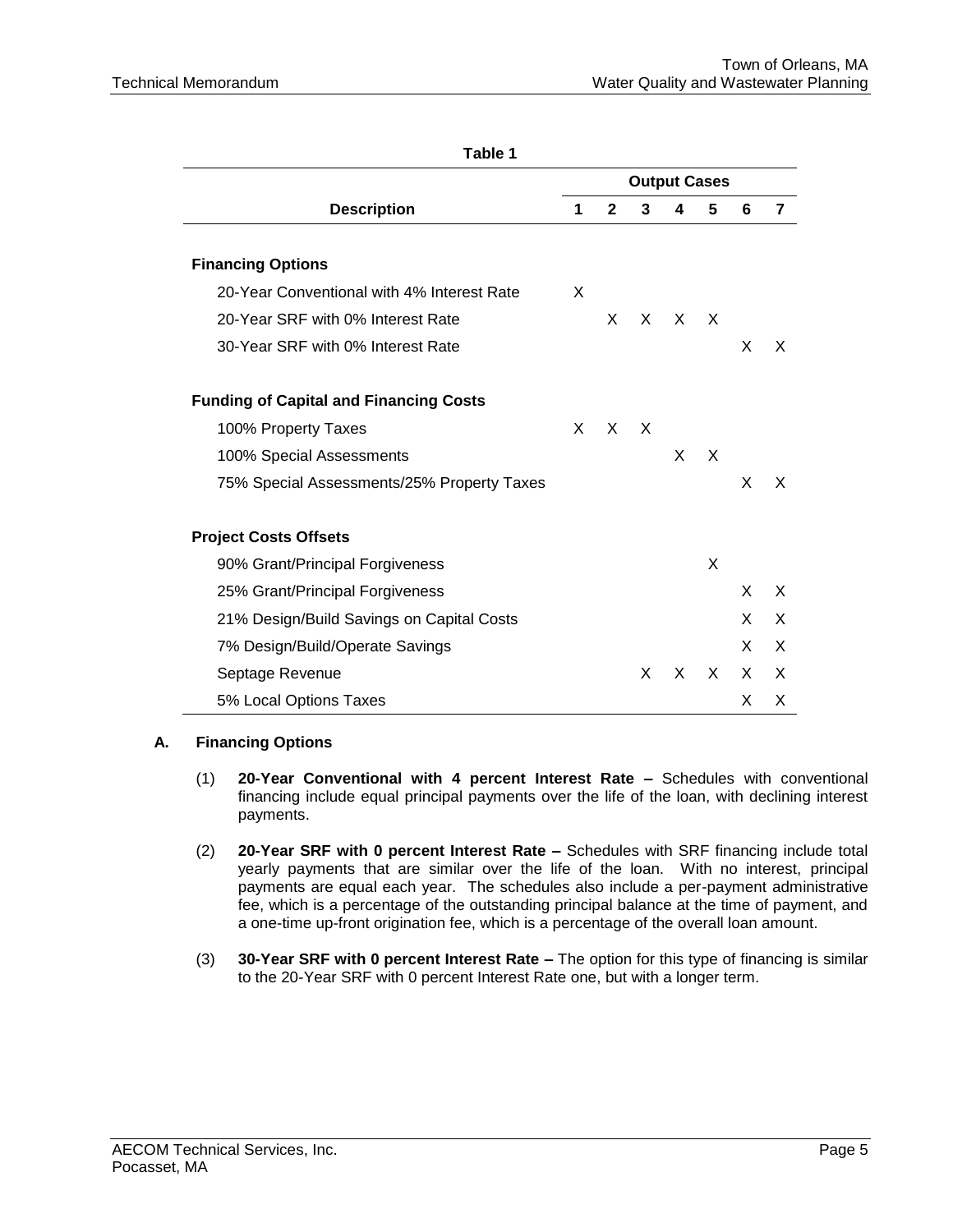## **B. Funding of Capital and Financing Costs**

- (1) **100 percent Property Taxes –** All project and financing costs are paid via property taxes. Applying these costs to the tax base spread them equally to all properties in town.
- (2) **100 percent Special Assessments –** All project and financing costs are paid via special assessments. Assessing these costs to individual properties ensures that properties in certain areas only pay for capital and financing costs related to projects completed in their area. For example, properties in the Downtown Area would be assessed their portion of capital and financing costs for work related to the Downtown Area Wastewater Treatment Facility only and would not pay for capital work completed in other areas.
- (3) **75 percent Special Assessments/25 percent Property Taxes –** A combination of the two previous options, this option allows most of the capital and financing costs tied to certain areas to be assessed to properties in those areas only, but also allows the remainder of capital and financing costs to be spread across all properties in town via property taxes.

### **C. Project Costs Offsets**

- (1) **90 percent Grant/Principal Forgiveness –** With this capital costs offset, the Town would not be responsible for 90 percent of the capital costs of the project. Only 10 percent of the capital costs would remain and be put into borrowing schedules.
- (2) **25 percent Grant/Principal Forgiveness –** This option is similar to the previous one, but, with this one, the Town would be responsible for 75 percent of the capital costs.
- (3) **21 percent Design/Build Savings –** If the Town were to complete the Downtown Area and Meetinghouse Pond Area Wastewater Treatment Facilities, Collection System and Effluent Disposal Facilities as design/build projects, the Town could recognize capital costs savings of 21 percent.
- (4) **7 percent Design/Build/Operate Savings –** If the Town were to complete the Downtown Area and Meetinghouse Pond Area Wastewater Treatment Facilities, Collection System and Effluent Disposal Facilities as design/build/operate projects, the Town could recognize operating and maintenance savings of 7 percent.
- (5) **Septage Revenue –** If the Downtown Area Wastewater Treatment Facility were to be built to handle septage, then the Town could realize \$584,000 in annual septage revenue, based on 16,000 gallons processed per day at a rate of 10 cents per gallon. Operating and maintenance costs related to septage are estimated at \$200,000 annually. Capital costs related to septage are estimate at \$500,000. If amortized over 20 years, capital costs are \$25,000 annually. Ignoring financing costs, the Town could see an annual net septage revenue amount of \$359,000.
- (6) **5 percent Local Options Taxes –** The Town could collect additional local options taxes to use as an offset to project costs. The Financial Model uses this revenue as offsets to operating and maintenance costs, replacement costs, and monitoring costs. The Town would have to consider raising its meals and/or rooms tax (or some other tax measure) in order to accomplish this.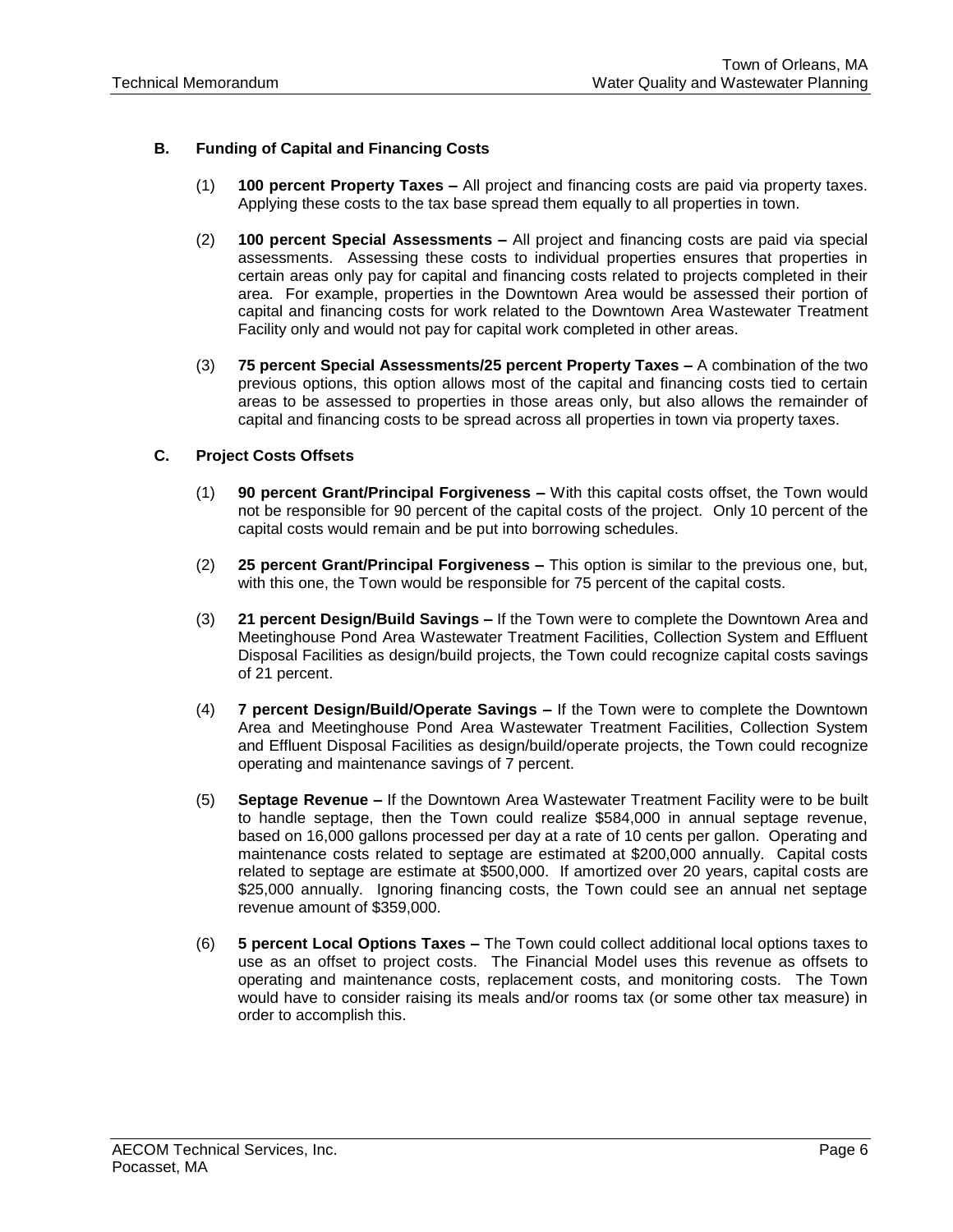- **D. Miscellaneous -** Additionally, the following list contains explanations on nuances related to cases 6 and 7:
	- (1) In Output Case 6, the special assessments in the Downtown Area are split between commercial properties and residential properties at a rate of 60 percent to 40 percent, respectively.
	- (2) In Output Case 7, a residential rate is introduced and used. The residential rate, once it is determined, is applied to all residential properties in the Downtown Area and the Meetinghouse Pond Area, with the remainder of the properties (the commercial ones) paying for more to make up for the decreased residential cost. The residential rate is determined by taking all grant money and applying it to the Meetinghouse Pond Area capital costs only. Any leftover grant money is applied to the capital costs in other areas, starting with the Downtown Area. The resulting per-year costs for Meetinghouse Pond Area considered the residential rate. This same rate is applied to all Downtown Area residential users so they are not paying more than residential users in the Meetinghouse Pond Area. Commercial users in the Downtown Area would pay more in Output Case 7 to make up for the lost revenue of residential users' being assigned a residential rate.

# **5. APPENDIX**

Appendix A contains output cases tables and graphs produced by the Financial Model using the latest Cost Estimates file (version 28).

The All in Year One scenario depicts all project costs together. This snapshot shows what the data would look like if all of the project costs were spent in the same year. The outputs for the All in Year One scenario consist of a table containing the Output Cases discussed earlier in the document and consist of two graphs. One graph shows all program costs by case. The other graph shows the annual charges for each of the four user groups defined in this document by case.

Contrary to the All in Year One scenario, the other group of outputs represents phasing. Phasing focuses on costs year to year instead of in just one year. The outputs for the Phasing scenario consist of three tables containing the Output Cases discussed earlier in the document and consist of multiple graphs for each case. One graph shows all program costs for the case. The other graph shows the annual charges for each of the four user groups defined in this document for the case. For the Phasing graphs, Downtown Area users are distinguish as commercial and residential for cases 6 and 7 only since the costs for the two groups are the same in the other cases. Three of the potential 20 Output Cases tables are shown for phasing. Only a few select ones were chosen to include as outputs. They are from years 4, 9, and 15. Those years were selected since they contain large jumps in capital costs when compared to the prior years. Year 4 is the year the Downtown Area Wastewater Treatment Facility is projected to come online. Year 9 is the year the Meetinghouse Pond Area Wastewater Treatment Facility is projected to come online. Year 15 is the year after completion of Phase 3 of the Downtown Area Wastewater Treatment Facility.

The outputs described for the All in Year One scenario and for the Phasing scenario appear on the following pages.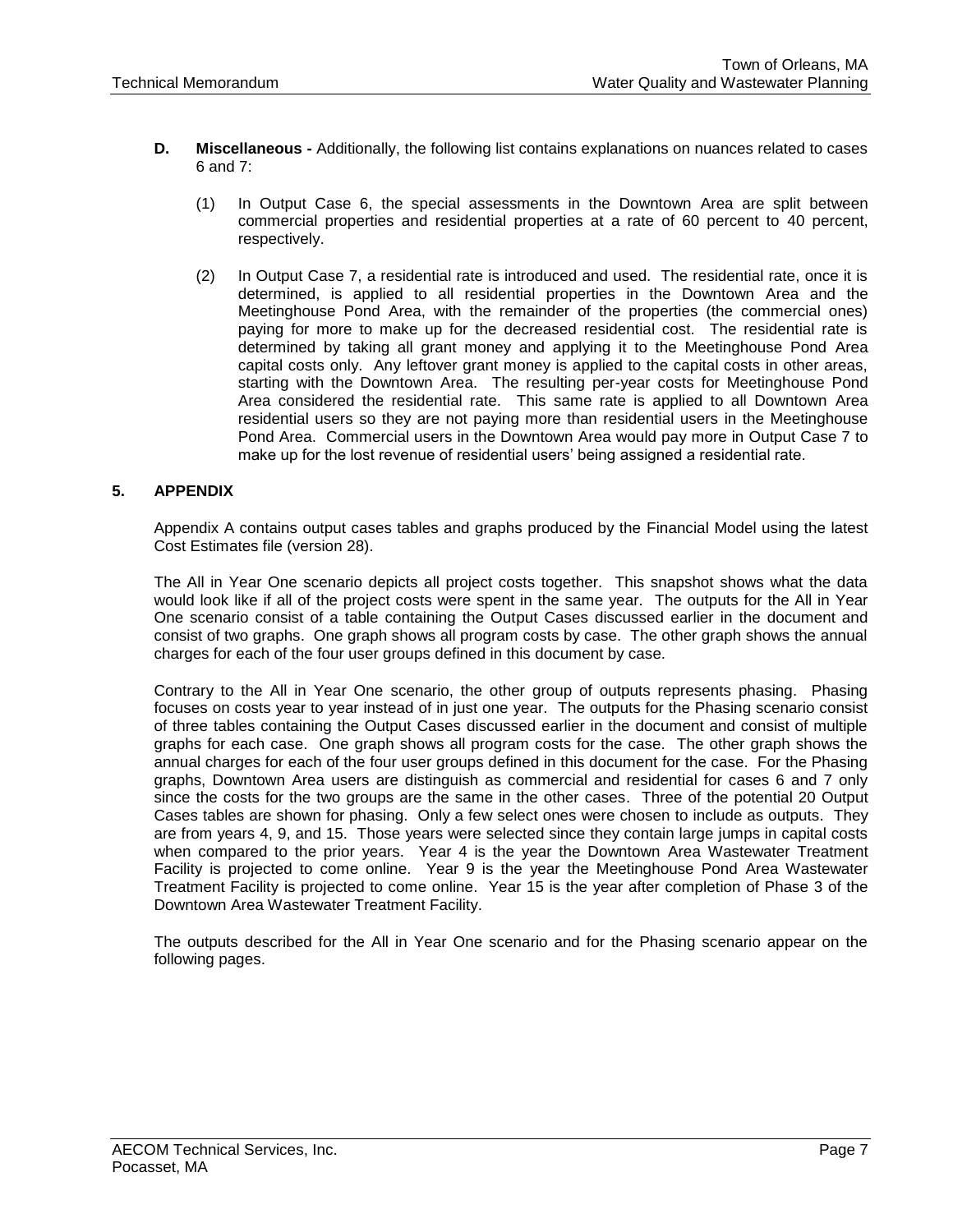# **Appendix A**

Output Cases Tables and Graphs Produced by the Financial Model using the latest Cost Estimates File (v28)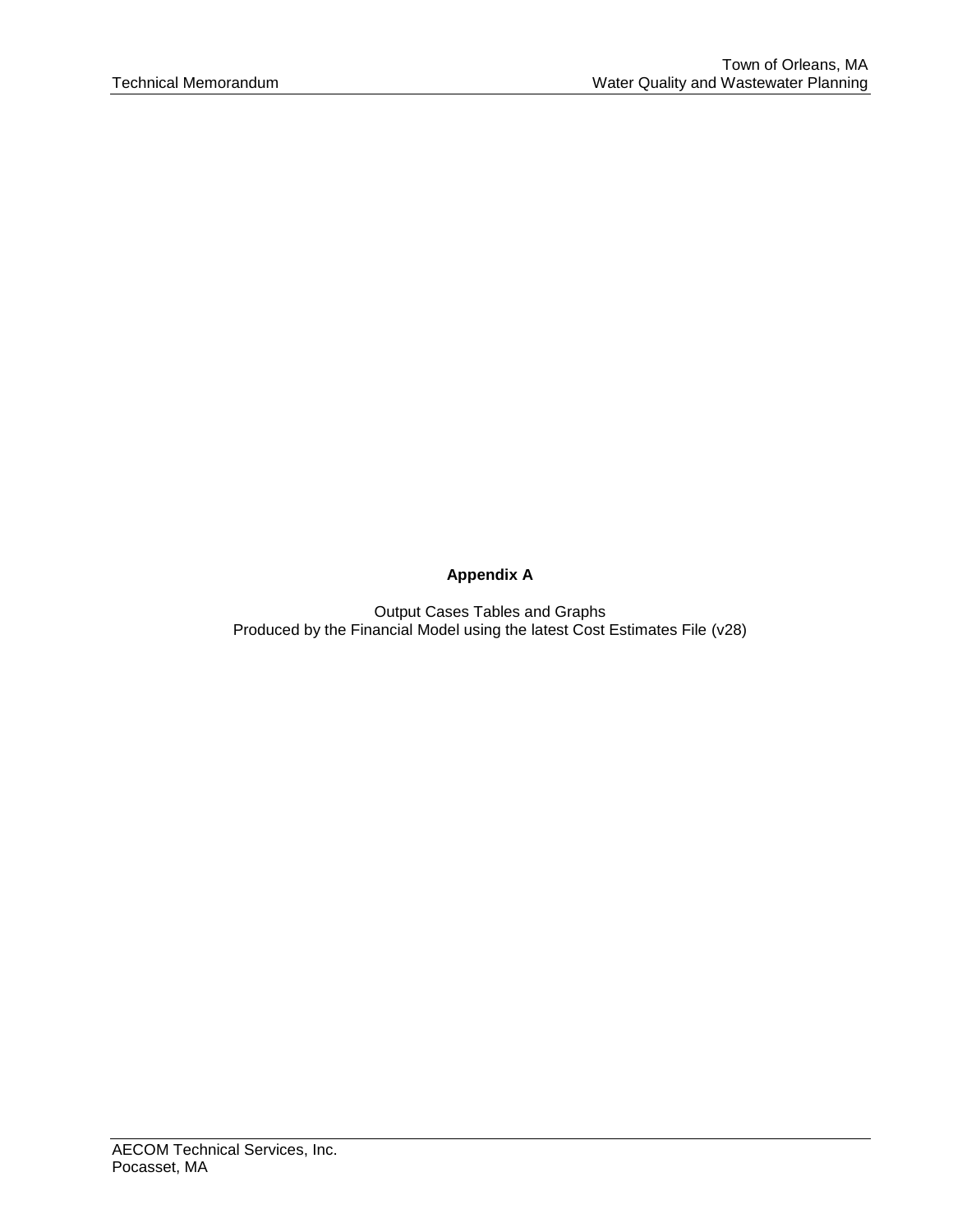|                                                                                                     | <b>Customer Rate Scenarios</b>                                 |                    |                                       |                                       |                               |                                               |                                     |
|-----------------------------------------------------------------------------------------------------|----------------------------------------------------------------|--------------------|---------------------------------------|---------------------------------------|-------------------------------|-----------------------------------------------|-------------------------------------|
|                                                                                                     | <b>Case 1 (Baseline)</b>                                       | <b>Case 2</b>      | <b>Case 3</b>                         | <b>Case 4</b>                         | Case 5<br><b>Same as Case</b> | <b>Case 6</b>                                 | <b>Case 7</b>                       |
|                                                                                                     | Capital - 100% Tax Same as Case<br><b>O&amp;M&amp;R&amp;M-</b> | 1 with             | <b>Same as Case</b><br>2 plus Septage | <b>Same as Case</b><br>3, but Capital | 4 plus 90%                    | Case $4 + 30$ -year<br><b>SRF, 25% Grant,</b> | <b>Same as Case 6,</b><br>but grant |
|                                                                                                     | <b>100% User Fees</b>                                          | <b>Financing -</b> | <b>Revenue</b>                        | 100% Special                          | <b>Grant</b>                  | $21\%$ D/B, $7\%$                             | applied to MH                       |
|                                                                                                     | <b>Financing -</b>                                             | 0% 20-year         |                                       | <b>Assessments</b>                    |                               | D/B/O, and Local                              | <b>Pond capital</b>                 |
| <b>Assumptions</b>                                                                                  | <b>Conventional</b>                                            | <b>SRF</b>         |                                       |                                       |                               | <b>Options Tax</b>                            | and Residential                     |
|                                                                                                     |                                                                |                    |                                       |                                       |                               | <b>Savings, Capital</b><br>$25%$ tax, and     | <b>Downtown</b><br><b>Users Pay</b> |
|                                                                                                     |                                                                |                    |                                       |                                       |                               | <b>Downtown Capital Residential Rate</b>      |                                     |
|                                                                                                     |                                                                |                    |                                       |                                       |                               | <b>Split 60%/40%</b>                          |                                     |
| <b>Special Assessment</b>                                                                           | 0%                                                             | 0%                 | 0%                                    | 100%                                  | 100%                          | 75%                                           | 75%                                 |
| <b>Bond Years</b>                                                                                   | 20                                                             | 20                 | 20                                    | 20                                    | 20                            | 30                                            | 30                                  |
| <b>Interest on Bond</b>                                                                             | 4%                                                             | 0%                 | $0\%$                                 | 0%                                    | $0\%$                         | 0%                                            | $0\%$                               |
| <b>Grant / Loan Forgiveness</b>                                                                     | $0\%$                                                          | $0\%$              | $0\%$                                 | $0\%$                                 | 90%                           | 25%                                           | 25%                                 |
| <b>Design / Build</b>                                                                               | $0\%$                                                          | 0%                 | $0\%$                                 | 0%                                    | $0\%$                         | 21%                                           | 21%                                 |
| <b>Design / Build / Operate</b>                                                                     | 0%                                                             | $0\%$              | $0\%$                                 | 0%                                    | $0\%$                         | 7%                                            | 7%                                  |
| <b>Septage Revenue (Annual)</b>                                                                     | \$0                                                            | \$0                | \$584,000                             | \$584,000                             | \$584,000                     | \$584,000                                     | \$584,000                           |
| <b>Local Options Tax</b>                                                                            | $0\%$                                                          | 0%                 | $0\%$                                 | 0%                                    | $ 0\% $                       | 5%                                            | 5%                                  |
| <b>Total Equivalent Annual Cost</b>                                                                 | \$12,555,346                                                   | \$10,469,068       | \$10,694,650                          | \$10,694,650                          | \$5,829,016                   | \$8,395,343                                   | \$8,195,073                         |
| <b>Capital Costs</b>                                                                                |                                                                |                    |                                       |                                       |                               |                                               |                                     |
| Downtown Area                                                                                       | \$48,009,870                                                   | \$48,009,870       | \$48,509,870                          | \$48,509,870                          | \$4,850,987                   | \$29,511,954                                  | \$39,243,499                        |
| Meetinghouse Pond Area                                                                              | \$33,801,300                                                   | \$33,801,300       | \$33,801,300                          | \$33,801,300                          | \$3,380,130                   | \$20,563,700                                  | \$0                                 |
| Non-Traditional Technology Area                                                                     | \$23,357,230                                                   | \$23,357,230       | \$23,357,230                          | \$23,357,230                          | \$2,335,723                   | \$17,517,923                                  | \$24,464,168                        |
| <b>Totals</b>                                                                                       | \$105,168,400                                                  | \$105,168,400      | \$105,668,400                         | \$105,668,400                         | \$10,566,840                  | \$67,593,576                                  | \$63,707,667                        |
| <b>Special Assessment / Benefit Fee (One Time Charge)</b>                                           |                                                                |                    |                                       |                                       |                               |                                               |                                     |
| Downtown Area - Per Parcel                                                                          | \$0                                                            | \$0                | \$0                                   | \$142,228                             | \$14,223                      | \$65,371                                      | \$144,879                           |
| Meetinghouse Pond Area - Per Parcel<br>Non-Traditional Technology Area - Per Parcel                 | \$0<br>\$0                                                     | \$0<br>\$0         | \$0<br>\$0                            | \$92,976<br>\$4,586                   | \$9,298<br>\$459              | \$42,734<br>\$2,598                           | \$0<br>\$3,629                      |
|                                                                                                     |                                                                |                    |                                       |                                       |                               |                                               |                                     |
| <b>Connection Charges (One Time Charge)</b><br>Downtown Area (Included in Other Revenues)           | \$0                                                            | \$0                | \$0                                   | \$0                                   | \$0                           | \$0                                           | \$0                                 |
| Meetinghouse Pond Area (Included in Other Revenues)                                                 | \$0                                                            | \$0                | \$0                                   | \$0                                   | \$0                           | \$0                                           | \$0                                 |
| Non-Traditional Technology Area                                                                     | N/A                                                            | N/A                | N/A                                   | N/A                                   | N/A                           | N/A                                           | N/A                                 |
|                                                                                                     |                                                                |                    |                                       |                                       |                               |                                               |                                     |
| <b>User Fees (Annual Charge)</b><br>Downtown Area - Commercial                                      | \$3,905                                                        | \$3,905            |                                       | \$2,805                               | \$2,805                       | \$2,347                                       |                                     |
| Downtown Area - Residential                                                                         | \$3,905                                                        | \$3,905            | \$2,805<br>\$2,805                    | \$2,805                               | \$2,805                       | \$2,347                                       | \$2,877<br>\$1,553                  |
| Meetinghouse Pond Area                                                                              | \$1,722                                                        | \$1,722            | \$1,722                               | \$1,722                               | \$1,722                       | \$1,553                                       | \$1,553                             |
| Non-Traditional Technology Area (O&M)                                                               | \$592                                                          | \$592              | \$592                                 | \$592                                 | \$592                         | \$562                                         | \$562                               |
| Non-Traditional Technology Area (Septic Impact Fee)                                                 | \$200                                                          | \$200              | \$200                                 | \$200                                 | \$200                         | \$200                                         | \$200                               |
| <b>Property Tax (Annual Charge)</b>                                                                 |                                                                |                    |                                       |                                       |                               |                                               |                                     |
| Downtown Area                                                                                       | \$1,259                                                        | \$907              | \$911                                 | \$0                                   | \$0                           | \$147                                         | \$138                               |
| Meetinghouse Pond Area                                                                              | \$1,259                                                        | \$907              | \$911                                 | \$0                                   | \$0                           | \$147                                         | \$138                               |
| Non-Traditional Technology Area                                                                     | \$1,259                                                        | \$907              | \$911                                 | \$0                                   | \$0                           | \$147                                         | \$138                               |
| <b>Total Annual Charge</b>                                                                          |                                                                |                    |                                       |                                       |                               |                                               |                                     |
| Downtown Area - Commercial                                                                          | \$5,164                                                        | \$4,812            | \$3,716                               | \$9,916                               | \$3,516                       | \$7,070                                       | \$10,260                            |
| General influence of financial metric on average rate                                               | N/A                                                            | $-7%$              | $-28%$                                | 92%                                   | $-32%$                        | 37%                                           | 99%                                 |
| compared to Baseline (Downtown area):                                                               |                                                                |                    |                                       |                                       |                               |                                               |                                     |
| Downtown Area - Residential<br>General influence of financial metric on average rate                | \$5,164                                                        | \$4,812            | \$3,716                               | \$9,916                               | \$3,516                       | \$3,802                                       | \$1,691                             |
| compared to Baseline (Downtown area):                                                               | N/A                                                            | $-7%$              | $-28%$                                | 92%                                   | $-32%$                        | $-26%$                                        | $-67%$                              |
| Meetinghouse Pond Area                                                                              | \$2,980                                                        | \$2,628            | \$2,633                               | \$6,370                               | \$2,186                       | \$3,836                                       | \$1,691                             |
| General influence of financial metric on average rate                                               | N/A                                                            | $-12%$             | $-12%$                                | 114%                                  | $-27%$                        | 29%                                           | $-43%$                              |
| compared to Baseline (Meetinghouse Pond area):                                                      |                                                                |                    |                                       |                                       |                               |                                               |                                     |
| Non-Traditional Technology Area                                                                     | \$2,050                                                        | \$1,699            | \$1,703                               | \$1,021                               | \$815                         | \$1,039                                       | \$1,082                             |
| General influence of financial metric on average rate<br>compared to Baseline (NT Technology area): | N/A                                                            | $-17%$             | $-17%$                                | $-50%$                                | $-60%$                        | $-49%$                                        | $-47%$                              |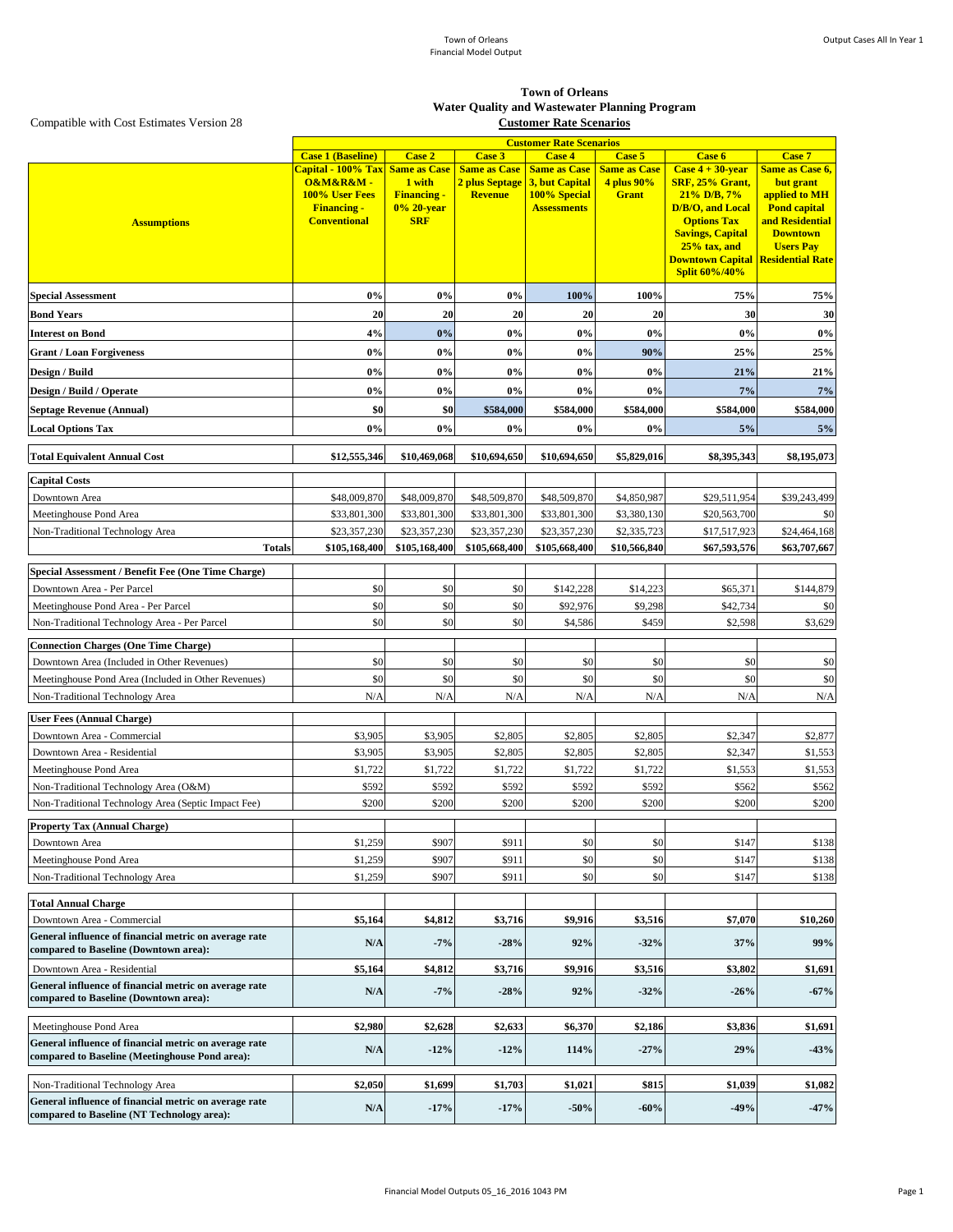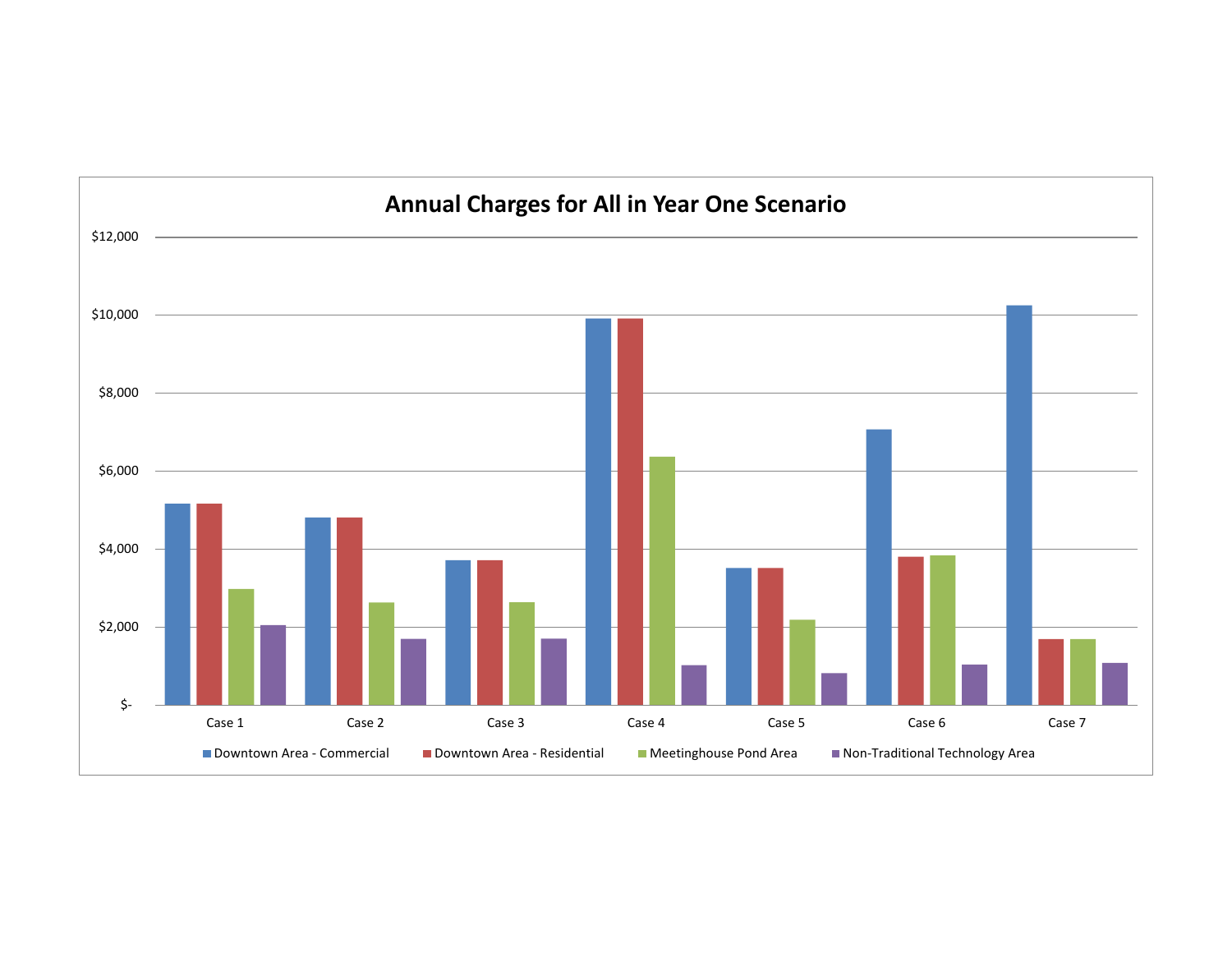|                                                                                                         | <b>Customer Rate Scenarios</b>              |                    |                               |                                       |                                   |                                                                  |                                     |
|---------------------------------------------------------------------------------------------------------|---------------------------------------------|--------------------|-------------------------------|---------------------------------------|-----------------------------------|------------------------------------------------------------------|-------------------------------------|
|                                                                                                         | <b>Case 1 (Baseline)</b>                    | <b>Case 2</b>      | <b>Case 3</b>                 | <b>Case 4</b>                         | Case 5                            | Case 6                                                           | Case 7                              |
|                                                                                                         | Capital - 100% Tax Same as Case<br>O&M&R&M- | 1 with             | <b>Same as Case</b><br>2 plus | <b>Same as Case</b><br>3, but Capital | <b>Same as Case</b><br>4 plus 90% | Case $4 + 30$ -year<br><b>SRF, 25% Grant,</b>                    | <b>Same as Case 6,</b><br>but grant |
|                                                                                                         | 100% User Fees                              | <b>Financing -</b> | <b>Septage</b>                | 100% Special                          | <b>Grant</b>                      | $21\%$ D/B, $7\%$                                                | applied to MH                       |
|                                                                                                         | <b>Financing -</b>                          | 0% 20-year         | <b>Revenue</b>                | <b>Assessments</b>                    |                                   | D/B/O, and Local                                                 | <b>Pond capital</b>                 |
| <b>Assumptions</b>                                                                                      | <b>Conventional</b>                         | <b>SRF</b>         |                               |                                       |                                   | <b>Options Tax</b><br><b>Savings, Capital</b>                    | and Residential<br><b>Downtown</b>  |
|                                                                                                         |                                             |                    |                               |                                       |                                   | $25%$ tax, and                                                   | <b>Users Pay</b>                    |
|                                                                                                         |                                             |                    |                               |                                       |                                   | <b>Downtown Capital Residential Rate</b><br><b>Split 60%/40%</b> |                                     |
| <b>Special Assessment</b>                                                                               | $0\%$                                       | $0\%$              | $0\%$                         | 100%                                  | 100%                              | 75%                                                              | 75%                                 |
| <b>Bond Years</b>                                                                                       | 20                                          | 20                 | 20                            | 20                                    | 20                                | 30                                                               | 30                                  |
| <b>Interest on Bond</b>                                                                                 | 4%                                          | 0%                 | $0\%$                         | $0\%$                                 | 0%                                | $0\%$                                                            | $0\%$                               |
| <b>Grant / Loan Forgiveness</b>                                                                         | $0\%$                                       | $0\%$              | $0\%$                         | $0\%$                                 | 90%                               | 25%                                                              | 25%                                 |
| <b>Design / Build</b>                                                                                   | $0\%$                                       | 0%                 | $0\%$                         | 0%                                    | 0%                                | 21%                                                              | 21%                                 |
| <b>Design / Build / Operate</b>                                                                         | $0\%$                                       | 0%                 | $0\%$                         | 0%                                    | 0%                                | 7%                                                               | 7%                                  |
| <b>Septage Revenue (Annual)</b>                                                                         | \$0                                         | <b>\$0</b>         | \$584,000                     | \$584,000                             | \$584,000                         | \$584,000                                                        | \$584,000                           |
| <b>Local Options Tax</b>                                                                                | $0\%$                                       | $0\%$              | $0\%$                         | $0\%$                                 | $0\%$                             | 5%                                                               | 5%                                  |
|                                                                                                         |                                             |                    |                               |                                       |                                   |                                                                  |                                     |
| <b>Total Equivalent Annual Cost</b>                                                                     | \$6,247,824                                 | \$5,181,138        | \$5,410,638                   | \$5,410,638                           | \$2,866,389                       | \$2,933,888                                                      | \$4,137,555                         |
| <b>Capital Costs</b>                                                                                    |                                             |                    |                               |                                       |                                   |                                                                  |                                     |
| Downtown Area                                                                                           | \$1,845,995                                 | \$1,845,995        | \$1,870,995                   | \$1,870,995                           | \$0                               | \$187,961                                                        | \$1,003,953                         |
| Meetinghouse Pond Area                                                                                  | \$62,805                                    | \$62,805           | \$62,805                      | \$62,805                              | \$0                               | \$9,426                                                          | \$0                                 |
| Non-Traditional Technology Area                                                                         | \$92,300                                    | \$92,300           | \$92,300                      | \$92,300                              | \$0                               | \$13,889                                                         | \$73,115                            |
| <b>Totals</b>                                                                                           | \$2,001,100                                 | \$2,001,100        | \$2,026,100                   | \$2,026,100                           | \$0                               | \$211,277                                                        | \$1,077,068                         |
| Special Assessment / Benefit Fee (One Time Charge)                                                      |                                             |                    |                               |                                       |                                   |                                                                  |                                     |
| Downtown Area - Per Parcel                                                                              | \$0                                         | \$0                | \$0                           | \$6,720                               | \$0                               | \$513                                                            | \$4,958                             |
| Meetinghouse Pond Area - Per Parcel                                                                     | \$0                                         | \$0                | \$0                           | \$234                                 | \$0                               | \$24                                                             | \$0                                 |
| Non-Traditional Technology Area - Per Parcel                                                            | \$0                                         | \$0                | \$0                           | \$21                                  | \$0                               | \$4                                                              | \$14                                |
| <b>Connection Charges (One Time Charge)</b>                                                             |                                             |                    |                               |                                       |                                   |                                                                  |                                     |
| Downtown Area (Included in Other Revenues)                                                              | \$0                                         | \$0                | \$0                           | \$0                                   | \$0                               | \$0                                                              | \$0                                 |
| Meetinghouse Pond Area (Included in Other Revenues)                                                     | \$0                                         | \$0                | \$0                           | \$0                                   | \$0                               | \$0                                                              | \$0                                 |
| Non-Traditional Technology Area                                                                         | N/A                                         | N/A                | N/A                           | N/A                                   | N/A                               | N/A                                                              | N/A                                 |
| <b>User Fees (Annual Charge)</b>                                                                        |                                             |                    |                               |                                       |                                   |                                                                  |                                     |
| Downtown Area - Commercial                                                                              | \$3,041                                     | \$3,041            | \$1,940                       | \$1,940                               | \$1,940                           | \$1,575                                                          | \$2,625                             |
| Downtown Area - Residential                                                                             | \$3,041                                     | \$3,041            | \$1,940                       | \$1,940                               | \$1,940                           | \$1,575                                                          | \$0                                 |
| Meetinghouse Pond Area                                                                                  | \$0                                         | \$0                | \$0                           | \$0                                   | \$0                               | \$0                                                              | \$0                                 |
| Non-Traditional Technology Area (O&M)                                                                   | \$308                                       | \$308              | \$308                         | \$308                                 | \$308                             | \$293                                                            | \$293                               |
| Non-Traditional Technology Area (Septic Impact Fee)                                                     | \$200                                       | \$200              | \$200                         | \$200                                 | \$200                             | \$200                                                            | \$200                               |
| <b>Property Tax (Annual Charge)</b>                                                                     |                                             |                    |                               |                                       |                                   |                                                                  |                                     |
| Downtown Area                                                                                           | \$604                                       | \$424              | \$429                         | \$0                                   | \$0                               | \$12                                                             | \$66                                |
| Meetinghouse Pond Area                                                                                  | \$604                                       | \$424              | \$429                         | \$0                                   | \$0                               | \$12                                                             | \$0                                 |
| Non-Traditional Technology Area                                                                         | \$604                                       | \$424              | \$429                         | \$0                                   | \$0                               | \$12                                                             | \$66                                |
| <b>Total Annual Charge</b>                                                                              |                                             |                    |                               |                                       |                                   |                                                                  |                                     |
| Downtown Area - Commercial                                                                              | \$3,644                                     | \$3,465            | \$2,369                       | \$8,660                               | \$1,940                           | \$2,305                                                          | \$7,650                             |
| General influence of financial metric on average rate<br>compared to Baseline (Downtown area):          | N/A                                         | $-5%$              | $-35%$                        | 138%                                  | $-47%$                            | $-37%$                                                           | 110%                                |
| Downtown Area - Residential                                                                             | \$3,644                                     | \$3,465            | \$2,369                       | \$8,660                               | \$1,940                           | \$1,792                                                          | \$66                                |
| General influence of financial metric on average rate<br>compared to Baseline (Downtown area):          | N/A                                         | $-5%$              | $-35%$                        | 138%                                  | $-47%$                            | $-51%$                                                           | $-98%$                              |
|                                                                                                         |                                             |                    |                               |                                       |                                   |                                                                  |                                     |
| Meetinghouse Pond Area                                                                                  | \$604                                       | \$424              | \$429                         | \$234                                 | \$0                               | \$36                                                             | \$0                                 |
| General influence of financial metric on average rate<br>compared to Baseline (Meetinghouse Pond area): | N/A                                         | $-30%$             | $-29%$                        | $-61%$                                | $-100%$                           | $-94%$                                                           | $-100%$                             |
|                                                                                                         | \$1,112                                     | \$932              | \$937                         | \$529                                 | \$508                             | \$508                                                            | \$573                               |
| Non-Traditional Technology Area<br>General influence of financial metric on average rate                |                                             |                    |                               |                                       |                                   |                                                                  |                                     |
| compared to Baseline (NT Technology area):                                                              | N/A                                         | $-16%$             | $-16%$                        | $-52%$                                | $-54%$                            | $-54%$                                                           | $-48%$                              |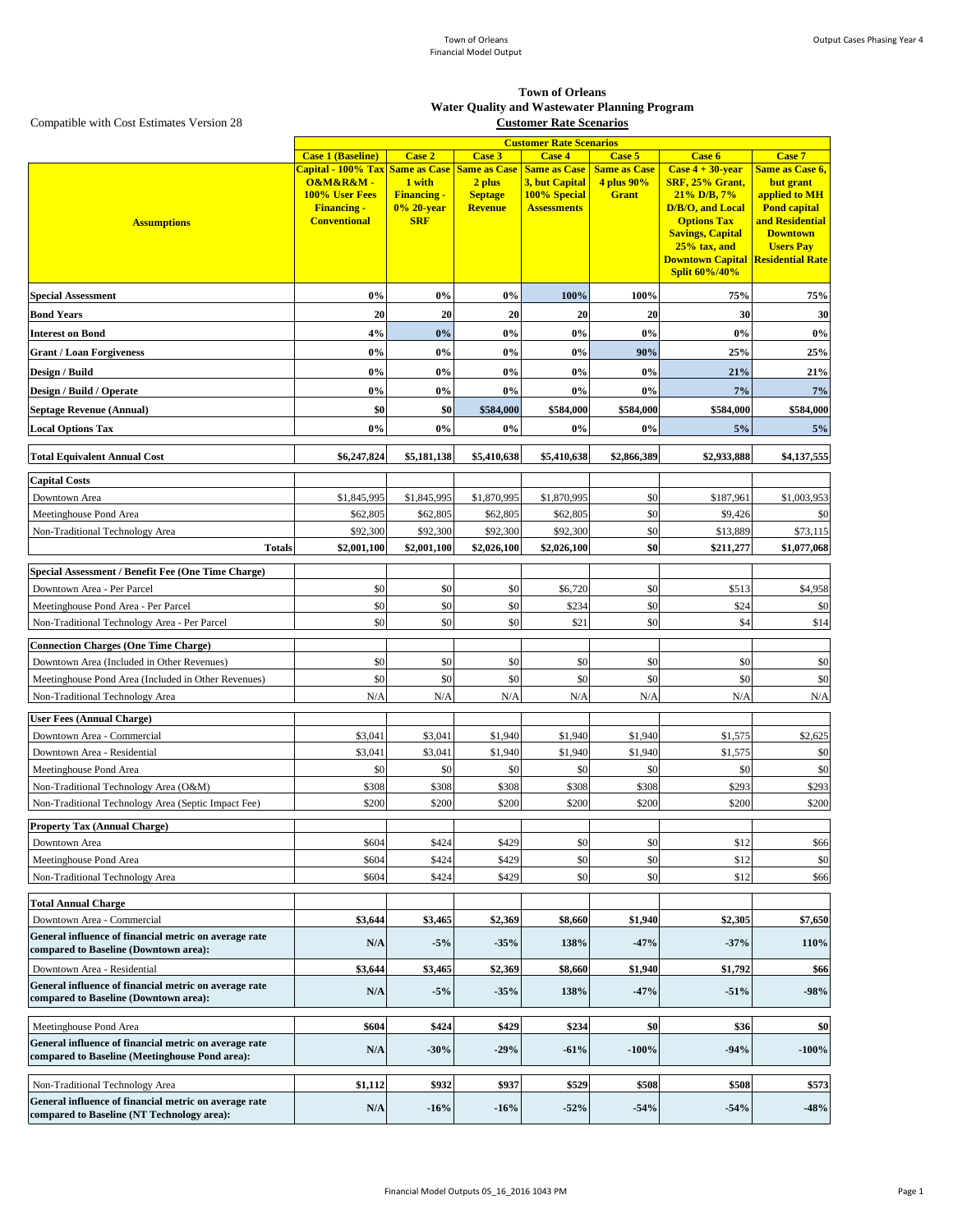|                                                                                                     | <b>Customer Rate Scenarios</b>  |                              |                          |                                |                            |                                                            |                            |
|-----------------------------------------------------------------------------------------------------|---------------------------------|------------------------------|--------------------------|--------------------------------|----------------------------|------------------------------------------------------------|----------------------------|
|                                                                                                     | <b>Case 1 (Baseline)</b>        | <b>Case 2</b>                | <b>Case 3</b>            | <b>Case 4</b>                  | Case 5                     | <b>Case 6</b>                                              | <b>Case 7</b>              |
|                                                                                                     | Capital - 100% Tax Same as Case |                              | <b>Same as Case</b>      | <b>Same as Case</b>            | <b>Same as Case</b>        | Case $4 + 30$ -year                                        | <b>Same as Case 6,</b>     |
|                                                                                                     | O&M&R&M-<br>100% User Fees      | 1 with<br><b>Financing -</b> | 2 plus<br><b>Septage</b> | 3, but Capital<br>100% Special | 4 plus 90%<br><b>Grant</b> | SRF, 25% Grant,<br>$21\%$ D/B, $7\%$                       | but grant<br>applied to MH |
|                                                                                                     | <b>Financing -</b>              | 0% 20-year                   | <b>Revenue</b>           | <b>Assessments</b>             |                            | D/B/O, and Local                                           | <b>Pond capital</b>        |
| <b>Assumptions</b>                                                                                  | <b>Conventional</b>             | <b>SRF</b>                   |                          |                                |                            | <b>Options Tax</b>                                         | and Residential            |
|                                                                                                     |                                 |                              |                          |                                |                            | <b>Savings, Capital</b>                                    | <b>Downtown</b>            |
|                                                                                                     |                                 |                              |                          |                                |                            | $25%$ tax, and<br><b>Downtown Capital Residential Rate</b> | <b>Users Pay</b>           |
|                                                                                                     |                                 |                              |                          |                                |                            | <b>Split 60%/40%</b>                                       |                            |
| <b>Special Assessment</b>                                                                           | 0%                              | 0%                           | $0\%$                    | 100%                           | 100%                       | 75%                                                        | 75%                        |
| <b>Bond Years</b>                                                                                   | 20                              | 20                           | 20                       | 20                             | 20                         | 30                                                         | 30                         |
| <b>Interest on Bond</b>                                                                             | 4%                              | 0%                           | 0%                       | 0%                             | 0%                         | $0\%$                                                      | $0\%$                      |
| <b>Grant / Loan Forgiveness</b>                                                                     | $0\%$                           | 0%                           | 0%                       | $0\%$                          | 90%                        | 25%                                                        | 25%                        |
| Design / Build                                                                                      | 0%                              | 0%                           | 0%                       | 0%                             | $0\%$                      | 21%                                                        | 21%                        |
| Design / Build / Operate                                                                            | 0%                              | 0%                           | 0%                       | 0%                             | 0%                         | 7%                                                         | 7%                         |
| <b>Septage Revenue (Annual)</b>                                                                     | \$0                             | \$0                          | \$584,000                | \$584,000                      | \$584,000                  | \$584,000                                                  | \$584,000                  |
| <b>Local Options Tax</b>                                                                            | $0\%$                           | $0\%$                        | $0\%$                    | $0\%$                          | 0%                         | 5%                                                         | 5%                         |
| <b>Total Equivalent Annual Cost</b>                                                                 | \$14,932,608                    | \$12,146,256                 | \$12,371,819             | \$12,371,819                   | \$6,995,143                | \$8,604,974                                                | \$8,604,191                |
| <b>Capital Costs</b>                                                                                |                                 |                              |                          |                                |                            |                                                            |                            |
| Downtown Area                                                                                       | \$2,229,364                     | \$2,229,364                  | \$2,254,364              | \$2,254,364                    | \$14,539                   | \$399,755                                                  | \$1,232,149                |
| Meetinghouse Pond Area                                                                              | \$1,530,513                     | \$1,530,513                  | \$1,530,513              | \$1,530,513                    | \$275,368                  | \$789,307                                                  | \$0                        |
| Non-Traditional Technology Area                                                                     | \$1,267,108                     | \$1,267,108                  | \$1,267,108              | \$1,267,108                    | \$7,000                    | \$797,095                                                  | \$872,722                  |
| <b>Totals</b>                                                                                       | \$5,026,985                     | \$5,026,985                  | \$5,051,985              | \$5,051,985                    | \$296,907                  | \$1,986,157                                                | \$2,104,871                |
| <b>Special Assessment / Benefit Fee (One Time Charge)</b>                                           |                                 |                              |                          |                                |                            |                                                            |                            |
| Downtown Area - Per Parcel                                                                          | \$0                             | \$0                          | \$0                      | \$6,991                        | \$49                       | \$897                                                      | \$5,020                    |
| Meetinghouse Pond Area - Per Parcel                                                                 | \$0                             | \$0                          | \$0                      | \$5,097                        | \$873                      | \$2,157                                                    | \$0                        |
| Non-Traditional Technology Area - Per Parcel                                                        | \$0                             | \$0                          | \$0                      | \$267                          | \$2                        | \$132                                                      | \$145                      |
| <b>Connection Charges (One Time Charge)</b>                                                         |                                 |                              |                          |                                |                            |                                                            |                            |
| Downtown Area (Included in Other Revenues)                                                          | \$0                             | \$0                          | \$0                      | \$0                            | \$0                        | \$0                                                        | \$0                        |
| Meetinghouse Pond Area (Included in Other Revenues)                                                 | \$0                             | \$0                          | \$0                      | \$0                            | \$0                        | \$0                                                        | \$0                        |
| Non-Traditional Technology Area                                                                     | N/A                             | N/A                          | N/A                      | N/A                            | N/A                        | N/A                                                        | N/A                        |
| <b>User Fees (Annual Charge)</b>                                                                    |                                 |                              |                          |                                |                            |                                                            |                            |
| Downtown Area - Commercial                                                                          | \$3,912                         | \$3,912                      | \$2,812                  | \$2,812                        | \$2,812                    | \$2,358                                                    | \$2,726                    |
| Downtown Area - Residential                                                                         | \$3,912                         | \$3,912                      | \$2,812                  | \$2,812                        | \$2,812                    | \$2,358                                                    | \$1,805                    |
| Meetinghouse Pond Area                                                                              | \$1,997                         | \$1,997                      | \$1,997                  | \$1,997                        | \$1,997                    | \$1,805                                                    | \$1,805                    |
| Non-Traditional Technology Area (O&M)                                                               | \$832                           | \$832                        | \$832                    | \$832                          | \$832                      | \$790                                                      | \$790                      |
| Non-Traditional Technology Area (Septic Impact Fee)                                                 | \$200                           | \$200                        | \$200                    | \$200                          | \$200                      | \$200                                                      | \$200                      |
| <b>Property Tax (Annual Charge)</b>                                                                 |                                 |                              |                          |                                |                            |                                                            |                            |
| Downtown Area                                                                                       | \$1,431                         | \$961                        | \$965                    | \$0                            | \$0                        | \$101                                                      | \$108                      |
| Meetinghouse Pond Area                                                                              | \$1,431                         | \$961                        | \$965                    | \$0                            | \$0                        | \$101                                                      | \$0                        |
| Non-Traditional Technology Area                                                                     | \$1,431                         | \$961                        | \$965                    | \$0                            | \$0                        | \$101                                                      | \$108                      |
| <b>Total Annual Charge</b>                                                                          |                                 |                              |                          |                                |                            |                                                            |                            |
| Downtown Area - Commercial                                                                          | \$5,343                         | \$4,873                      | \$3,777                  | \$9,803                        | \$2,861                    | \$3,715                                                    | \$7,854                    |
| General influence of financial metric on average rate<br>compared to Baseline (Downtown area):      | N/A                             | $-9%$                        | $-29%$                   | 83%                            | $-46%$                     | $-30%$                                                     | 47%                        |
| Downtown Area - Residential                                                                         | \$5,343                         | \$4,873                      | \$3,777                  | \$9,803                        | \$2,861                    | \$2,818                                                    | \$1,913                    |
| General influence of financial metric on average rate<br>compared to Baseline (Downtown area):      | N/A                             | $-9%$                        | $-29%$                   | 83%                            | $-46%$                     | $-47%$                                                     | $-64%$                     |
| Meetinghouse Pond Area                                                                              | \$3,428                         | \$2,958                      | \$2,962                  | \$7,094                        | \$2,871                    | \$4,063                                                    | \$1,805                    |
| General influence of financial metric on average rate                                               | N/A                             | $-14%$                       | $-14%$                   | 107%                           | $-16%$                     | 19%                                                        | $-47%$                     |
| compared to Baseline (Meetinghouse Pond area):                                                      |                                 |                              |                          |                                |                            |                                                            |                            |
| Non-Traditional Technology Area                                                                     | \$2,463                         | \$1,993                      | \$1,997                  | \$1,299                        | \$1,034                    | \$1,224                                                    | \$1,243                    |
| General influence of financial metric on average rate<br>compared to Baseline (NT Technology area): | N/A                             | $-19%$                       | $-19%$                   | $-47%$                         | $-58%$                     | $-50%$                                                     | $-50%$                     |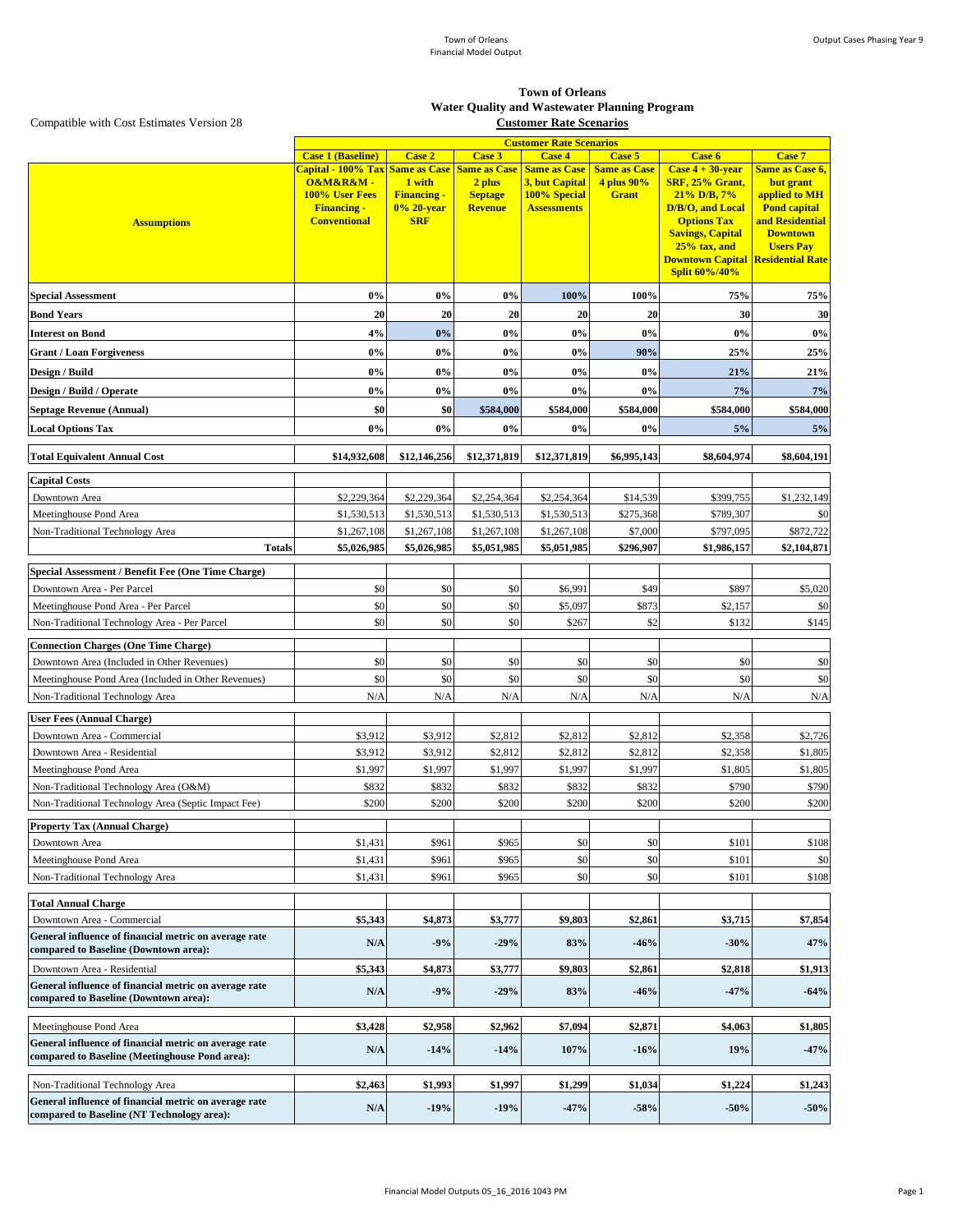| <b>Case 1 (Baseline)</b><br><b>Case 3</b><br><b>Case 4</b><br><b>Case 7</b><br><b>Case 2</b><br>Case 5<br>Case 6<br>Capital - 100% Tax Same as Case<br><b>Same as Case</b><br><b>Same as Case</b><br><b>Same as Case</b><br>Case $4 + 30$ -year<br><b>Same as Case 6,</b><br>O&M&R&M-<br>1 with<br>4 plus 90%<br>SRF, 25% Grant,<br>2 plus<br>3, but Capital<br>but grant<br><b>100% User Fees</b><br><b>Grant</b><br><b>Financing -</b><br><b>Septage</b><br>100% Special<br>$21\%$ D/B, $7\%$<br>applied to MH<br>0% 20-year<br>D/B/O, and Local<br><b>Financing -</b><br><b>Revenue</b><br><b>Assessments</b><br><b>Pond capital</b><br><b>Conventional</b><br><b>Options Tax</b><br>and Residential<br><b>SRF</b><br><b>Assumptions</b><br><b>Savings, Capital</b><br><b>Downtown</b><br>$25%$ tax, and<br><b>Users Pay</b><br><b>Downtown Capital Residential Rate</b><br><b>Split 60%/40%</b><br>75%<br>0%<br>0%<br>$0\%$<br>100%<br>75%<br>100%<br><b>Special Assessment</b><br>20<br>20<br>20<br>20<br>30<br>30<br><b>Bond Years</b><br>20<br>0%<br>4%<br>0%<br>0%<br>$0\%$<br>$0\%$<br><b>Interest on Bond</b><br>$0\%$<br>90%<br>25%<br>25%<br>0%<br>0%<br>0%<br>$0\%$<br><b>Grant / Loan Forgiveness</b><br>0%<br>0%<br>0%<br>0%<br>0%<br>21%<br>21%<br><b>Design / Build</b><br>0%<br>0%<br>0%<br>$0\%$<br>$0\%$<br>7%<br>7%<br>Design / Build / Operate<br>\$0<br>\$0<br>\$584,000<br>\$584,000<br>\$584,000<br>\$584,000<br>\$584,000<br><b>Septage Revenue (Annual)</b><br>0%<br>$0\%$<br>$0\%$<br>$0\%$<br>$0\%$<br>5%<br>5%<br><b>Local Options Tax</b><br>\$16,750,172<br>\$14,397,534<br>\$14,622,871<br>\$14,622,871<br>\$9,570,582<br>\$10,581,579<br>\$10,677,743<br><b>Total Equivalent Annual Cost</b><br><b>Capital Costs</b><br>\$1,506,494<br>\$2,681,807<br>\$2,681,807<br>\$2,706,807<br>\$2,706,807<br>\$466,981<br>\$651,602<br>Downtown Area<br>\$0<br>Meetinghouse Pond Area<br>\$1,669,025<br>\$1,669,025<br>\$1,669,025<br>\$1,669,025<br>\$413,880<br>\$871,706<br>\$1,313,747<br>\$1,313,747<br>\$1,313,747<br>\$53,639<br>\$828,187<br>\$1,313,747<br>Non-Traditional Technology Area<br>\$926,312<br><b>Totals</b><br>\$5,689,579<br>\$5,689,579<br>\$934,501<br>\$2,351,496<br>\$5,664,579<br>\$5,664,579<br><b>Special Assessment / Benefit Fee (One Time Charge)</b><br>\$0<br>\$0<br>\$0<br>\$1,537<br>Downtown Area - Per Parcel<br>\$8,257<br>\$1,546<br>\$6,051<br>\$0<br>\$0<br>\$0<br>\$1,142<br>\$1,976<br>Meetinghouse Pond Area - Per Parcel<br>\$4,817<br>\$0<br>\$0<br>\$0<br>\$149<br>\$0<br>\$268<br>\$11<br>\$133<br>Non-Traditional Technology Area - Per Parcel<br><b>Connection Charges (One Time Charge)</b><br>\$0<br>\$0<br>\$0<br>\$0<br>\$0<br>Downtown Area (Included in Other Revenues)<br>\$0<br>\$0<br>\$0<br>\$0<br>\$0<br>\$0<br>\$0<br>\$0<br>\$0<br>Meetinghouse Pond Area (Included in Other Revenues)<br>N/A<br>N/A<br>N/A<br>N/A<br>N/A<br>N/A<br>N/A<br>Non-Traditional Technology Area<br><b>User Fees (Annual Charge)</b><br>Downtown Area - Commercial<br>\$6,457<br>\$6,457<br>\$5,356<br>\$5,356<br>\$5,356<br>\$4,641<br>\$6,242<br>Downtown Area - Residential<br>\$5,356<br>\$4,641<br>\$2,240<br>\$6,457<br>\$6,457<br>\$5,356<br>\$5,356<br>Meetinghouse Pond Area<br>\$2,477<br>\$2,477<br>\$2,240<br>\$2,240<br>\$2,477<br>\$2,477<br>\$2,477<br>\$993<br>Non-Traditional Technology Area (O&M)<br>\$993<br>\$993<br>\$993<br>\$993<br>\$944<br>\$944<br>\$200<br>\$200<br>Non-Traditional Technology Area (Septic Impact Fee)<br>\$200<br>\$200<br>\$200<br>\$200<br>\$200<br><b>Property Tax (Annual Charge)</b><br>\$0<br>\$0<br>\$111<br>\$122<br>\$1,415<br>\$1,019<br>\$1,023<br>Downtown Area<br>\$0<br>\$0<br>\$111<br>Meetinghouse Pond Area<br>\$1,415<br>\$1,019<br>\$1,023<br>\$0<br>\$0<br>\$0<br>\$122<br>Non-Traditional Technology Area<br>\$1,415<br>\$1,019<br>\$1,023<br>\$111<br><b>Total Annual Charge</b><br>\$6,379<br>\$7,872<br>\$7,475<br>\$13,613<br>\$6,893<br>\$6,916<br>\$12,415<br>Downtown Area - Commercial<br>General influence of financial metric on average rate<br>N/A<br>$-5\%$<br>$-19%$<br>73%<br>$-12%$<br>$-12%$<br>58%<br>compared to Baseline (Downtown area):<br>Downtown Area - Residential<br>\$7,872<br>\$7,475<br>\$6,379<br>\$13,613<br>\$6,893<br>\$5,370<br>\$2,362<br>General influence of financial metric on average rate<br>73%<br>N/A<br>$-5%$<br>$-19%$<br>$-12%$<br>$-32%$<br>$-70%$<br>compared to Baseline (Downtown area):<br>\$3,893<br>\$7,294<br>\$4,327<br>\$2,240<br>\$3,496<br>\$3,500<br>\$3,620<br>Meetinghouse Pond Area<br>General influence of financial metric on average rate<br>N/A<br>87%<br>$-7%$<br>$-10%$<br>$-10%$<br>11%<br>$-42%$<br>compared to Baseline (Meetinghouse Pond area):<br>\$1,388<br>\$2,609<br>\$2,212<br>\$2,217<br>\$1,461<br>\$1,204<br>\$1,415<br>Non-Traditional Technology Area<br>General influence of financial metric on average rate<br>N/A<br>$-15%$<br>$-15%$<br>$-44%$<br>$-54%$<br>$-47%$<br>$-46%$ |                                            | <b>Customer Rate Scenarios</b> |  |  |  |  |  |             |
|-------------------------------------------------------------------------------------------------------------------------------------------------------------------------------------------------------------------------------------------------------------------------------------------------------------------------------------------------------------------------------------------------------------------------------------------------------------------------------------------------------------------------------------------------------------------------------------------------------------------------------------------------------------------------------------------------------------------------------------------------------------------------------------------------------------------------------------------------------------------------------------------------------------------------------------------------------------------------------------------------------------------------------------------------------------------------------------------------------------------------------------------------------------------------------------------------------------------------------------------------------------------------------------------------------------------------------------------------------------------------------------------------------------------------------------------------------------------------------------------------------------------------------------------------------------------------------------------------------------------------------------------------------------------------------------------------------------------------------------------------------------------------------------------------------------------------------------------------------------------------------------------------------------------------------------------------------------------------------------------------------------------------------------------------------------------------------------------------------------------------------------------------------------------------------------------------------------------------------------------------------------------------------------------------------------------------------------------------------------------------------------------------------------------------------------------------------------------------------------------------------------------------------------------------------------------------------------------------------------------------------------------------------------------------------------------------------------------------------------------------------------------------------------------------------------------------------------------------------------------------------------------------------------------------------------------------------------------------------------------------------------------------------------------------------------------------------------------------------------------------------------------------------------------------------------------------------------------------------------------------------------------------------------------------------------------------------------------------------------------------------------------------------------------------------------------------------------------------------------------------------------------------------------------------------------------------------------------------------------------------------------------------------------------------------------------------------------------------------------------------------------------------------------------------------------------------------------------------------------------------------------------------------------------------------------------------------------------------------------------------------------------------------------------------------------------------------------------------------------------------------------------------------------------------------------------------------------------------------------------------------------------------------------------------------------------------------------------------------------------------------------------------------------------------------------------------------------------------------------------------------------------------------------------------------------------------------------------------------------------------------------------------------------------------------------------------------------------------------------------------------------------------------------------------------------------------------------------------------------------------------------------------------------------------------------------------------------------------------------------------------------|--------------------------------------------|--------------------------------|--|--|--|--|--|-------------|
|                                                                                                                                                                                                                                                                                                                                                                                                                                                                                                                                                                                                                                                                                                                                                                                                                                                                                                                                                                                                                                                                                                                                                                                                                                                                                                                                                                                                                                                                                                                                                                                                                                                                                                                                                                                                                                                                                                                                                                                                                                                                                                                                                                                                                                                                                                                                                                                                                                                                                                                                                                                                                                                                                                                                                                                                                                                                                                                                                                                                                                                                                                                                                                                                                                                                                                                                                                                                                                                                                                                                                                                                                                                                                                                                                                                                                                                                                                                                                                                                                                                                                                                                                                                                                                                                                                                                                                                                                                                                                                                                                                                                                                                                                                                                                                                                                                                                                                                                                                                                             |                                            |                                |  |  |  |  |  |             |
|                                                                                                                                                                                                                                                                                                                                                                                                                                                                                                                                                                                                                                                                                                                                                                                                                                                                                                                                                                                                                                                                                                                                                                                                                                                                                                                                                                                                                                                                                                                                                                                                                                                                                                                                                                                                                                                                                                                                                                                                                                                                                                                                                                                                                                                                                                                                                                                                                                                                                                                                                                                                                                                                                                                                                                                                                                                                                                                                                                                                                                                                                                                                                                                                                                                                                                                                                                                                                                                                                                                                                                                                                                                                                                                                                                                                                                                                                                                                                                                                                                                                                                                                                                                                                                                                                                                                                                                                                                                                                                                                                                                                                                                                                                                                                                                                                                                                                                                                                                                                             |                                            |                                |  |  |  |  |  |             |
|                                                                                                                                                                                                                                                                                                                                                                                                                                                                                                                                                                                                                                                                                                                                                                                                                                                                                                                                                                                                                                                                                                                                                                                                                                                                                                                                                                                                                                                                                                                                                                                                                                                                                                                                                                                                                                                                                                                                                                                                                                                                                                                                                                                                                                                                                                                                                                                                                                                                                                                                                                                                                                                                                                                                                                                                                                                                                                                                                                                                                                                                                                                                                                                                                                                                                                                                                                                                                                                                                                                                                                                                                                                                                                                                                                                                                                                                                                                                                                                                                                                                                                                                                                                                                                                                                                                                                                                                                                                                                                                                                                                                                                                                                                                                                                                                                                                                                                                                                                                                             |                                            |                                |  |  |  |  |  |             |
|                                                                                                                                                                                                                                                                                                                                                                                                                                                                                                                                                                                                                                                                                                                                                                                                                                                                                                                                                                                                                                                                                                                                                                                                                                                                                                                                                                                                                                                                                                                                                                                                                                                                                                                                                                                                                                                                                                                                                                                                                                                                                                                                                                                                                                                                                                                                                                                                                                                                                                                                                                                                                                                                                                                                                                                                                                                                                                                                                                                                                                                                                                                                                                                                                                                                                                                                                                                                                                                                                                                                                                                                                                                                                                                                                                                                                                                                                                                                                                                                                                                                                                                                                                                                                                                                                                                                                                                                                                                                                                                                                                                                                                                                                                                                                                                                                                                                                                                                                                                                             |                                            |                                |  |  |  |  |  |             |
|                                                                                                                                                                                                                                                                                                                                                                                                                                                                                                                                                                                                                                                                                                                                                                                                                                                                                                                                                                                                                                                                                                                                                                                                                                                                                                                                                                                                                                                                                                                                                                                                                                                                                                                                                                                                                                                                                                                                                                                                                                                                                                                                                                                                                                                                                                                                                                                                                                                                                                                                                                                                                                                                                                                                                                                                                                                                                                                                                                                                                                                                                                                                                                                                                                                                                                                                                                                                                                                                                                                                                                                                                                                                                                                                                                                                                                                                                                                                                                                                                                                                                                                                                                                                                                                                                                                                                                                                                                                                                                                                                                                                                                                                                                                                                                                                                                                                                                                                                                                                             |                                            |                                |  |  |  |  |  |             |
|                                                                                                                                                                                                                                                                                                                                                                                                                                                                                                                                                                                                                                                                                                                                                                                                                                                                                                                                                                                                                                                                                                                                                                                                                                                                                                                                                                                                                                                                                                                                                                                                                                                                                                                                                                                                                                                                                                                                                                                                                                                                                                                                                                                                                                                                                                                                                                                                                                                                                                                                                                                                                                                                                                                                                                                                                                                                                                                                                                                                                                                                                                                                                                                                                                                                                                                                                                                                                                                                                                                                                                                                                                                                                                                                                                                                                                                                                                                                                                                                                                                                                                                                                                                                                                                                                                                                                                                                                                                                                                                                                                                                                                                                                                                                                                                                                                                                                                                                                                                                             |                                            |                                |  |  |  |  |  |             |
|                                                                                                                                                                                                                                                                                                                                                                                                                                                                                                                                                                                                                                                                                                                                                                                                                                                                                                                                                                                                                                                                                                                                                                                                                                                                                                                                                                                                                                                                                                                                                                                                                                                                                                                                                                                                                                                                                                                                                                                                                                                                                                                                                                                                                                                                                                                                                                                                                                                                                                                                                                                                                                                                                                                                                                                                                                                                                                                                                                                                                                                                                                                                                                                                                                                                                                                                                                                                                                                                                                                                                                                                                                                                                                                                                                                                                                                                                                                                                                                                                                                                                                                                                                                                                                                                                                                                                                                                                                                                                                                                                                                                                                                                                                                                                                                                                                                                                                                                                                                                             |                                            |                                |  |  |  |  |  |             |
|                                                                                                                                                                                                                                                                                                                                                                                                                                                                                                                                                                                                                                                                                                                                                                                                                                                                                                                                                                                                                                                                                                                                                                                                                                                                                                                                                                                                                                                                                                                                                                                                                                                                                                                                                                                                                                                                                                                                                                                                                                                                                                                                                                                                                                                                                                                                                                                                                                                                                                                                                                                                                                                                                                                                                                                                                                                                                                                                                                                                                                                                                                                                                                                                                                                                                                                                                                                                                                                                                                                                                                                                                                                                                                                                                                                                                                                                                                                                                                                                                                                                                                                                                                                                                                                                                                                                                                                                                                                                                                                                                                                                                                                                                                                                                                                                                                                                                                                                                                                                             |                                            |                                |  |  |  |  |  |             |
|                                                                                                                                                                                                                                                                                                                                                                                                                                                                                                                                                                                                                                                                                                                                                                                                                                                                                                                                                                                                                                                                                                                                                                                                                                                                                                                                                                                                                                                                                                                                                                                                                                                                                                                                                                                                                                                                                                                                                                                                                                                                                                                                                                                                                                                                                                                                                                                                                                                                                                                                                                                                                                                                                                                                                                                                                                                                                                                                                                                                                                                                                                                                                                                                                                                                                                                                                                                                                                                                                                                                                                                                                                                                                                                                                                                                                                                                                                                                                                                                                                                                                                                                                                                                                                                                                                                                                                                                                                                                                                                                                                                                                                                                                                                                                                                                                                                                                                                                                                                                             |                                            |                                |  |  |  |  |  |             |
|                                                                                                                                                                                                                                                                                                                                                                                                                                                                                                                                                                                                                                                                                                                                                                                                                                                                                                                                                                                                                                                                                                                                                                                                                                                                                                                                                                                                                                                                                                                                                                                                                                                                                                                                                                                                                                                                                                                                                                                                                                                                                                                                                                                                                                                                                                                                                                                                                                                                                                                                                                                                                                                                                                                                                                                                                                                                                                                                                                                                                                                                                                                                                                                                                                                                                                                                                                                                                                                                                                                                                                                                                                                                                                                                                                                                                                                                                                                                                                                                                                                                                                                                                                                                                                                                                                                                                                                                                                                                                                                                                                                                                                                                                                                                                                                                                                                                                                                                                                                                             |                                            |                                |  |  |  |  |  |             |
|                                                                                                                                                                                                                                                                                                                                                                                                                                                                                                                                                                                                                                                                                                                                                                                                                                                                                                                                                                                                                                                                                                                                                                                                                                                                                                                                                                                                                                                                                                                                                                                                                                                                                                                                                                                                                                                                                                                                                                                                                                                                                                                                                                                                                                                                                                                                                                                                                                                                                                                                                                                                                                                                                                                                                                                                                                                                                                                                                                                                                                                                                                                                                                                                                                                                                                                                                                                                                                                                                                                                                                                                                                                                                                                                                                                                                                                                                                                                                                                                                                                                                                                                                                                                                                                                                                                                                                                                                                                                                                                                                                                                                                                                                                                                                                                                                                                                                                                                                                                                             |                                            |                                |  |  |  |  |  |             |
|                                                                                                                                                                                                                                                                                                                                                                                                                                                                                                                                                                                                                                                                                                                                                                                                                                                                                                                                                                                                                                                                                                                                                                                                                                                                                                                                                                                                                                                                                                                                                                                                                                                                                                                                                                                                                                                                                                                                                                                                                                                                                                                                                                                                                                                                                                                                                                                                                                                                                                                                                                                                                                                                                                                                                                                                                                                                                                                                                                                                                                                                                                                                                                                                                                                                                                                                                                                                                                                                                                                                                                                                                                                                                                                                                                                                                                                                                                                                                                                                                                                                                                                                                                                                                                                                                                                                                                                                                                                                                                                                                                                                                                                                                                                                                                                                                                                                                                                                                                                                             |                                            |                                |  |  |  |  |  |             |
|                                                                                                                                                                                                                                                                                                                                                                                                                                                                                                                                                                                                                                                                                                                                                                                                                                                                                                                                                                                                                                                                                                                                                                                                                                                                                                                                                                                                                                                                                                                                                                                                                                                                                                                                                                                                                                                                                                                                                                                                                                                                                                                                                                                                                                                                                                                                                                                                                                                                                                                                                                                                                                                                                                                                                                                                                                                                                                                                                                                                                                                                                                                                                                                                                                                                                                                                                                                                                                                                                                                                                                                                                                                                                                                                                                                                                                                                                                                                                                                                                                                                                                                                                                                                                                                                                                                                                                                                                                                                                                                                                                                                                                                                                                                                                                                                                                                                                                                                                                                                             |                                            |                                |  |  |  |  |  |             |
|                                                                                                                                                                                                                                                                                                                                                                                                                                                                                                                                                                                                                                                                                                                                                                                                                                                                                                                                                                                                                                                                                                                                                                                                                                                                                                                                                                                                                                                                                                                                                                                                                                                                                                                                                                                                                                                                                                                                                                                                                                                                                                                                                                                                                                                                                                                                                                                                                                                                                                                                                                                                                                                                                                                                                                                                                                                                                                                                                                                                                                                                                                                                                                                                                                                                                                                                                                                                                                                                                                                                                                                                                                                                                                                                                                                                                                                                                                                                                                                                                                                                                                                                                                                                                                                                                                                                                                                                                                                                                                                                                                                                                                                                                                                                                                                                                                                                                                                                                                                                             |                                            |                                |  |  |  |  |  |             |
|                                                                                                                                                                                                                                                                                                                                                                                                                                                                                                                                                                                                                                                                                                                                                                                                                                                                                                                                                                                                                                                                                                                                                                                                                                                                                                                                                                                                                                                                                                                                                                                                                                                                                                                                                                                                                                                                                                                                                                                                                                                                                                                                                                                                                                                                                                                                                                                                                                                                                                                                                                                                                                                                                                                                                                                                                                                                                                                                                                                                                                                                                                                                                                                                                                                                                                                                                                                                                                                                                                                                                                                                                                                                                                                                                                                                                                                                                                                                                                                                                                                                                                                                                                                                                                                                                                                                                                                                                                                                                                                                                                                                                                                                                                                                                                                                                                                                                                                                                                                                             |                                            |                                |  |  |  |  |  |             |
|                                                                                                                                                                                                                                                                                                                                                                                                                                                                                                                                                                                                                                                                                                                                                                                                                                                                                                                                                                                                                                                                                                                                                                                                                                                                                                                                                                                                                                                                                                                                                                                                                                                                                                                                                                                                                                                                                                                                                                                                                                                                                                                                                                                                                                                                                                                                                                                                                                                                                                                                                                                                                                                                                                                                                                                                                                                                                                                                                                                                                                                                                                                                                                                                                                                                                                                                                                                                                                                                                                                                                                                                                                                                                                                                                                                                                                                                                                                                                                                                                                                                                                                                                                                                                                                                                                                                                                                                                                                                                                                                                                                                                                                                                                                                                                                                                                                                                                                                                                                                             |                                            |                                |  |  |  |  |  |             |
|                                                                                                                                                                                                                                                                                                                                                                                                                                                                                                                                                                                                                                                                                                                                                                                                                                                                                                                                                                                                                                                                                                                                                                                                                                                                                                                                                                                                                                                                                                                                                                                                                                                                                                                                                                                                                                                                                                                                                                                                                                                                                                                                                                                                                                                                                                                                                                                                                                                                                                                                                                                                                                                                                                                                                                                                                                                                                                                                                                                                                                                                                                                                                                                                                                                                                                                                                                                                                                                                                                                                                                                                                                                                                                                                                                                                                                                                                                                                                                                                                                                                                                                                                                                                                                                                                                                                                                                                                                                                                                                                                                                                                                                                                                                                                                                                                                                                                                                                                                                                             |                                            |                                |  |  |  |  |  |             |
|                                                                                                                                                                                                                                                                                                                                                                                                                                                                                                                                                                                                                                                                                                                                                                                                                                                                                                                                                                                                                                                                                                                                                                                                                                                                                                                                                                                                                                                                                                                                                                                                                                                                                                                                                                                                                                                                                                                                                                                                                                                                                                                                                                                                                                                                                                                                                                                                                                                                                                                                                                                                                                                                                                                                                                                                                                                                                                                                                                                                                                                                                                                                                                                                                                                                                                                                                                                                                                                                                                                                                                                                                                                                                                                                                                                                                                                                                                                                                                                                                                                                                                                                                                                                                                                                                                                                                                                                                                                                                                                                                                                                                                                                                                                                                                                                                                                                                                                                                                                                             |                                            |                                |  |  |  |  |  |             |
|                                                                                                                                                                                                                                                                                                                                                                                                                                                                                                                                                                                                                                                                                                                                                                                                                                                                                                                                                                                                                                                                                                                                                                                                                                                                                                                                                                                                                                                                                                                                                                                                                                                                                                                                                                                                                                                                                                                                                                                                                                                                                                                                                                                                                                                                                                                                                                                                                                                                                                                                                                                                                                                                                                                                                                                                                                                                                                                                                                                                                                                                                                                                                                                                                                                                                                                                                                                                                                                                                                                                                                                                                                                                                                                                                                                                                                                                                                                                                                                                                                                                                                                                                                                                                                                                                                                                                                                                                                                                                                                                                                                                                                                                                                                                                                                                                                                                                                                                                                                                             |                                            |                                |  |  |  |  |  |             |
|                                                                                                                                                                                                                                                                                                                                                                                                                                                                                                                                                                                                                                                                                                                                                                                                                                                                                                                                                                                                                                                                                                                                                                                                                                                                                                                                                                                                                                                                                                                                                                                                                                                                                                                                                                                                                                                                                                                                                                                                                                                                                                                                                                                                                                                                                                                                                                                                                                                                                                                                                                                                                                                                                                                                                                                                                                                                                                                                                                                                                                                                                                                                                                                                                                                                                                                                                                                                                                                                                                                                                                                                                                                                                                                                                                                                                                                                                                                                                                                                                                                                                                                                                                                                                                                                                                                                                                                                                                                                                                                                                                                                                                                                                                                                                                                                                                                                                                                                                                                                             |                                            |                                |  |  |  |  |  |             |
|                                                                                                                                                                                                                                                                                                                                                                                                                                                                                                                                                                                                                                                                                                                                                                                                                                                                                                                                                                                                                                                                                                                                                                                                                                                                                                                                                                                                                                                                                                                                                                                                                                                                                                                                                                                                                                                                                                                                                                                                                                                                                                                                                                                                                                                                                                                                                                                                                                                                                                                                                                                                                                                                                                                                                                                                                                                                                                                                                                                                                                                                                                                                                                                                                                                                                                                                                                                                                                                                                                                                                                                                                                                                                                                                                                                                                                                                                                                                                                                                                                                                                                                                                                                                                                                                                                                                                                                                                                                                                                                                                                                                                                                                                                                                                                                                                                                                                                                                                                                                             |                                            |                                |  |  |  |  |  |             |
|                                                                                                                                                                                                                                                                                                                                                                                                                                                                                                                                                                                                                                                                                                                                                                                                                                                                                                                                                                                                                                                                                                                                                                                                                                                                                                                                                                                                                                                                                                                                                                                                                                                                                                                                                                                                                                                                                                                                                                                                                                                                                                                                                                                                                                                                                                                                                                                                                                                                                                                                                                                                                                                                                                                                                                                                                                                                                                                                                                                                                                                                                                                                                                                                                                                                                                                                                                                                                                                                                                                                                                                                                                                                                                                                                                                                                                                                                                                                                                                                                                                                                                                                                                                                                                                                                                                                                                                                                                                                                                                                                                                                                                                                                                                                                                                                                                                                                                                                                                                                             |                                            |                                |  |  |  |  |  | \$2,432,806 |
|                                                                                                                                                                                                                                                                                                                                                                                                                                                                                                                                                                                                                                                                                                                                                                                                                                                                                                                                                                                                                                                                                                                                                                                                                                                                                                                                                                                                                                                                                                                                                                                                                                                                                                                                                                                                                                                                                                                                                                                                                                                                                                                                                                                                                                                                                                                                                                                                                                                                                                                                                                                                                                                                                                                                                                                                                                                                                                                                                                                                                                                                                                                                                                                                                                                                                                                                                                                                                                                                                                                                                                                                                                                                                                                                                                                                                                                                                                                                                                                                                                                                                                                                                                                                                                                                                                                                                                                                                                                                                                                                                                                                                                                                                                                                                                                                                                                                                                                                                                                                             |                                            |                                |  |  |  |  |  |             |
|                                                                                                                                                                                                                                                                                                                                                                                                                                                                                                                                                                                                                                                                                                                                                                                                                                                                                                                                                                                                                                                                                                                                                                                                                                                                                                                                                                                                                                                                                                                                                                                                                                                                                                                                                                                                                                                                                                                                                                                                                                                                                                                                                                                                                                                                                                                                                                                                                                                                                                                                                                                                                                                                                                                                                                                                                                                                                                                                                                                                                                                                                                                                                                                                                                                                                                                                                                                                                                                                                                                                                                                                                                                                                                                                                                                                                                                                                                                                                                                                                                                                                                                                                                                                                                                                                                                                                                                                                                                                                                                                                                                                                                                                                                                                                                                                                                                                                                                                                                                                             |                                            |                                |  |  |  |  |  |             |
|                                                                                                                                                                                                                                                                                                                                                                                                                                                                                                                                                                                                                                                                                                                                                                                                                                                                                                                                                                                                                                                                                                                                                                                                                                                                                                                                                                                                                                                                                                                                                                                                                                                                                                                                                                                                                                                                                                                                                                                                                                                                                                                                                                                                                                                                                                                                                                                                                                                                                                                                                                                                                                                                                                                                                                                                                                                                                                                                                                                                                                                                                                                                                                                                                                                                                                                                                                                                                                                                                                                                                                                                                                                                                                                                                                                                                                                                                                                                                                                                                                                                                                                                                                                                                                                                                                                                                                                                                                                                                                                                                                                                                                                                                                                                                                                                                                                                                                                                                                                                             |                                            |                                |  |  |  |  |  |             |
|                                                                                                                                                                                                                                                                                                                                                                                                                                                                                                                                                                                                                                                                                                                                                                                                                                                                                                                                                                                                                                                                                                                                                                                                                                                                                                                                                                                                                                                                                                                                                                                                                                                                                                                                                                                                                                                                                                                                                                                                                                                                                                                                                                                                                                                                                                                                                                                                                                                                                                                                                                                                                                                                                                                                                                                                                                                                                                                                                                                                                                                                                                                                                                                                                                                                                                                                                                                                                                                                                                                                                                                                                                                                                                                                                                                                                                                                                                                                                                                                                                                                                                                                                                                                                                                                                                                                                                                                                                                                                                                                                                                                                                                                                                                                                                                                                                                                                                                                                                                                             |                                            |                                |  |  |  |  |  |             |
|                                                                                                                                                                                                                                                                                                                                                                                                                                                                                                                                                                                                                                                                                                                                                                                                                                                                                                                                                                                                                                                                                                                                                                                                                                                                                                                                                                                                                                                                                                                                                                                                                                                                                                                                                                                                                                                                                                                                                                                                                                                                                                                                                                                                                                                                                                                                                                                                                                                                                                                                                                                                                                                                                                                                                                                                                                                                                                                                                                                                                                                                                                                                                                                                                                                                                                                                                                                                                                                                                                                                                                                                                                                                                                                                                                                                                                                                                                                                                                                                                                                                                                                                                                                                                                                                                                                                                                                                                                                                                                                                                                                                                                                                                                                                                                                                                                                                                                                                                                                                             |                                            |                                |  |  |  |  |  |             |
|                                                                                                                                                                                                                                                                                                                                                                                                                                                                                                                                                                                                                                                                                                                                                                                                                                                                                                                                                                                                                                                                                                                                                                                                                                                                                                                                                                                                                                                                                                                                                                                                                                                                                                                                                                                                                                                                                                                                                                                                                                                                                                                                                                                                                                                                                                                                                                                                                                                                                                                                                                                                                                                                                                                                                                                                                                                                                                                                                                                                                                                                                                                                                                                                                                                                                                                                                                                                                                                                                                                                                                                                                                                                                                                                                                                                                                                                                                                                                                                                                                                                                                                                                                                                                                                                                                                                                                                                                                                                                                                                                                                                                                                                                                                                                                                                                                                                                                                                                                                                             |                                            |                                |  |  |  |  |  |             |
|                                                                                                                                                                                                                                                                                                                                                                                                                                                                                                                                                                                                                                                                                                                                                                                                                                                                                                                                                                                                                                                                                                                                                                                                                                                                                                                                                                                                                                                                                                                                                                                                                                                                                                                                                                                                                                                                                                                                                                                                                                                                                                                                                                                                                                                                                                                                                                                                                                                                                                                                                                                                                                                                                                                                                                                                                                                                                                                                                                                                                                                                                                                                                                                                                                                                                                                                                                                                                                                                                                                                                                                                                                                                                                                                                                                                                                                                                                                                                                                                                                                                                                                                                                                                                                                                                                                                                                                                                                                                                                                                                                                                                                                                                                                                                                                                                                                                                                                                                                                                             |                                            |                                |  |  |  |  |  |             |
|                                                                                                                                                                                                                                                                                                                                                                                                                                                                                                                                                                                                                                                                                                                                                                                                                                                                                                                                                                                                                                                                                                                                                                                                                                                                                                                                                                                                                                                                                                                                                                                                                                                                                                                                                                                                                                                                                                                                                                                                                                                                                                                                                                                                                                                                                                                                                                                                                                                                                                                                                                                                                                                                                                                                                                                                                                                                                                                                                                                                                                                                                                                                                                                                                                                                                                                                                                                                                                                                                                                                                                                                                                                                                                                                                                                                                                                                                                                                                                                                                                                                                                                                                                                                                                                                                                                                                                                                                                                                                                                                                                                                                                                                                                                                                                                                                                                                                                                                                                                                             |                                            |                                |  |  |  |  |  |             |
|                                                                                                                                                                                                                                                                                                                                                                                                                                                                                                                                                                                                                                                                                                                                                                                                                                                                                                                                                                                                                                                                                                                                                                                                                                                                                                                                                                                                                                                                                                                                                                                                                                                                                                                                                                                                                                                                                                                                                                                                                                                                                                                                                                                                                                                                                                                                                                                                                                                                                                                                                                                                                                                                                                                                                                                                                                                                                                                                                                                                                                                                                                                                                                                                                                                                                                                                                                                                                                                                                                                                                                                                                                                                                                                                                                                                                                                                                                                                                                                                                                                                                                                                                                                                                                                                                                                                                                                                                                                                                                                                                                                                                                                                                                                                                                                                                                                                                                                                                                                                             |                                            |                                |  |  |  |  |  |             |
|                                                                                                                                                                                                                                                                                                                                                                                                                                                                                                                                                                                                                                                                                                                                                                                                                                                                                                                                                                                                                                                                                                                                                                                                                                                                                                                                                                                                                                                                                                                                                                                                                                                                                                                                                                                                                                                                                                                                                                                                                                                                                                                                                                                                                                                                                                                                                                                                                                                                                                                                                                                                                                                                                                                                                                                                                                                                                                                                                                                                                                                                                                                                                                                                                                                                                                                                                                                                                                                                                                                                                                                                                                                                                                                                                                                                                                                                                                                                                                                                                                                                                                                                                                                                                                                                                                                                                                                                                                                                                                                                                                                                                                                                                                                                                                                                                                                                                                                                                                                                             |                                            |                                |  |  |  |  |  |             |
|                                                                                                                                                                                                                                                                                                                                                                                                                                                                                                                                                                                                                                                                                                                                                                                                                                                                                                                                                                                                                                                                                                                                                                                                                                                                                                                                                                                                                                                                                                                                                                                                                                                                                                                                                                                                                                                                                                                                                                                                                                                                                                                                                                                                                                                                                                                                                                                                                                                                                                                                                                                                                                                                                                                                                                                                                                                                                                                                                                                                                                                                                                                                                                                                                                                                                                                                                                                                                                                                                                                                                                                                                                                                                                                                                                                                                                                                                                                                                                                                                                                                                                                                                                                                                                                                                                                                                                                                                                                                                                                                                                                                                                                                                                                                                                                                                                                                                                                                                                                                             |                                            |                                |  |  |  |  |  |             |
|                                                                                                                                                                                                                                                                                                                                                                                                                                                                                                                                                                                                                                                                                                                                                                                                                                                                                                                                                                                                                                                                                                                                                                                                                                                                                                                                                                                                                                                                                                                                                                                                                                                                                                                                                                                                                                                                                                                                                                                                                                                                                                                                                                                                                                                                                                                                                                                                                                                                                                                                                                                                                                                                                                                                                                                                                                                                                                                                                                                                                                                                                                                                                                                                                                                                                                                                                                                                                                                                                                                                                                                                                                                                                                                                                                                                                                                                                                                                                                                                                                                                                                                                                                                                                                                                                                                                                                                                                                                                                                                                                                                                                                                                                                                                                                                                                                                                                                                                                                                                             |                                            |                                |  |  |  |  |  |             |
|                                                                                                                                                                                                                                                                                                                                                                                                                                                                                                                                                                                                                                                                                                                                                                                                                                                                                                                                                                                                                                                                                                                                                                                                                                                                                                                                                                                                                                                                                                                                                                                                                                                                                                                                                                                                                                                                                                                                                                                                                                                                                                                                                                                                                                                                                                                                                                                                                                                                                                                                                                                                                                                                                                                                                                                                                                                                                                                                                                                                                                                                                                                                                                                                                                                                                                                                                                                                                                                                                                                                                                                                                                                                                                                                                                                                                                                                                                                                                                                                                                                                                                                                                                                                                                                                                                                                                                                                                                                                                                                                                                                                                                                                                                                                                                                                                                                                                                                                                                                                             |                                            |                                |  |  |  |  |  |             |
|                                                                                                                                                                                                                                                                                                                                                                                                                                                                                                                                                                                                                                                                                                                                                                                                                                                                                                                                                                                                                                                                                                                                                                                                                                                                                                                                                                                                                                                                                                                                                                                                                                                                                                                                                                                                                                                                                                                                                                                                                                                                                                                                                                                                                                                                                                                                                                                                                                                                                                                                                                                                                                                                                                                                                                                                                                                                                                                                                                                                                                                                                                                                                                                                                                                                                                                                                                                                                                                                                                                                                                                                                                                                                                                                                                                                                                                                                                                                                                                                                                                                                                                                                                                                                                                                                                                                                                                                                                                                                                                                                                                                                                                                                                                                                                                                                                                                                                                                                                                                             |                                            |                                |  |  |  |  |  |             |
|                                                                                                                                                                                                                                                                                                                                                                                                                                                                                                                                                                                                                                                                                                                                                                                                                                                                                                                                                                                                                                                                                                                                                                                                                                                                                                                                                                                                                                                                                                                                                                                                                                                                                                                                                                                                                                                                                                                                                                                                                                                                                                                                                                                                                                                                                                                                                                                                                                                                                                                                                                                                                                                                                                                                                                                                                                                                                                                                                                                                                                                                                                                                                                                                                                                                                                                                                                                                                                                                                                                                                                                                                                                                                                                                                                                                                                                                                                                                                                                                                                                                                                                                                                                                                                                                                                                                                                                                                                                                                                                                                                                                                                                                                                                                                                                                                                                                                                                                                                                                             |                                            |                                |  |  |  |  |  |             |
|                                                                                                                                                                                                                                                                                                                                                                                                                                                                                                                                                                                                                                                                                                                                                                                                                                                                                                                                                                                                                                                                                                                                                                                                                                                                                                                                                                                                                                                                                                                                                                                                                                                                                                                                                                                                                                                                                                                                                                                                                                                                                                                                                                                                                                                                                                                                                                                                                                                                                                                                                                                                                                                                                                                                                                                                                                                                                                                                                                                                                                                                                                                                                                                                                                                                                                                                                                                                                                                                                                                                                                                                                                                                                                                                                                                                                                                                                                                                                                                                                                                                                                                                                                                                                                                                                                                                                                                                                                                                                                                                                                                                                                                                                                                                                                                                                                                                                                                                                                                                             |                                            |                                |  |  |  |  |  |             |
|                                                                                                                                                                                                                                                                                                                                                                                                                                                                                                                                                                                                                                                                                                                                                                                                                                                                                                                                                                                                                                                                                                                                                                                                                                                                                                                                                                                                                                                                                                                                                                                                                                                                                                                                                                                                                                                                                                                                                                                                                                                                                                                                                                                                                                                                                                                                                                                                                                                                                                                                                                                                                                                                                                                                                                                                                                                                                                                                                                                                                                                                                                                                                                                                                                                                                                                                                                                                                                                                                                                                                                                                                                                                                                                                                                                                                                                                                                                                                                                                                                                                                                                                                                                                                                                                                                                                                                                                                                                                                                                                                                                                                                                                                                                                                                                                                                                                                                                                                                                                             |                                            |                                |  |  |  |  |  |             |
|                                                                                                                                                                                                                                                                                                                                                                                                                                                                                                                                                                                                                                                                                                                                                                                                                                                                                                                                                                                                                                                                                                                                                                                                                                                                                                                                                                                                                                                                                                                                                                                                                                                                                                                                                                                                                                                                                                                                                                                                                                                                                                                                                                                                                                                                                                                                                                                                                                                                                                                                                                                                                                                                                                                                                                                                                                                                                                                                                                                                                                                                                                                                                                                                                                                                                                                                                                                                                                                                                                                                                                                                                                                                                                                                                                                                                                                                                                                                                                                                                                                                                                                                                                                                                                                                                                                                                                                                                                                                                                                                                                                                                                                                                                                                                                                                                                                                                                                                                                                                             |                                            |                                |  |  |  |  |  |             |
|                                                                                                                                                                                                                                                                                                                                                                                                                                                                                                                                                                                                                                                                                                                                                                                                                                                                                                                                                                                                                                                                                                                                                                                                                                                                                                                                                                                                                                                                                                                                                                                                                                                                                                                                                                                                                                                                                                                                                                                                                                                                                                                                                                                                                                                                                                                                                                                                                                                                                                                                                                                                                                                                                                                                                                                                                                                                                                                                                                                                                                                                                                                                                                                                                                                                                                                                                                                                                                                                                                                                                                                                                                                                                                                                                                                                                                                                                                                                                                                                                                                                                                                                                                                                                                                                                                                                                                                                                                                                                                                                                                                                                                                                                                                                                                                                                                                                                                                                                                                                             |                                            |                                |  |  |  |  |  |             |
|                                                                                                                                                                                                                                                                                                                                                                                                                                                                                                                                                                                                                                                                                                                                                                                                                                                                                                                                                                                                                                                                                                                                                                                                                                                                                                                                                                                                                                                                                                                                                                                                                                                                                                                                                                                                                                                                                                                                                                                                                                                                                                                                                                                                                                                                                                                                                                                                                                                                                                                                                                                                                                                                                                                                                                                                                                                                                                                                                                                                                                                                                                                                                                                                                                                                                                                                                                                                                                                                                                                                                                                                                                                                                                                                                                                                                                                                                                                                                                                                                                                                                                                                                                                                                                                                                                                                                                                                                                                                                                                                                                                                                                                                                                                                                                                                                                                                                                                                                                                                             |                                            |                                |  |  |  |  |  |             |
|                                                                                                                                                                                                                                                                                                                                                                                                                                                                                                                                                                                                                                                                                                                                                                                                                                                                                                                                                                                                                                                                                                                                                                                                                                                                                                                                                                                                                                                                                                                                                                                                                                                                                                                                                                                                                                                                                                                                                                                                                                                                                                                                                                                                                                                                                                                                                                                                                                                                                                                                                                                                                                                                                                                                                                                                                                                                                                                                                                                                                                                                                                                                                                                                                                                                                                                                                                                                                                                                                                                                                                                                                                                                                                                                                                                                                                                                                                                                                                                                                                                                                                                                                                                                                                                                                                                                                                                                                                                                                                                                                                                                                                                                                                                                                                                                                                                                                                                                                                                                             |                                            |                                |  |  |  |  |  |             |
|                                                                                                                                                                                                                                                                                                                                                                                                                                                                                                                                                                                                                                                                                                                                                                                                                                                                                                                                                                                                                                                                                                                                                                                                                                                                                                                                                                                                                                                                                                                                                                                                                                                                                                                                                                                                                                                                                                                                                                                                                                                                                                                                                                                                                                                                                                                                                                                                                                                                                                                                                                                                                                                                                                                                                                                                                                                                                                                                                                                                                                                                                                                                                                                                                                                                                                                                                                                                                                                                                                                                                                                                                                                                                                                                                                                                                                                                                                                                                                                                                                                                                                                                                                                                                                                                                                                                                                                                                                                                                                                                                                                                                                                                                                                                                                                                                                                                                                                                                                                                             |                                            |                                |  |  |  |  |  |             |
|                                                                                                                                                                                                                                                                                                                                                                                                                                                                                                                                                                                                                                                                                                                                                                                                                                                                                                                                                                                                                                                                                                                                                                                                                                                                                                                                                                                                                                                                                                                                                                                                                                                                                                                                                                                                                                                                                                                                                                                                                                                                                                                                                                                                                                                                                                                                                                                                                                                                                                                                                                                                                                                                                                                                                                                                                                                                                                                                                                                                                                                                                                                                                                                                                                                                                                                                                                                                                                                                                                                                                                                                                                                                                                                                                                                                                                                                                                                                                                                                                                                                                                                                                                                                                                                                                                                                                                                                                                                                                                                                                                                                                                                                                                                                                                                                                                                                                                                                                                                                             |                                            |                                |  |  |  |  |  |             |
|                                                                                                                                                                                                                                                                                                                                                                                                                                                                                                                                                                                                                                                                                                                                                                                                                                                                                                                                                                                                                                                                                                                                                                                                                                                                                                                                                                                                                                                                                                                                                                                                                                                                                                                                                                                                                                                                                                                                                                                                                                                                                                                                                                                                                                                                                                                                                                                                                                                                                                                                                                                                                                                                                                                                                                                                                                                                                                                                                                                                                                                                                                                                                                                                                                                                                                                                                                                                                                                                                                                                                                                                                                                                                                                                                                                                                                                                                                                                                                                                                                                                                                                                                                                                                                                                                                                                                                                                                                                                                                                                                                                                                                                                                                                                                                                                                                                                                                                                                                                                             |                                            |                                |  |  |  |  |  |             |
|                                                                                                                                                                                                                                                                                                                                                                                                                                                                                                                                                                                                                                                                                                                                                                                                                                                                                                                                                                                                                                                                                                                                                                                                                                                                                                                                                                                                                                                                                                                                                                                                                                                                                                                                                                                                                                                                                                                                                                                                                                                                                                                                                                                                                                                                                                                                                                                                                                                                                                                                                                                                                                                                                                                                                                                                                                                                                                                                                                                                                                                                                                                                                                                                                                                                                                                                                                                                                                                                                                                                                                                                                                                                                                                                                                                                                                                                                                                                                                                                                                                                                                                                                                                                                                                                                                                                                                                                                                                                                                                                                                                                                                                                                                                                                                                                                                                                                                                                                                                                             |                                            |                                |  |  |  |  |  |             |
|                                                                                                                                                                                                                                                                                                                                                                                                                                                                                                                                                                                                                                                                                                                                                                                                                                                                                                                                                                                                                                                                                                                                                                                                                                                                                                                                                                                                                                                                                                                                                                                                                                                                                                                                                                                                                                                                                                                                                                                                                                                                                                                                                                                                                                                                                                                                                                                                                                                                                                                                                                                                                                                                                                                                                                                                                                                                                                                                                                                                                                                                                                                                                                                                                                                                                                                                                                                                                                                                                                                                                                                                                                                                                                                                                                                                                                                                                                                                                                                                                                                                                                                                                                                                                                                                                                                                                                                                                                                                                                                                                                                                                                                                                                                                                                                                                                                                                                                                                                                                             |                                            |                                |  |  |  |  |  |             |
|                                                                                                                                                                                                                                                                                                                                                                                                                                                                                                                                                                                                                                                                                                                                                                                                                                                                                                                                                                                                                                                                                                                                                                                                                                                                                                                                                                                                                                                                                                                                                                                                                                                                                                                                                                                                                                                                                                                                                                                                                                                                                                                                                                                                                                                                                                                                                                                                                                                                                                                                                                                                                                                                                                                                                                                                                                                                                                                                                                                                                                                                                                                                                                                                                                                                                                                                                                                                                                                                                                                                                                                                                                                                                                                                                                                                                                                                                                                                                                                                                                                                                                                                                                                                                                                                                                                                                                                                                                                                                                                                                                                                                                                                                                                                                                                                                                                                                                                                                                                                             |                                            |                                |  |  |  |  |  |             |
|                                                                                                                                                                                                                                                                                                                                                                                                                                                                                                                                                                                                                                                                                                                                                                                                                                                                                                                                                                                                                                                                                                                                                                                                                                                                                                                                                                                                                                                                                                                                                                                                                                                                                                                                                                                                                                                                                                                                                                                                                                                                                                                                                                                                                                                                                                                                                                                                                                                                                                                                                                                                                                                                                                                                                                                                                                                                                                                                                                                                                                                                                                                                                                                                                                                                                                                                                                                                                                                                                                                                                                                                                                                                                                                                                                                                                                                                                                                                                                                                                                                                                                                                                                                                                                                                                                                                                                                                                                                                                                                                                                                                                                                                                                                                                                                                                                                                                                                                                                                                             | compared to Baseline (NT Technology area): |                                |  |  |  |  |  |             |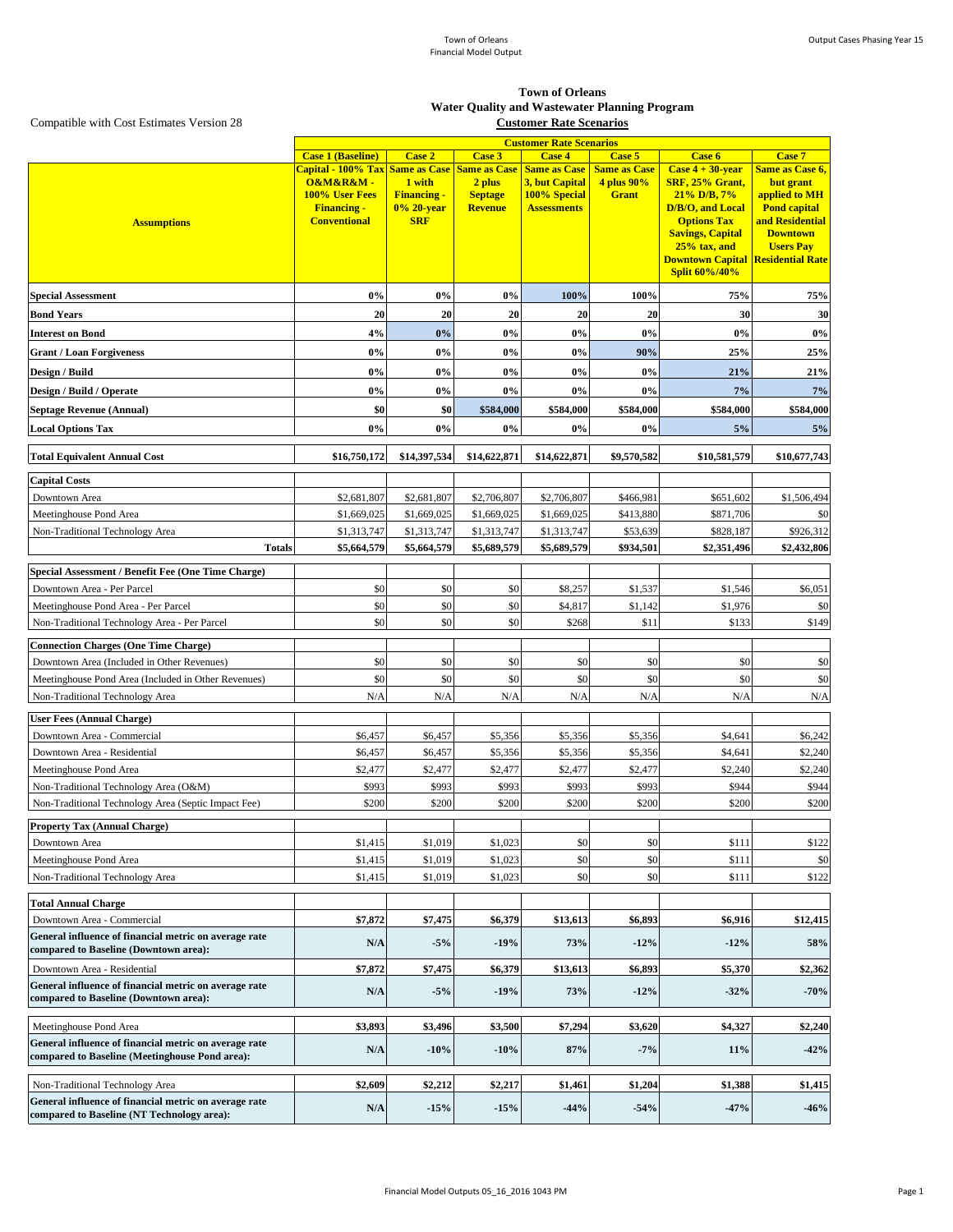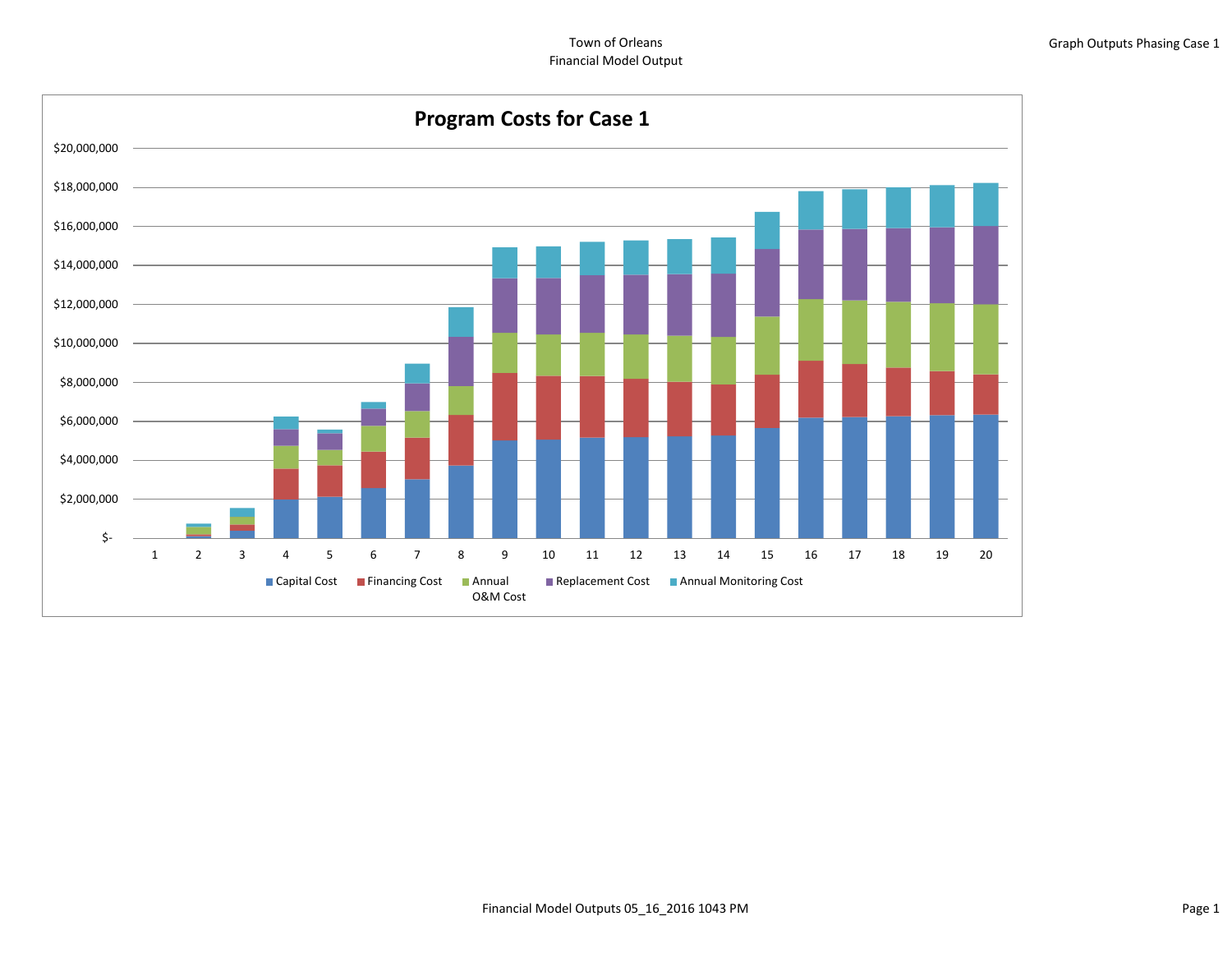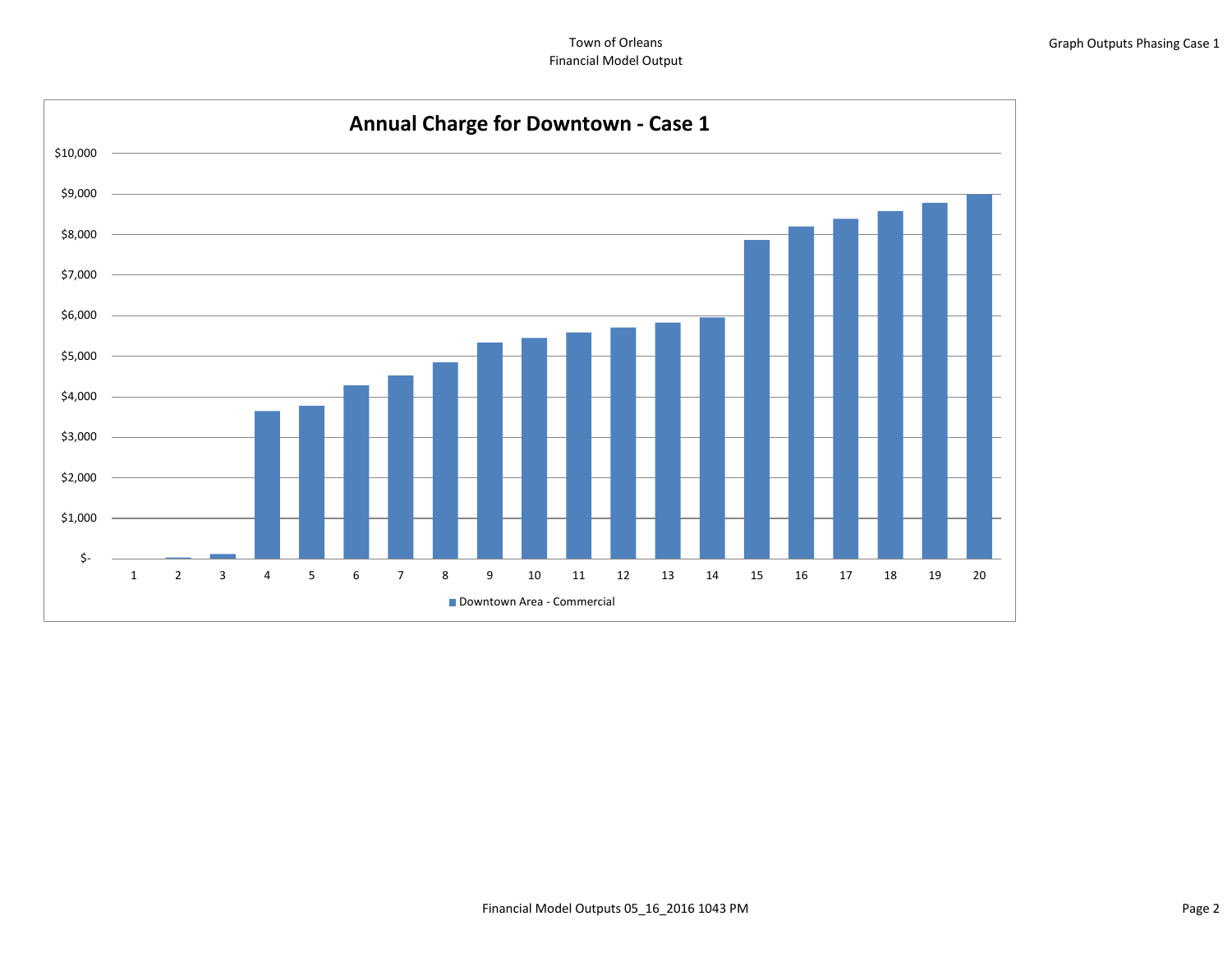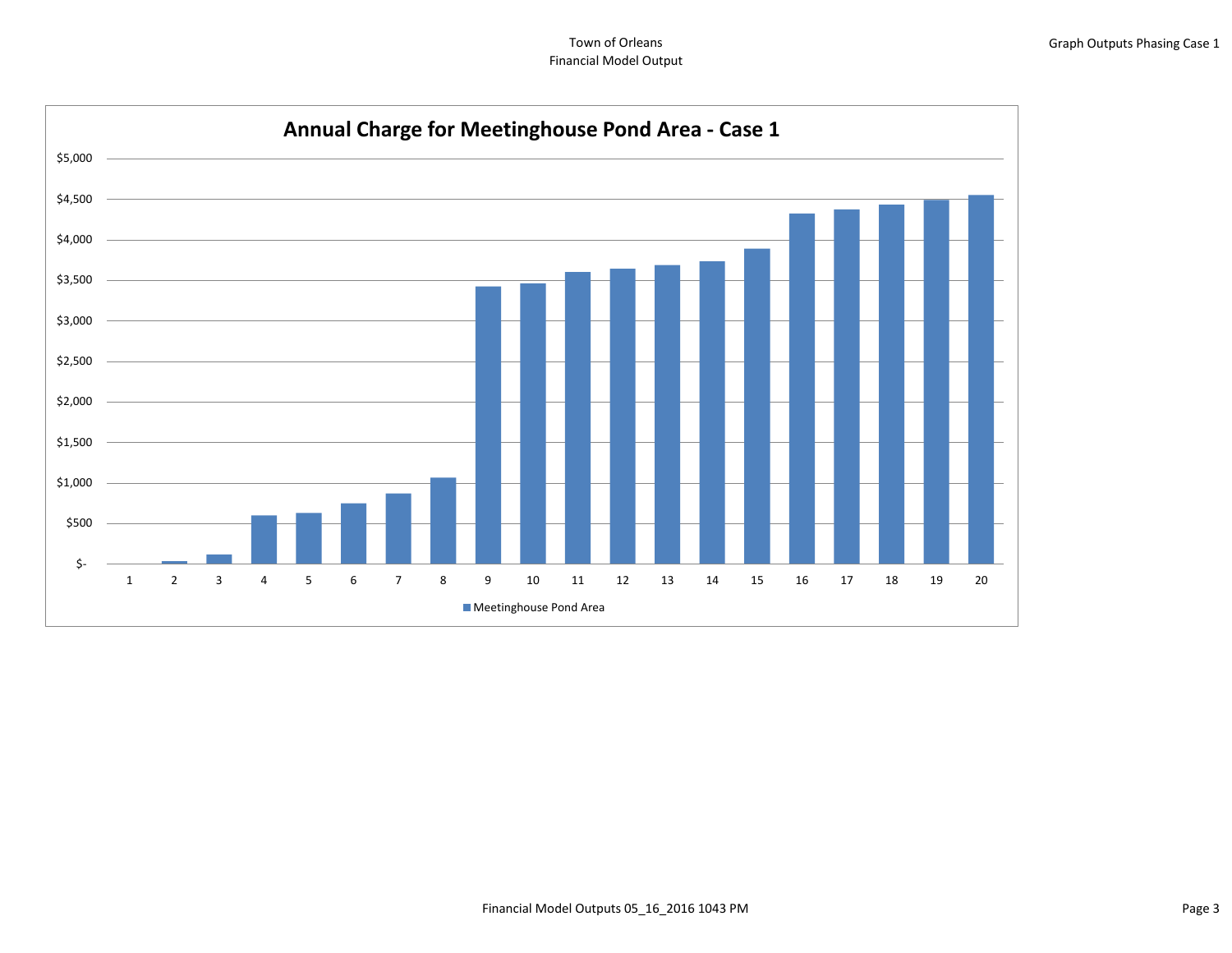Town of Orleans Financial Model Output

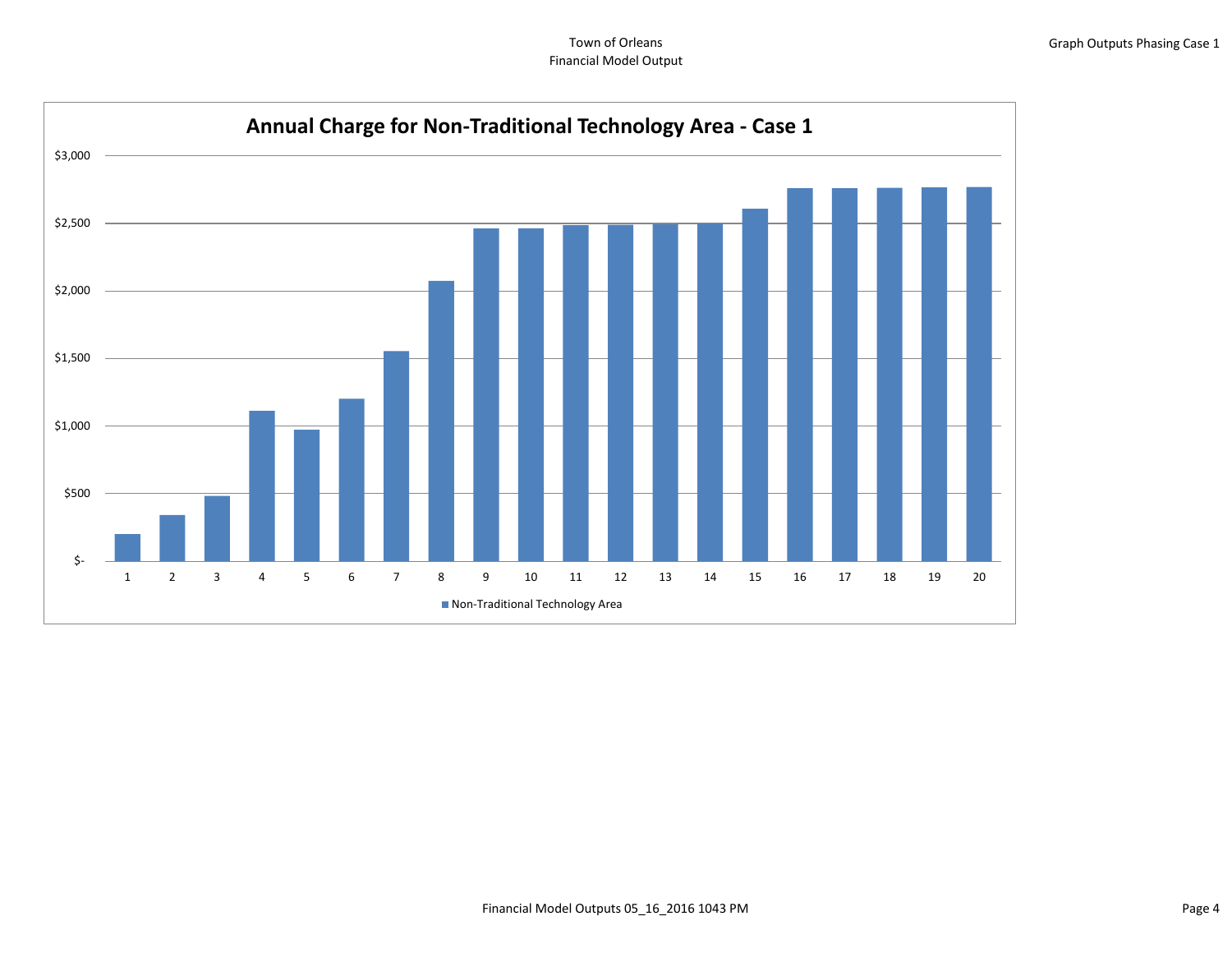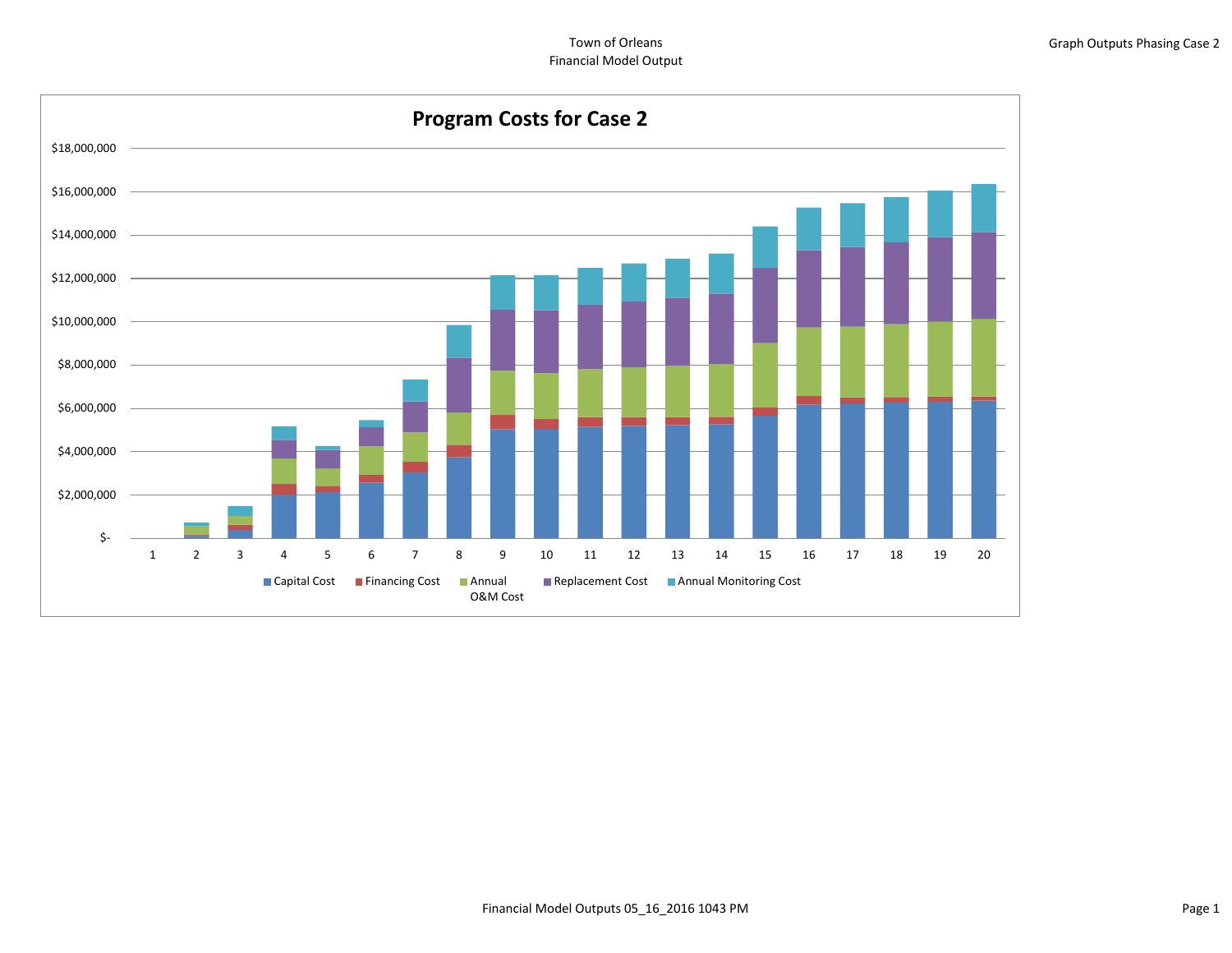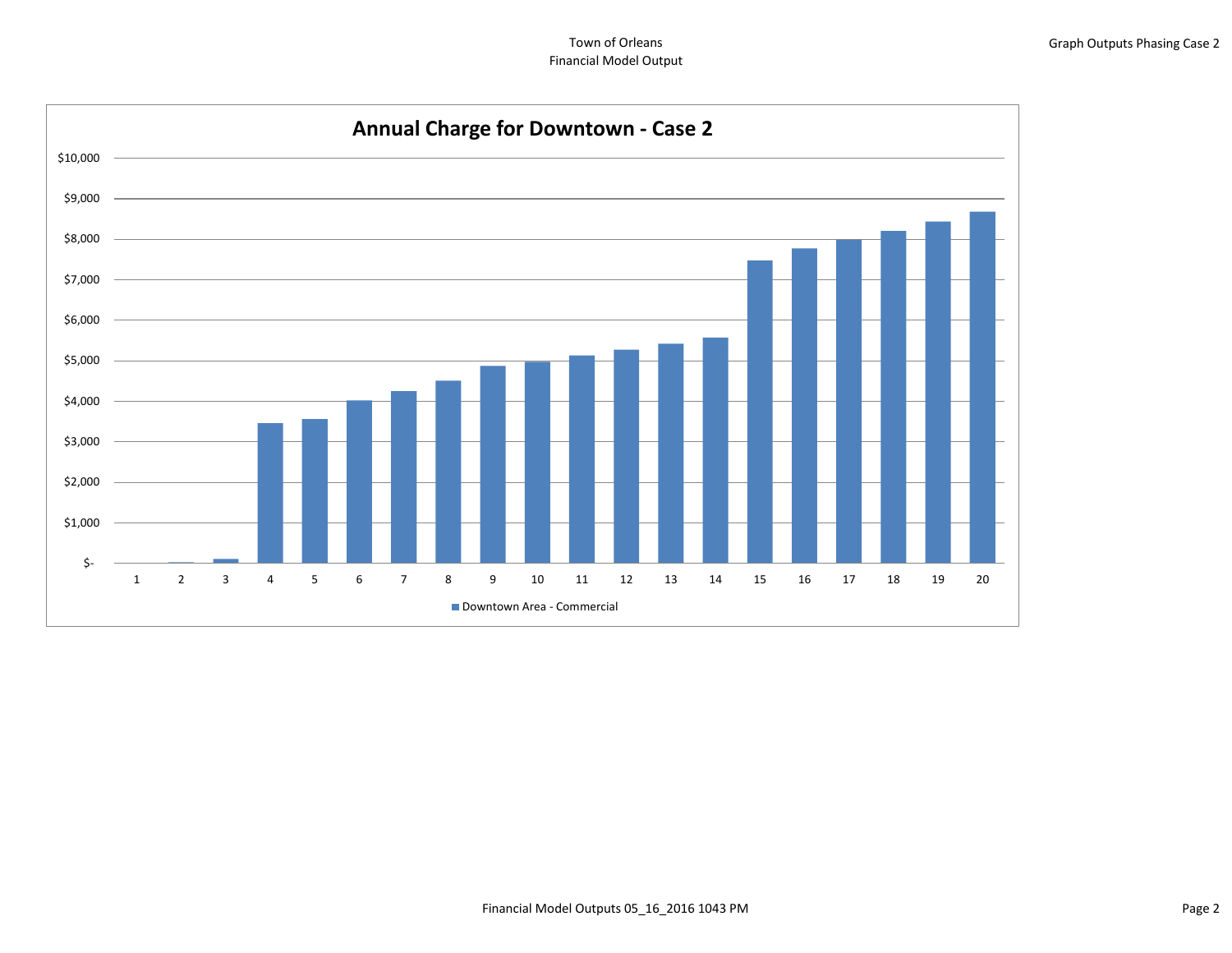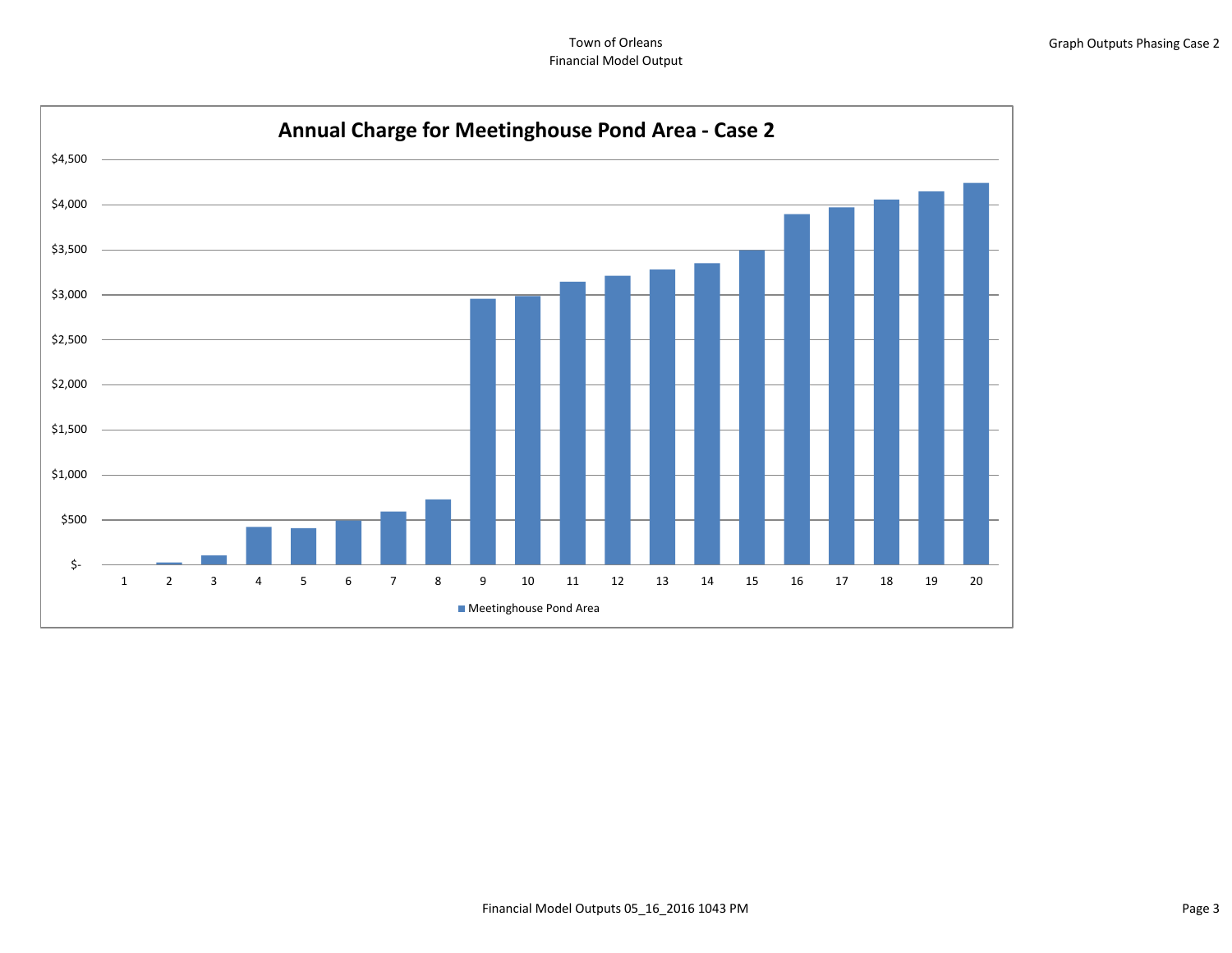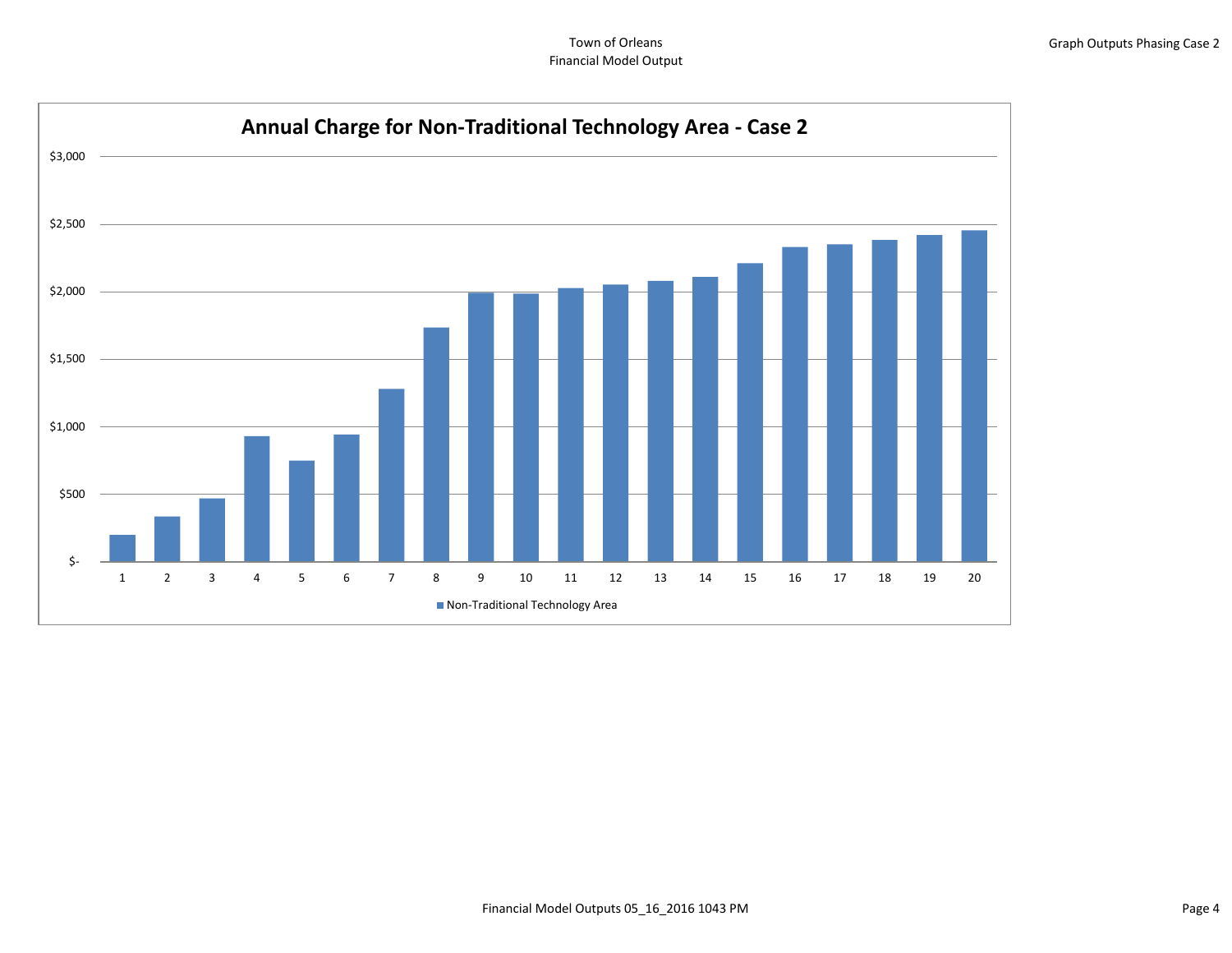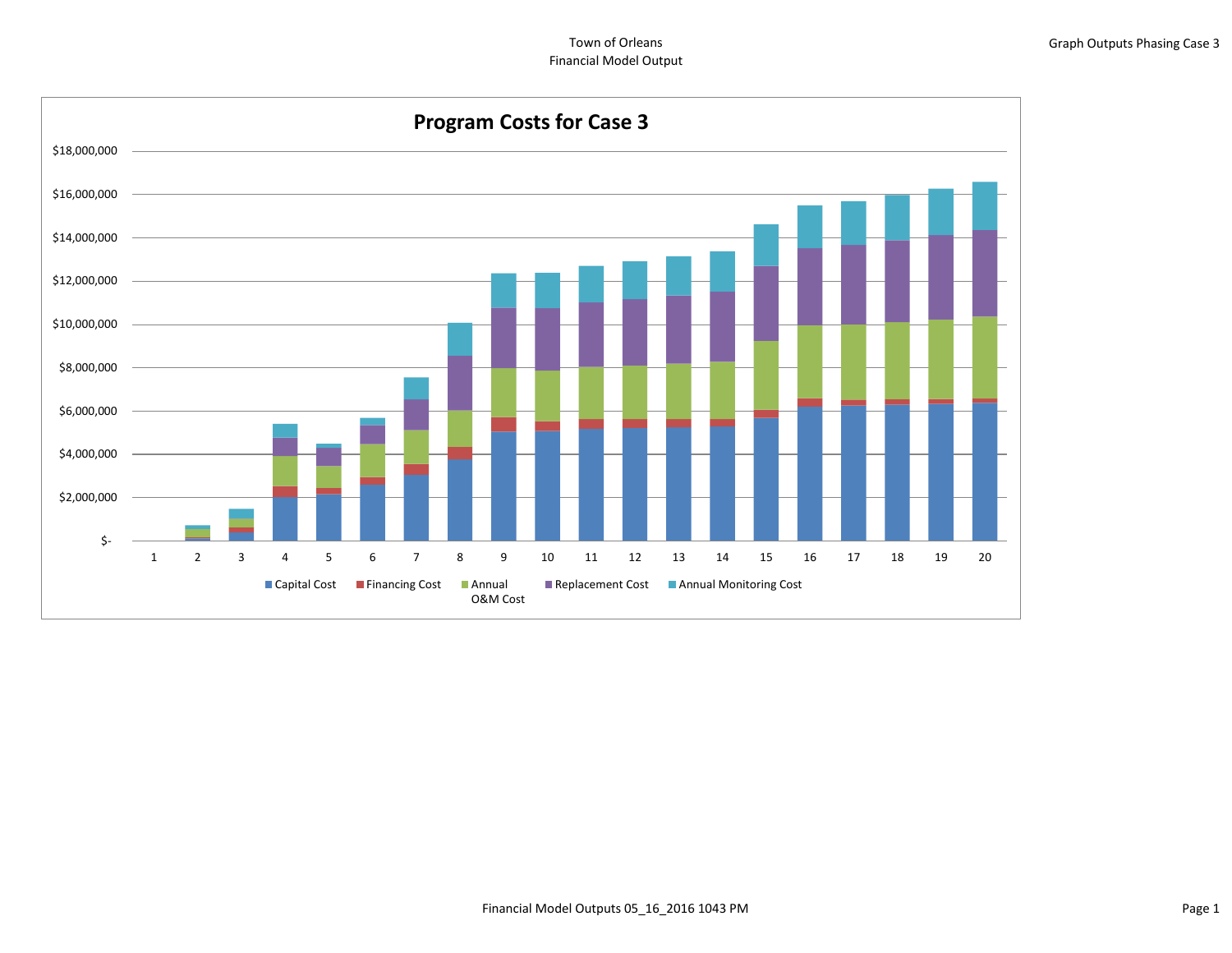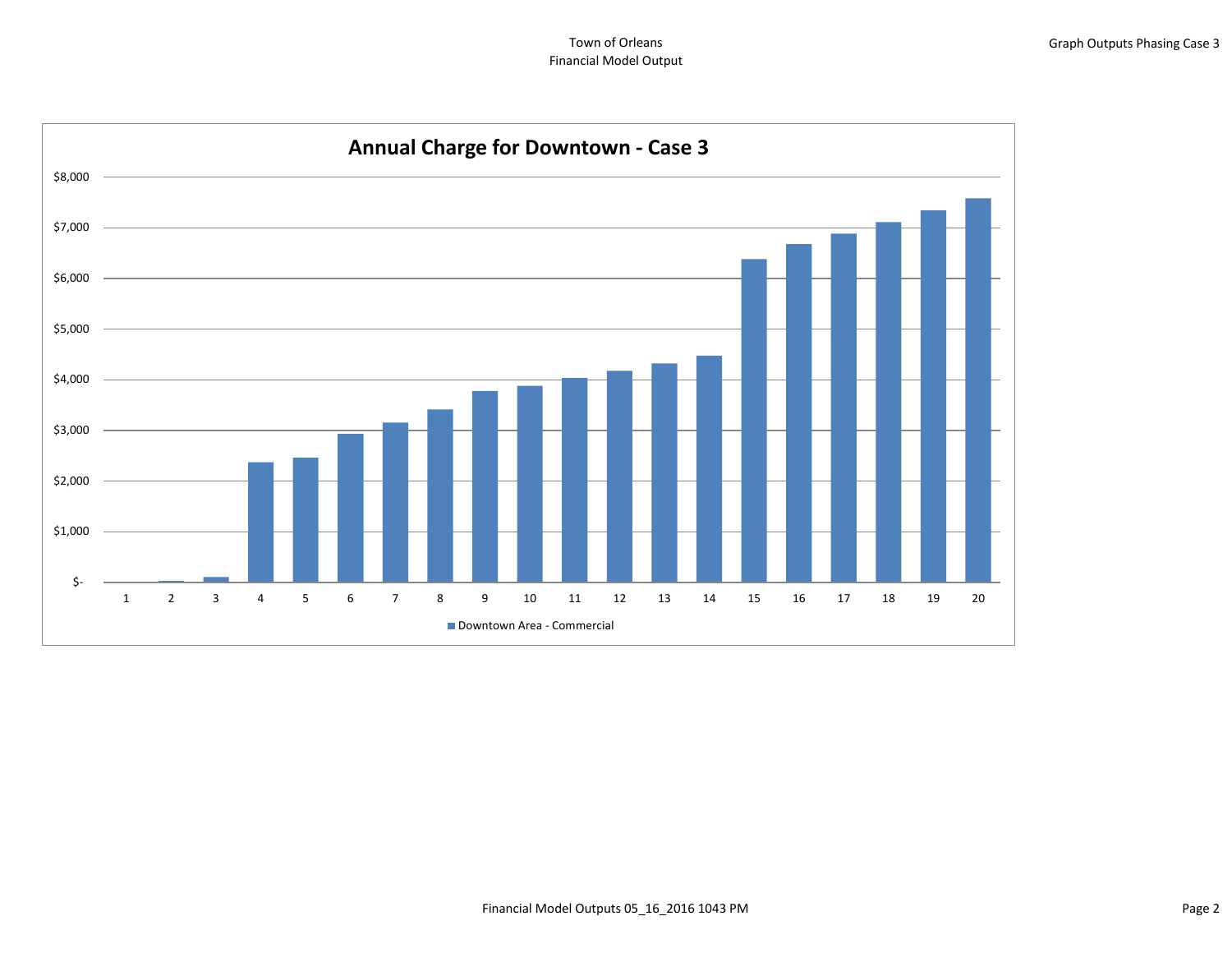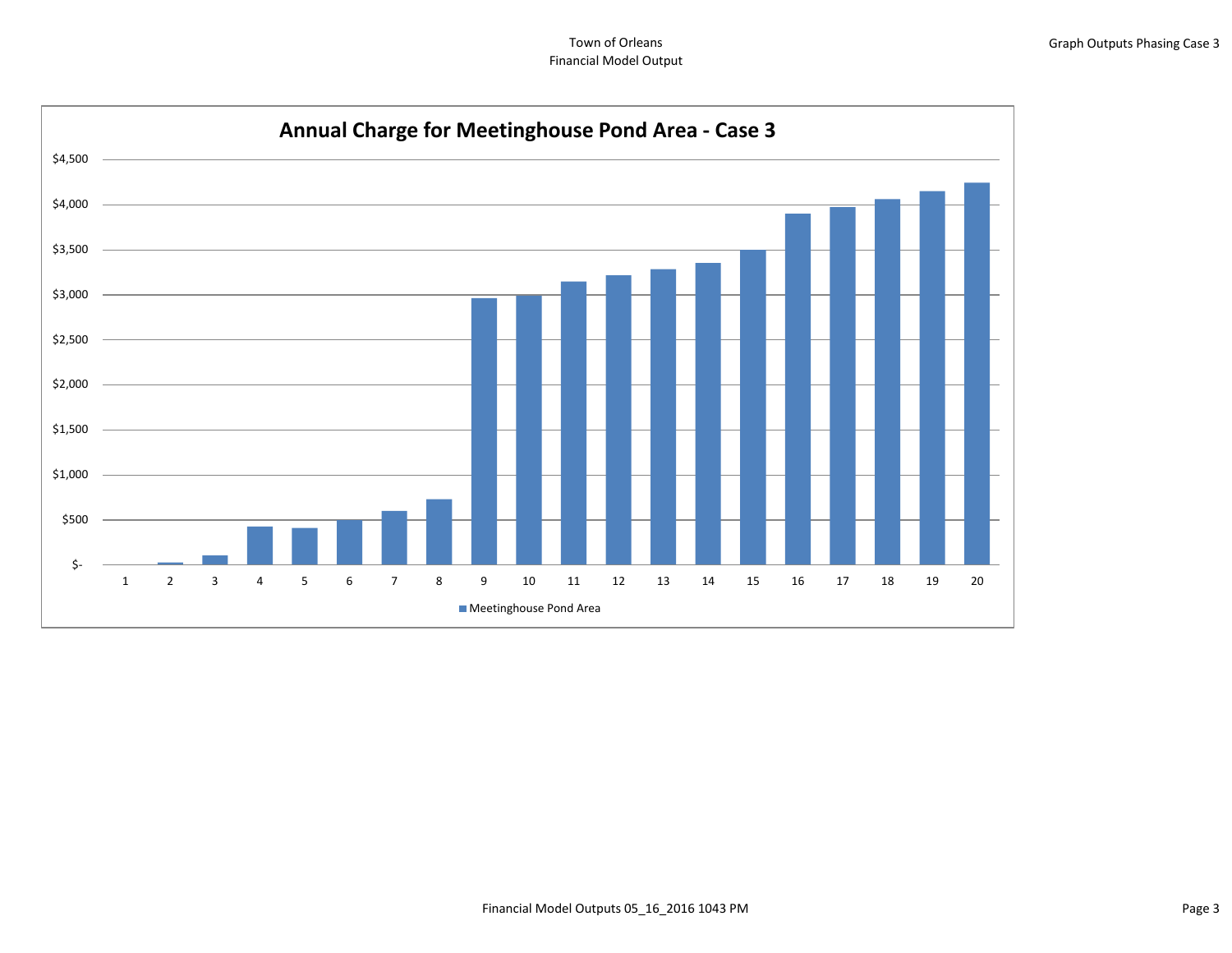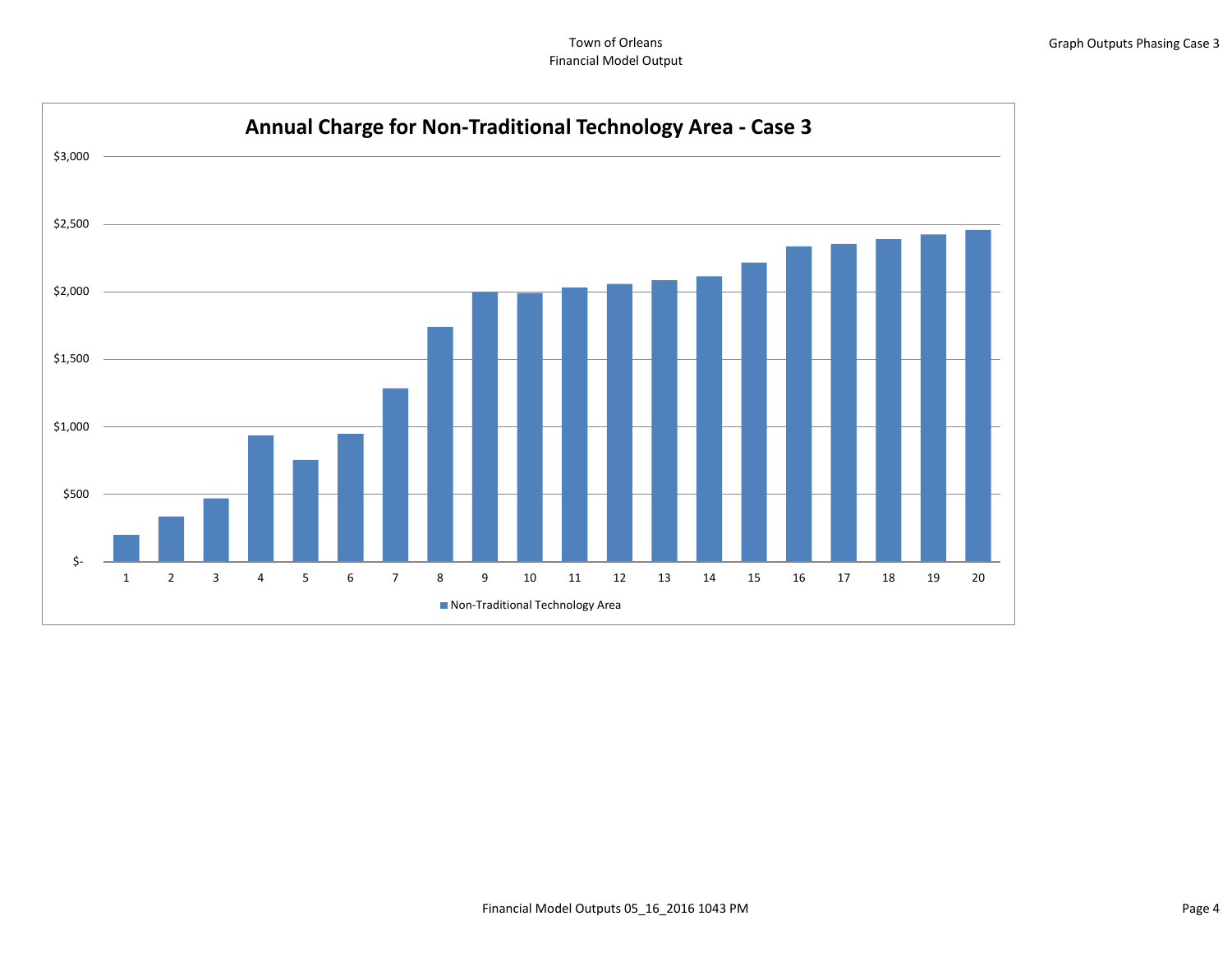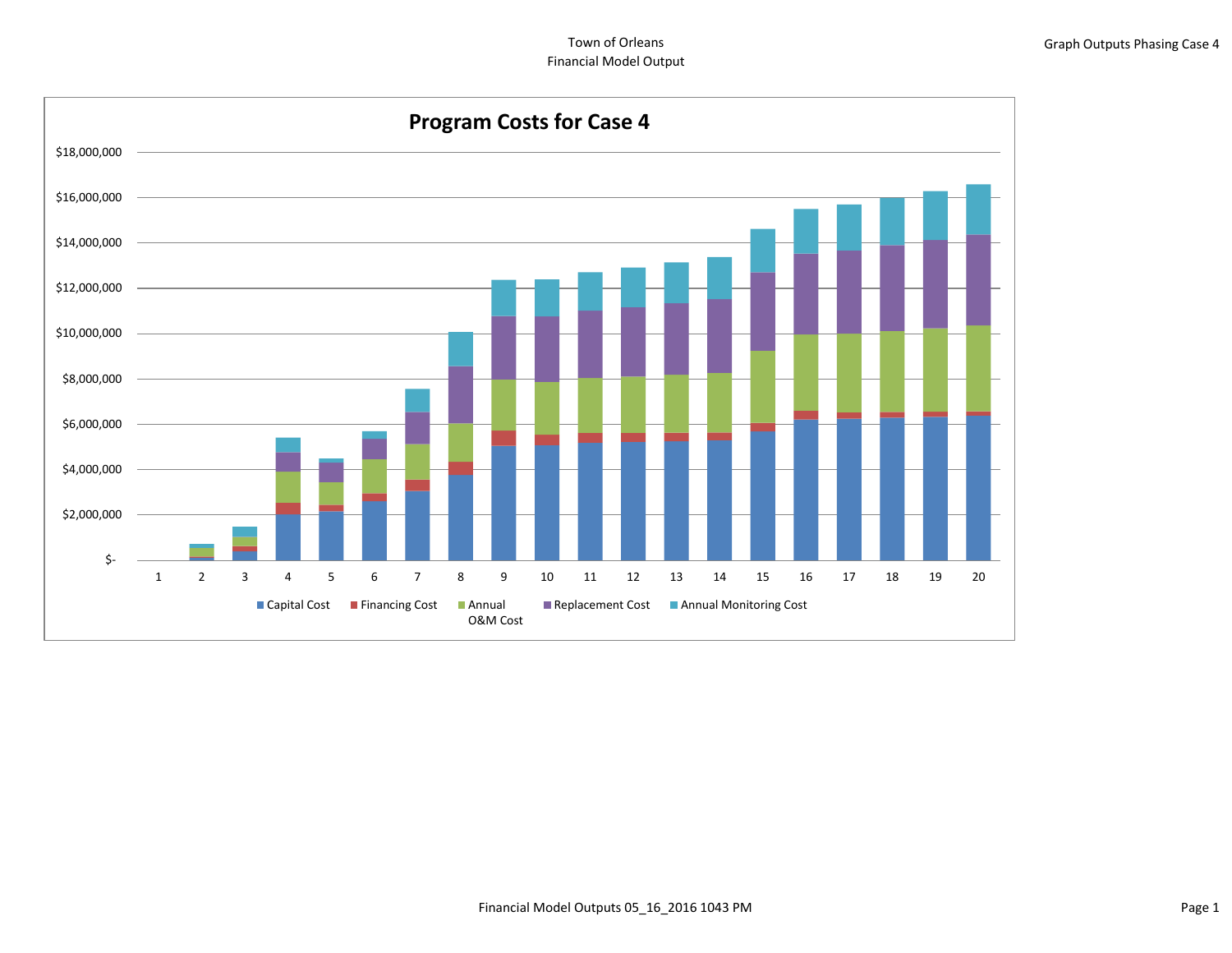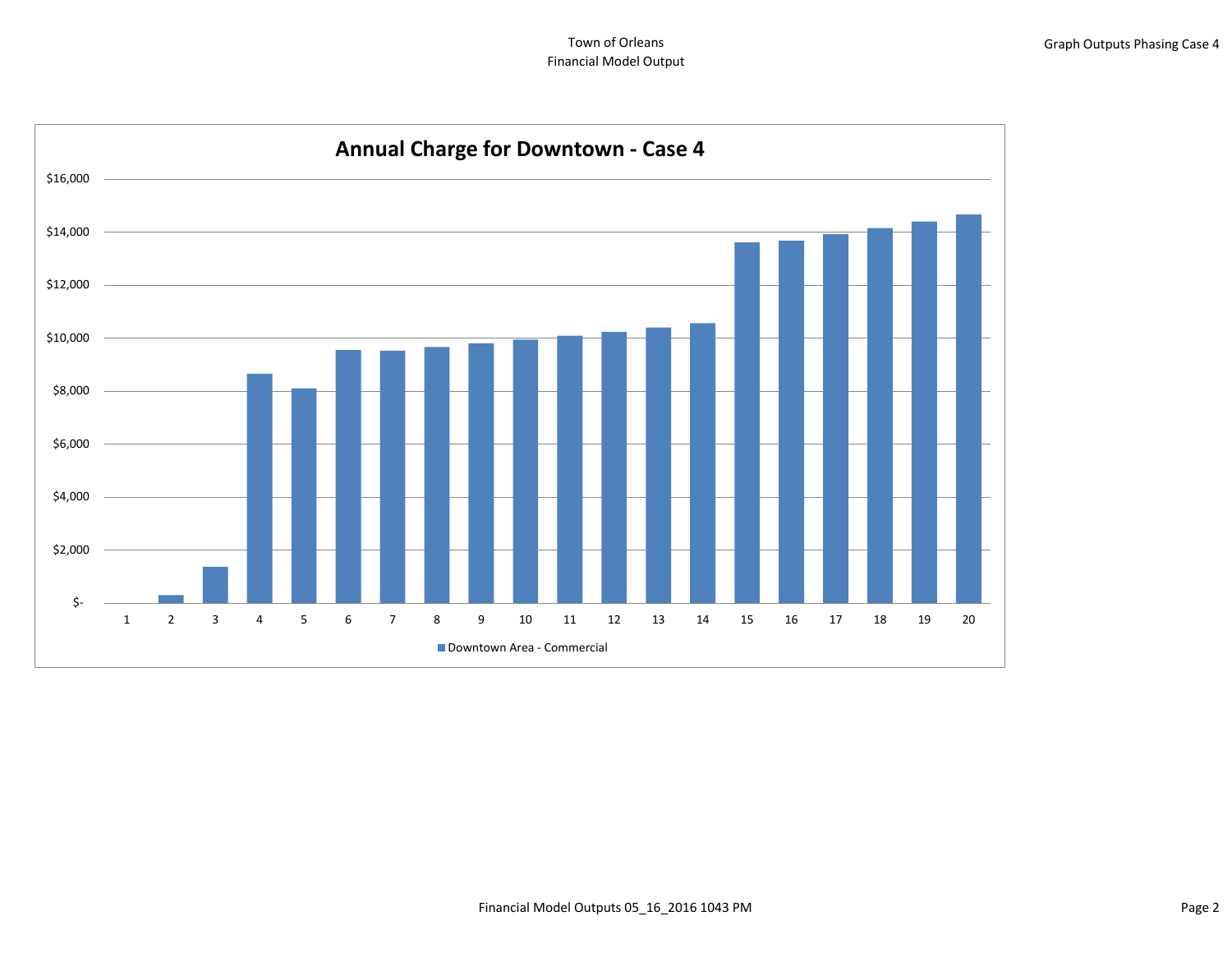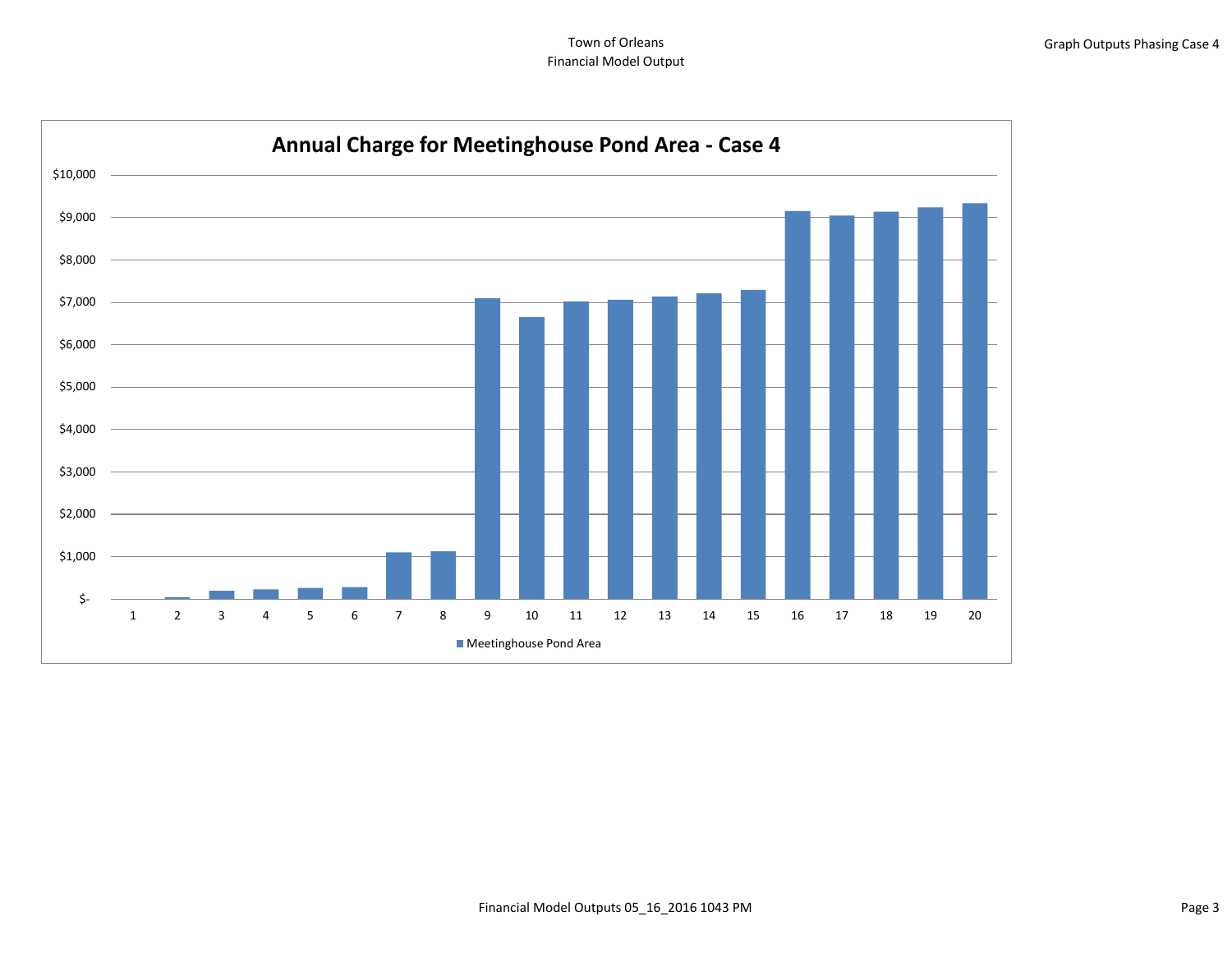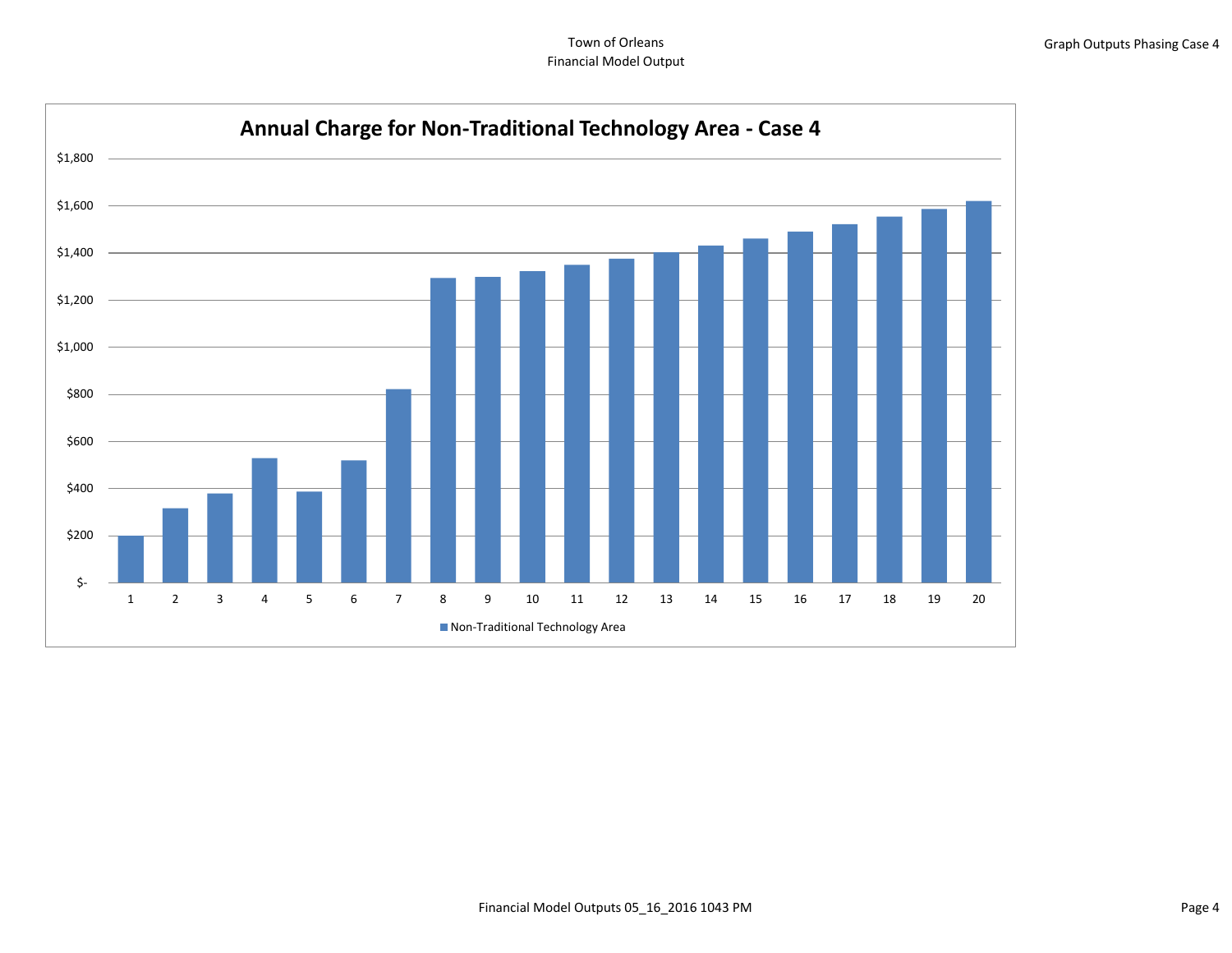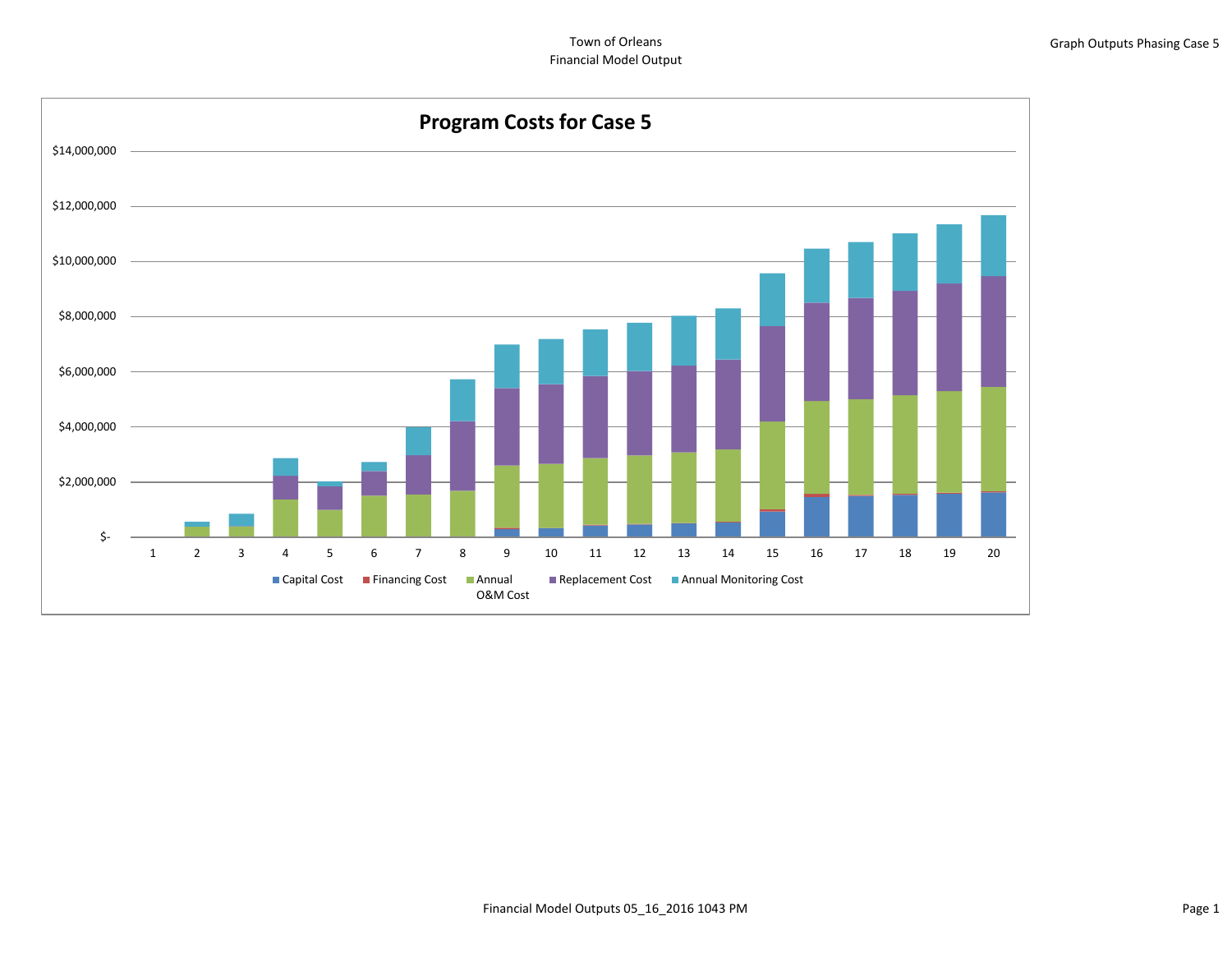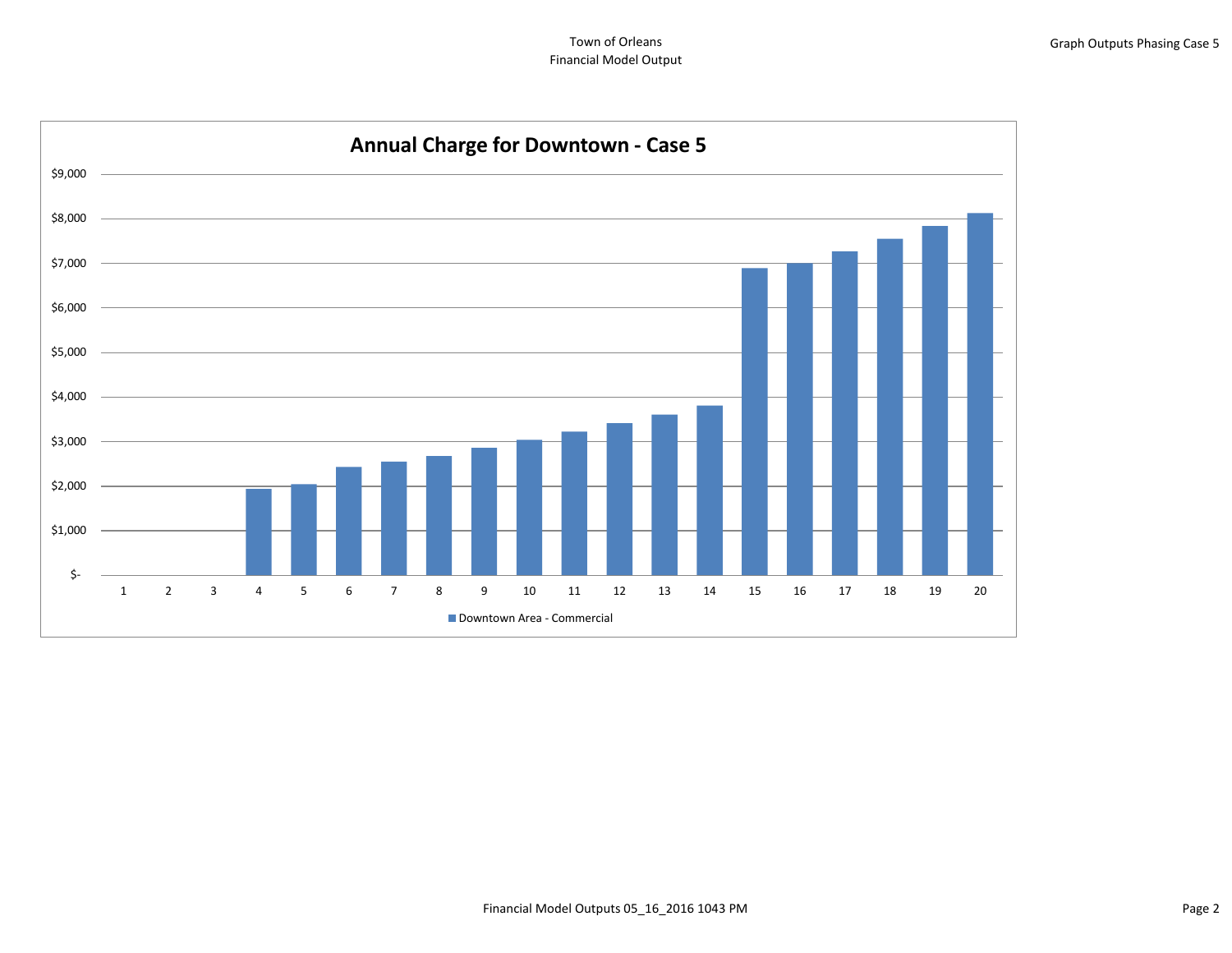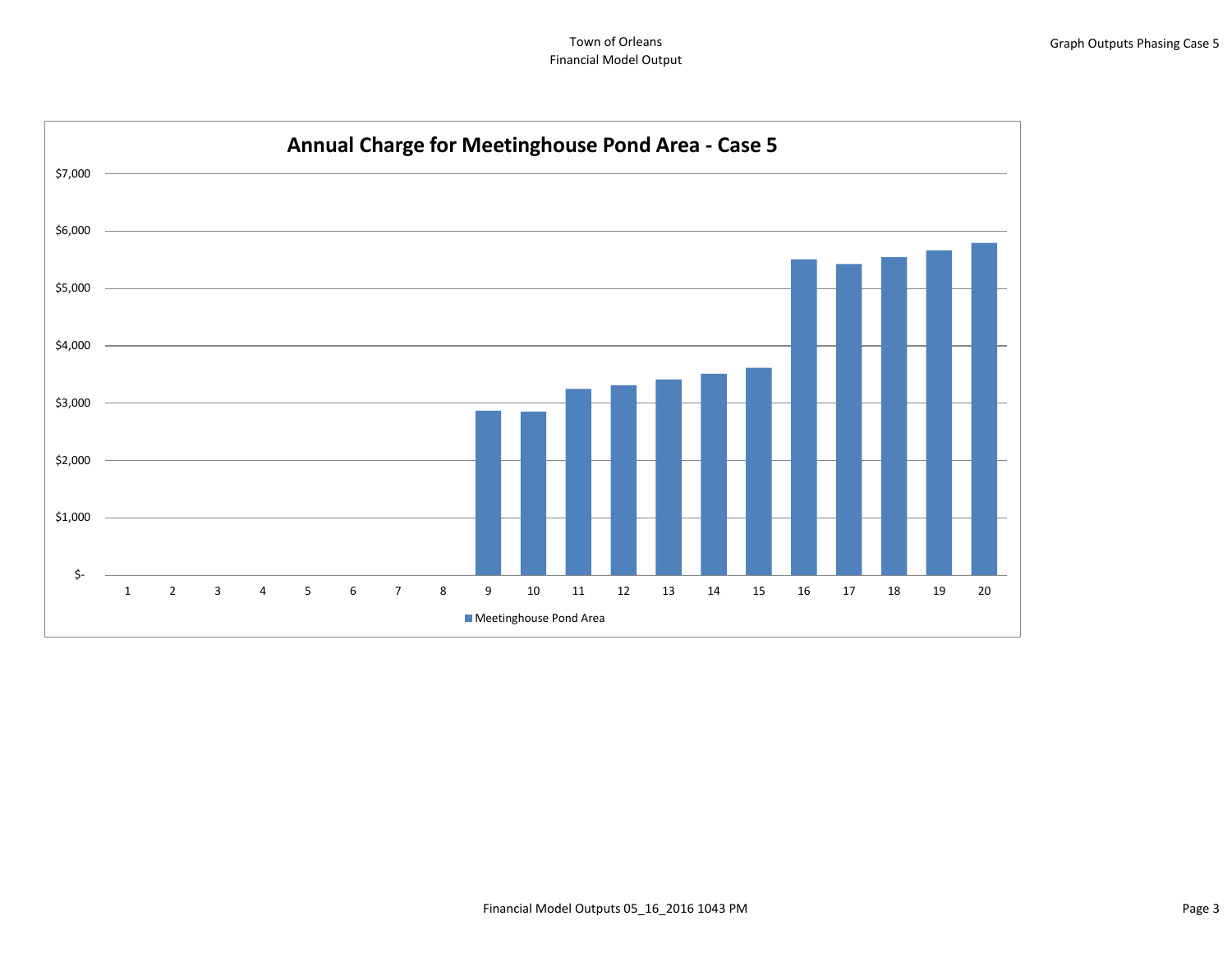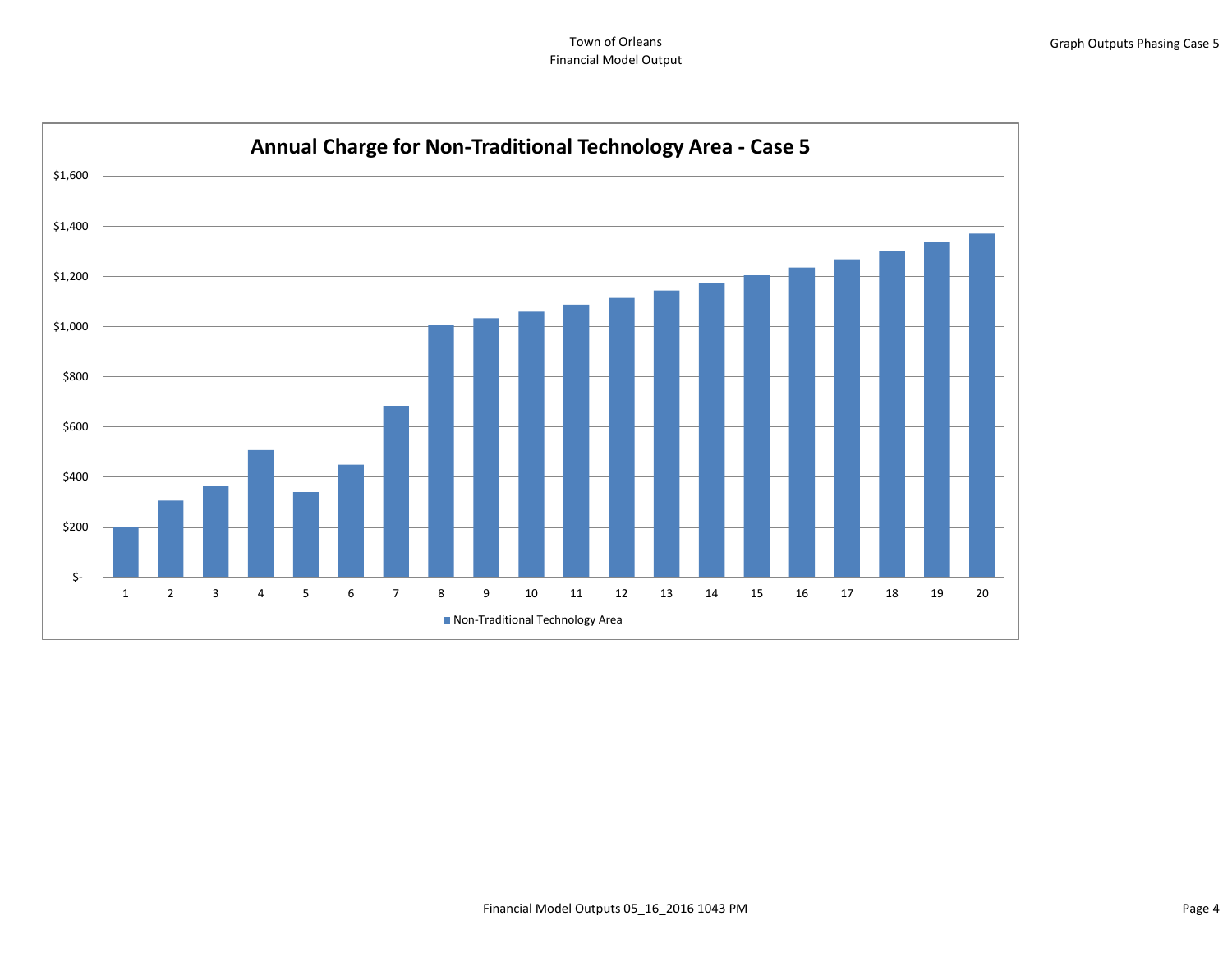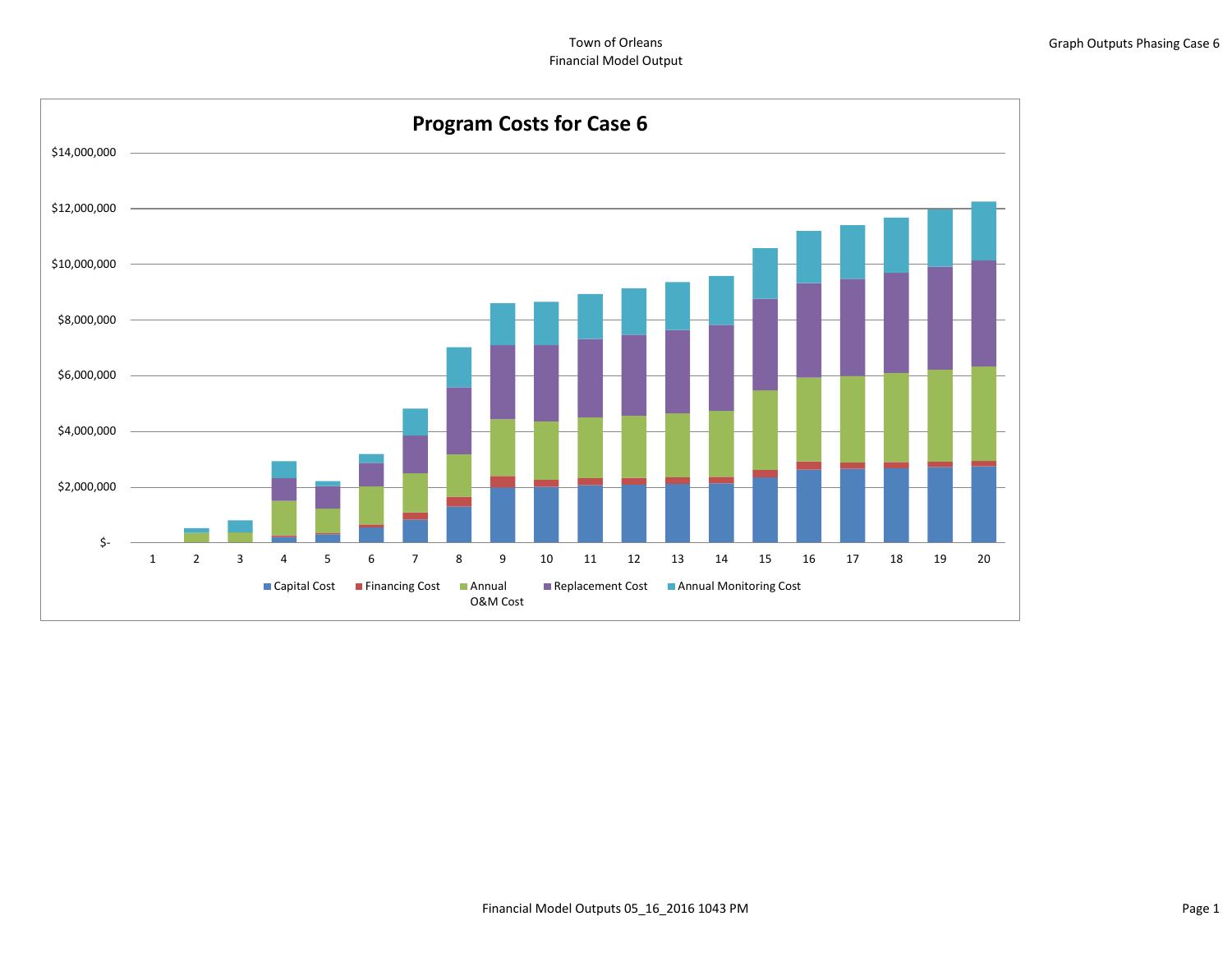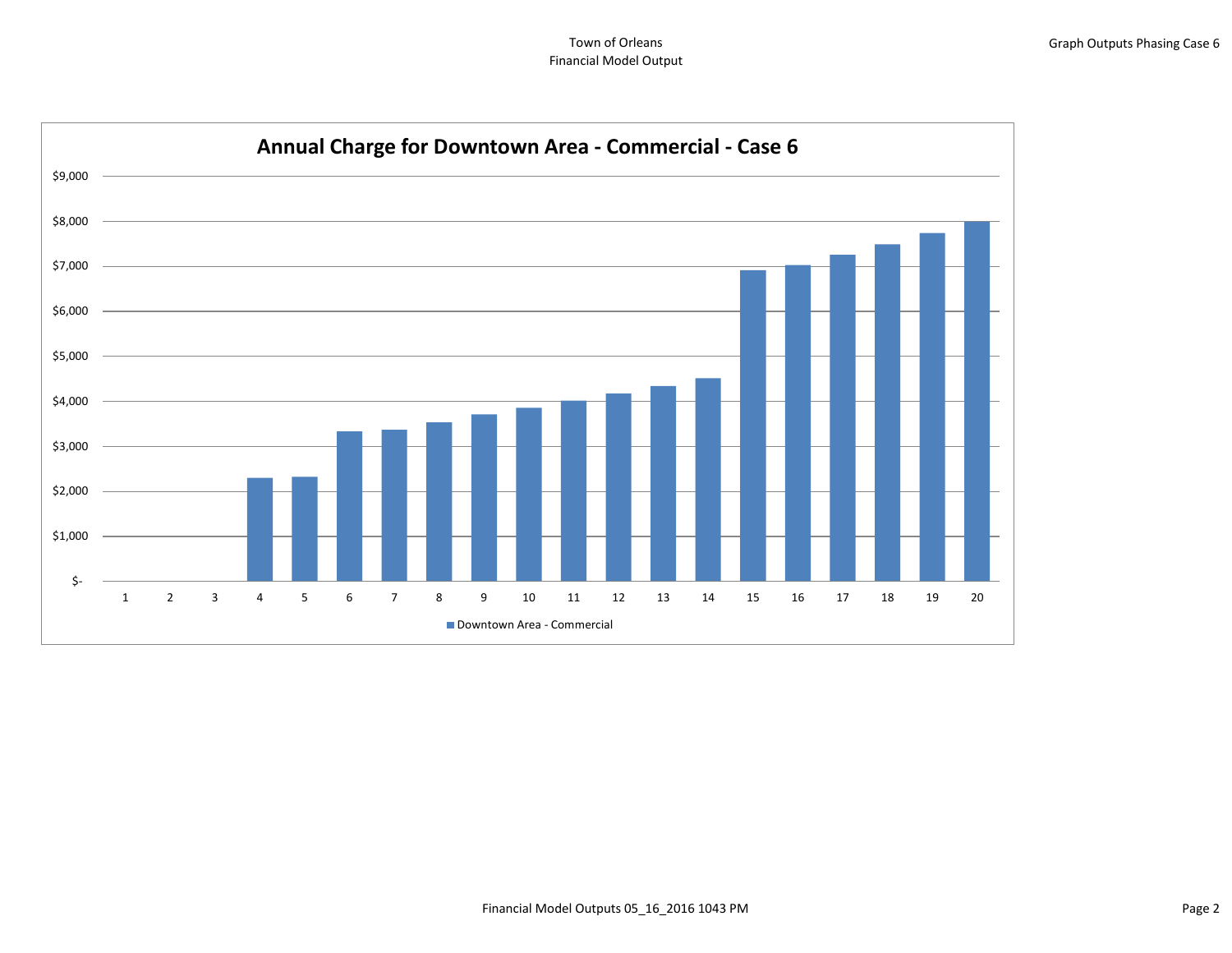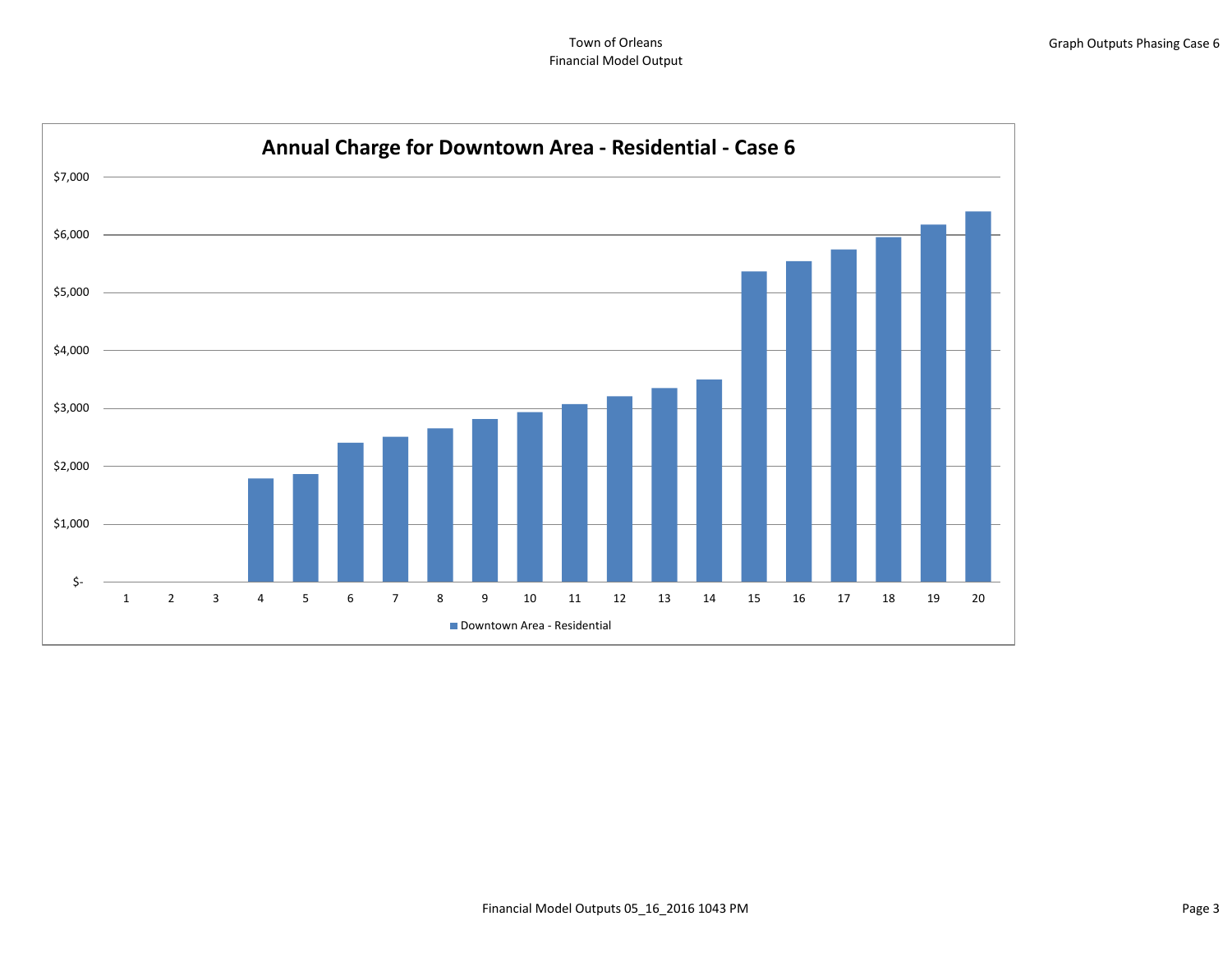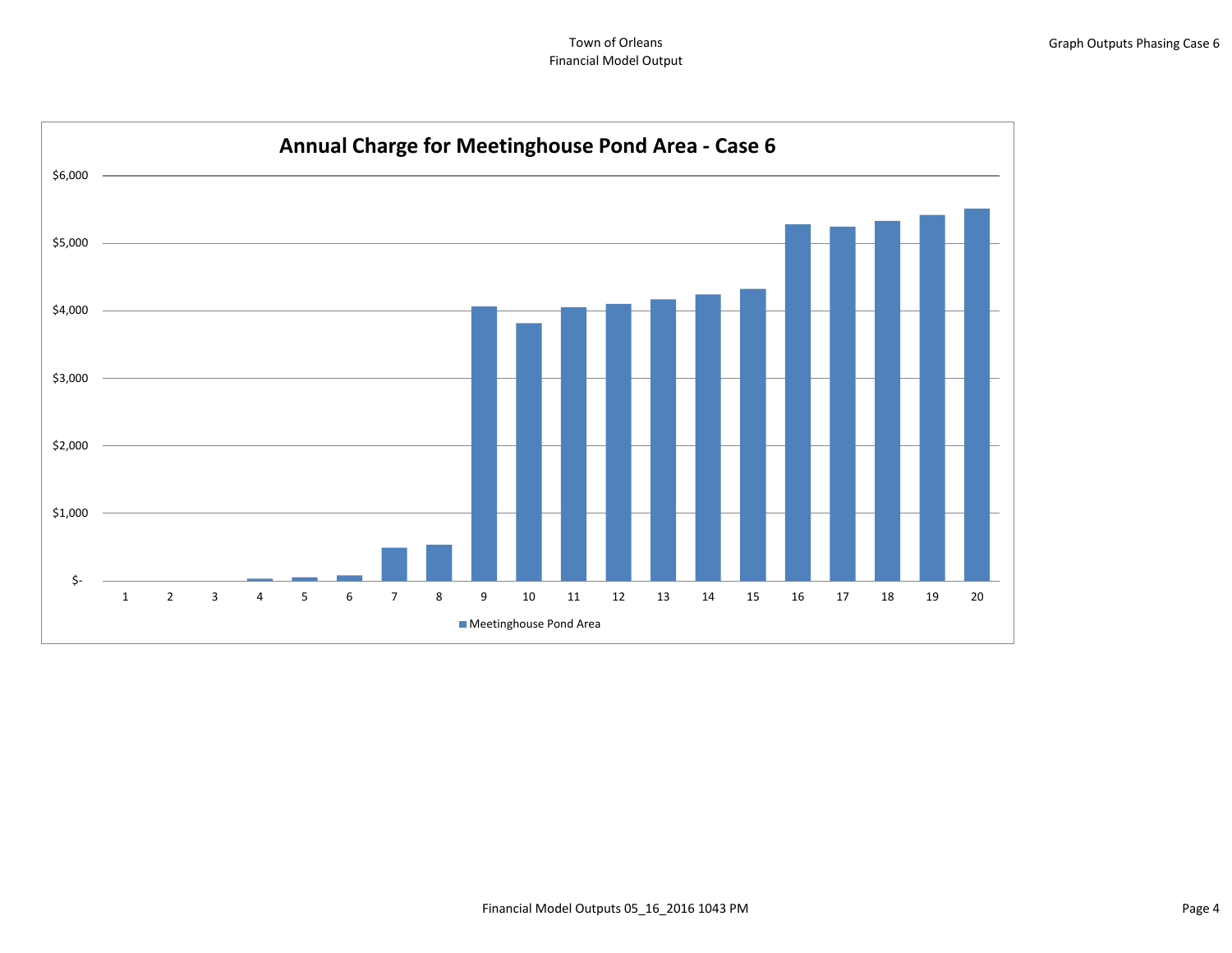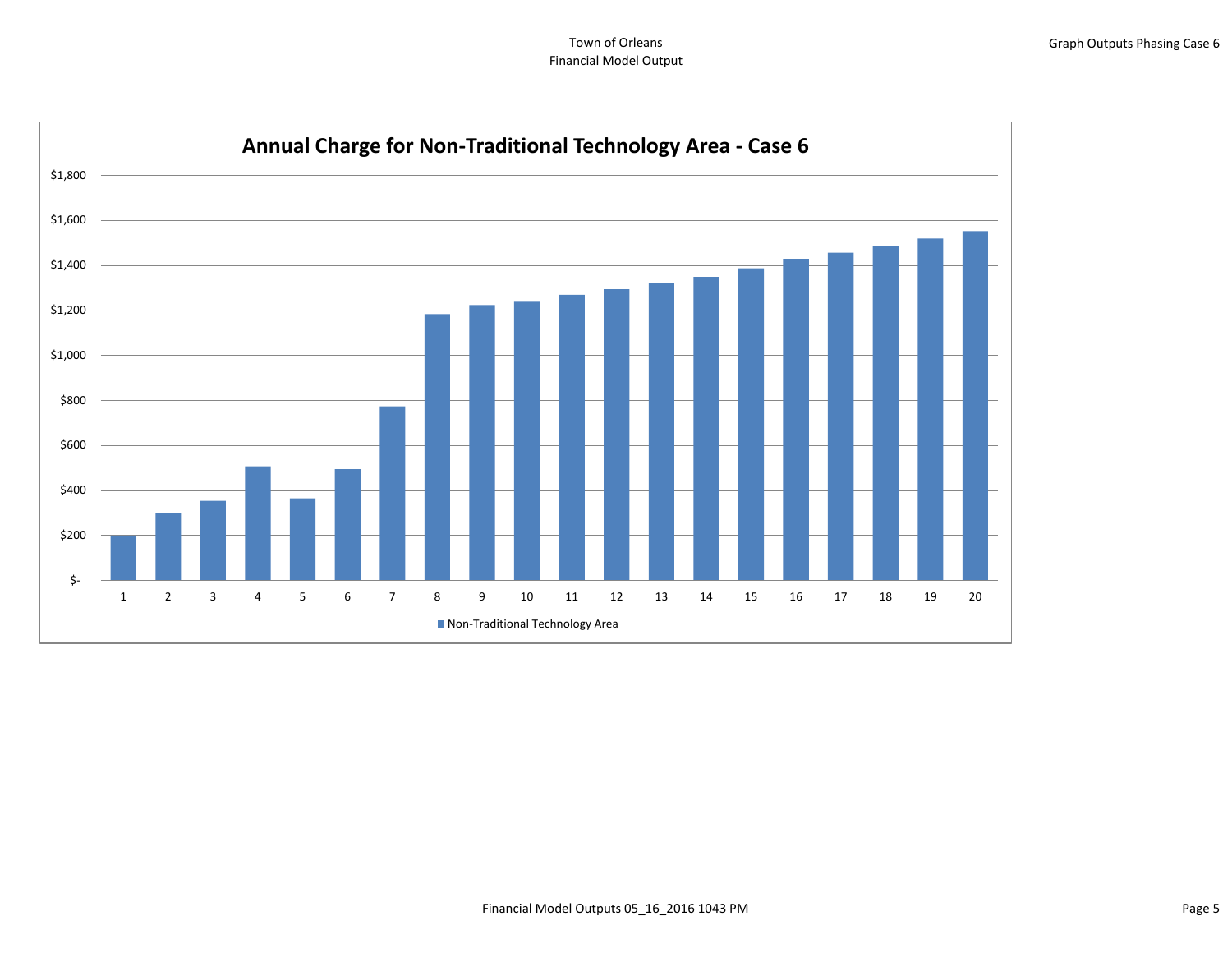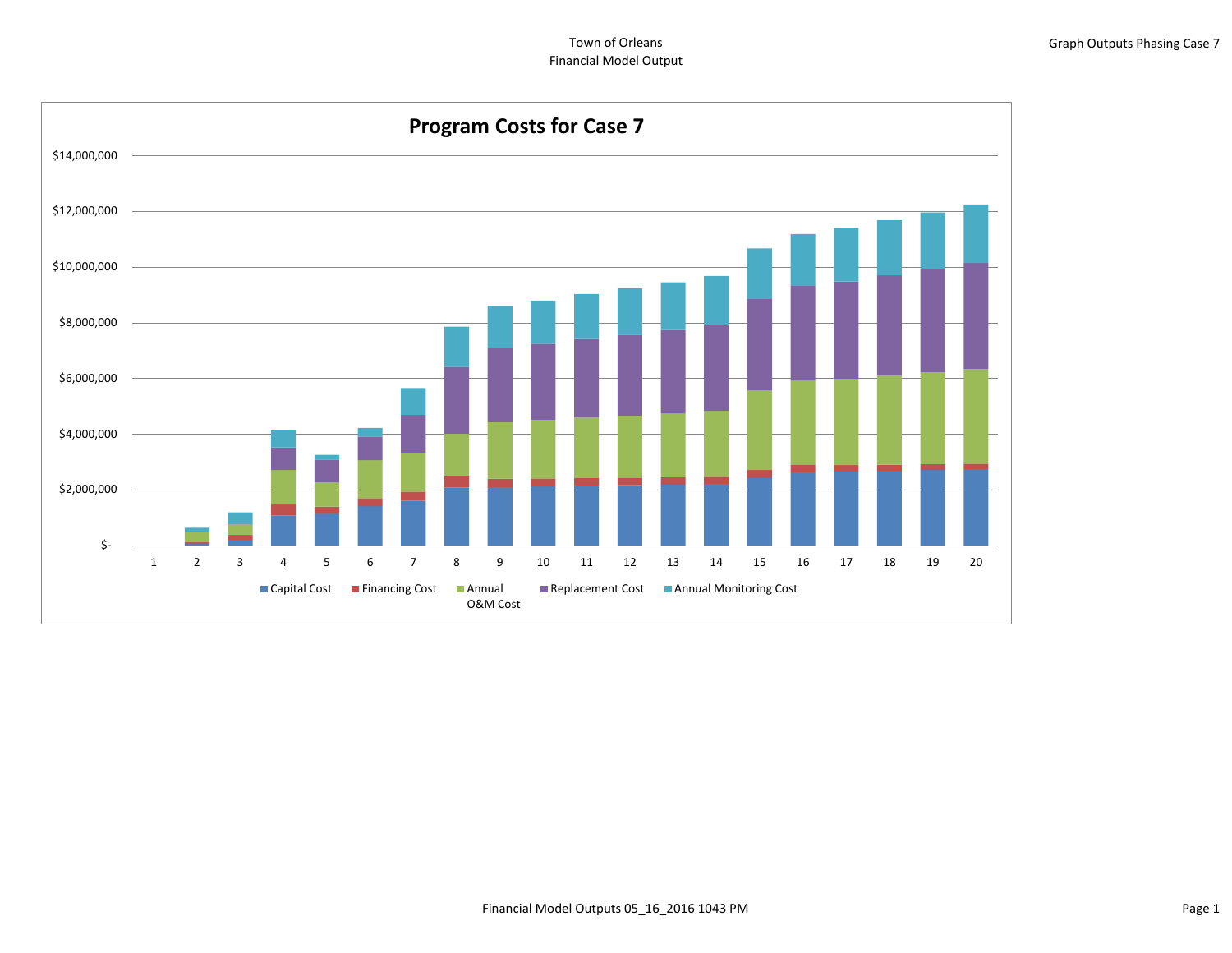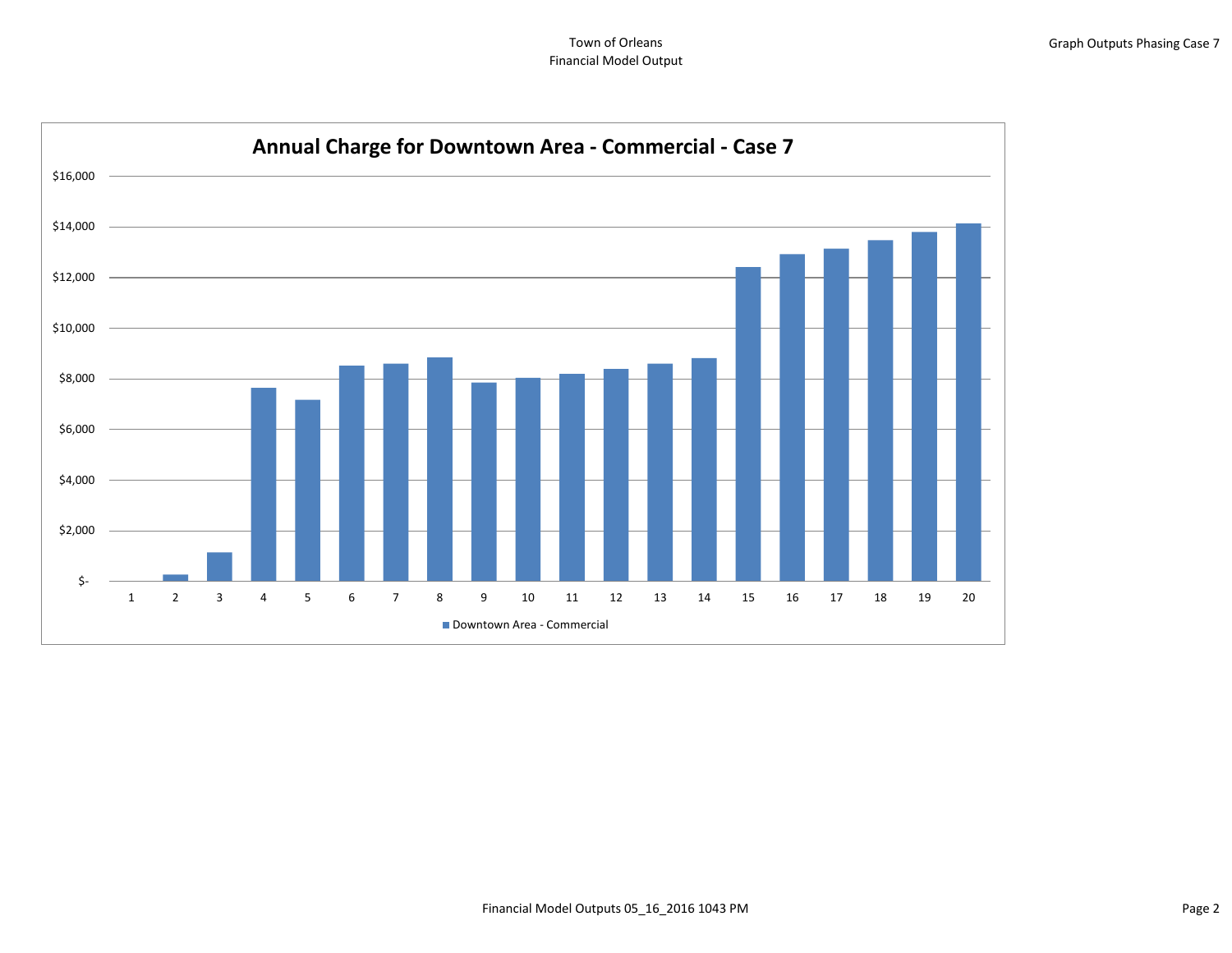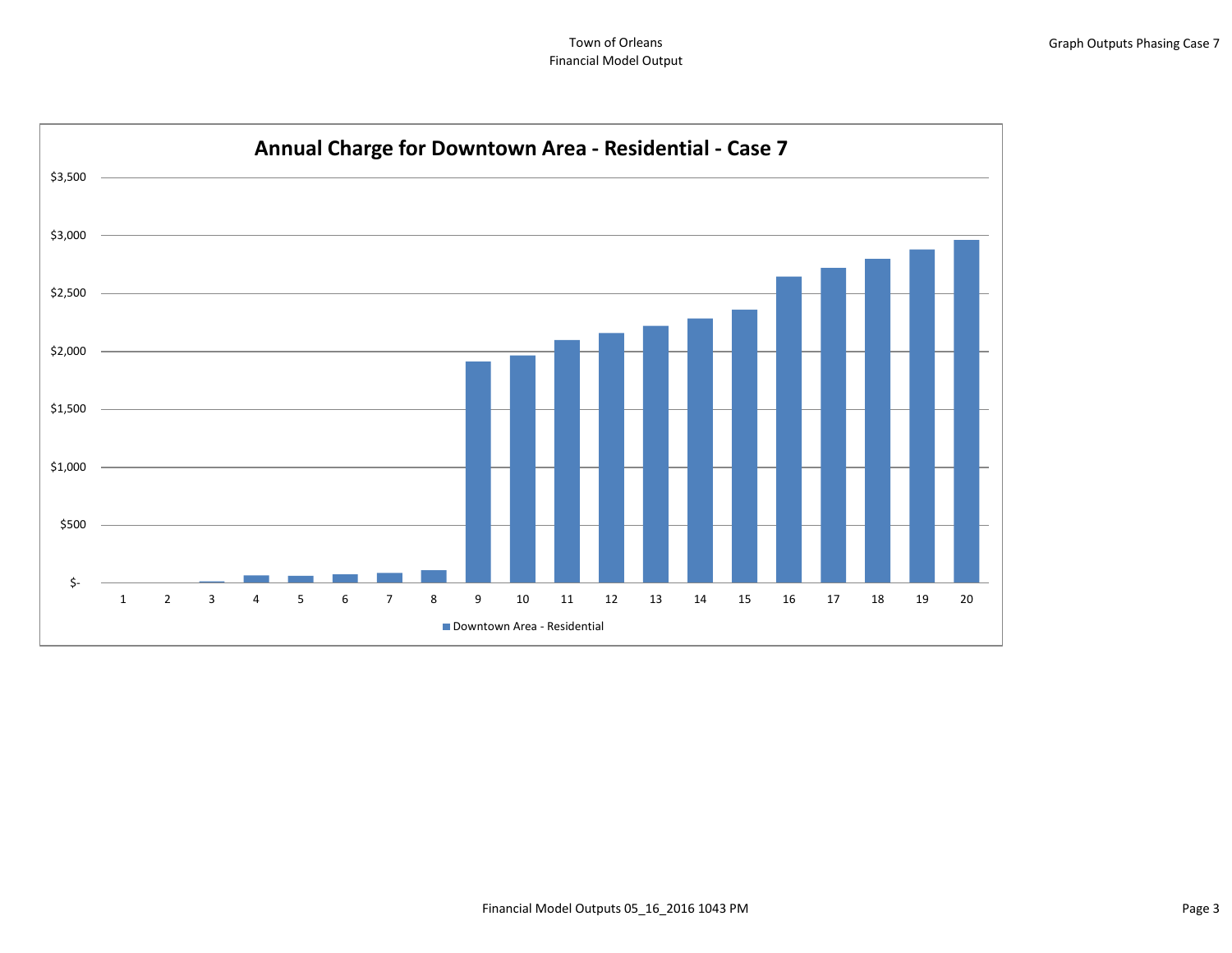